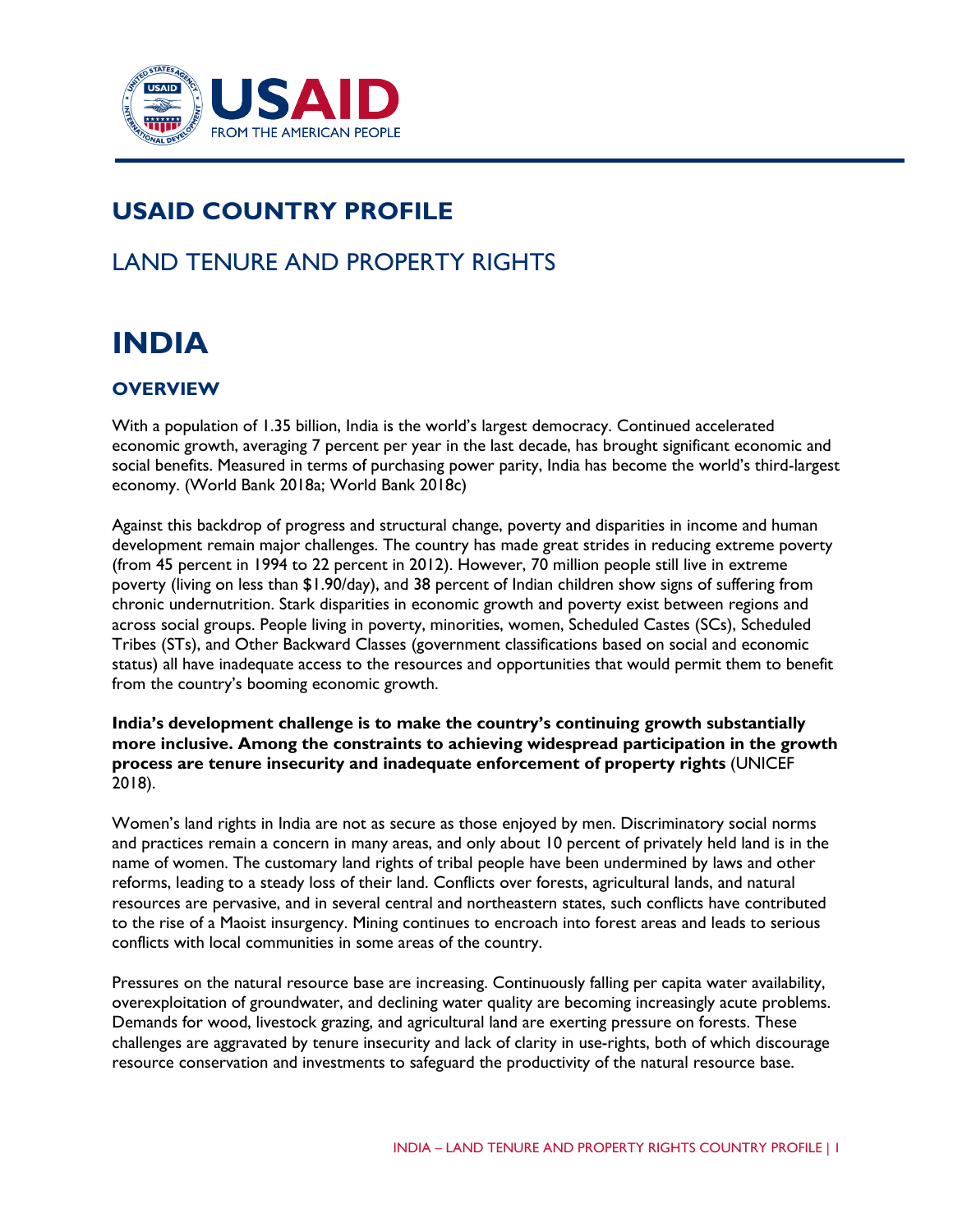## **KEY ISSUES AND INTERVENTION CONSTRAINTS**

USAID and other donors can assist India in strengthening land tenure security and property rights governance in several strategic ways.

**Strengthen access to information on land rights.** In India, most poor people are not aware of their legal rights to land and property and have limited or no ability to access land administration officials or courts to assert and defend land claims. *USAID and other donors could support legal literacy programs focusing on land rights especially for poor rural women and ST communities.* Such programs could be modeled on the successful women's land literacy program implemented by the West Bengal State Rural Livelihoods Mission.

**Support measures to strengthen women's land rights.** Women have difficulty obtaining access to land, including through inheritance, and difficulty retaining rights to land. Under most past land reform efforts, women have not benefited on par with men. USAID intends to focus on the needs of poor women and girls and recognizes that women's rights to land are significantly compromised in India. *USAID and other donors could support the Government of India (GOI) in implementing a gender strategy focused on changing social norms to encourage social recognition and social acceptance of women's inheritance rights as well as programs to support women who assert their inheritance rights.* National law supports these rights, but social norms and state land administration processes and administrators discourage women from asserting such claims. Care should be taken to ensure that women claiming such rights are not socially endangered. Lessons could be collected and disseminated from NGOs working to support women land rights claimants, including those working to shift social norms, such as the Working Group for Women and Land Ownership in Gujarat.

**Work with states to ensure greater community participation in ongoing campaigns to update rural land records.** Programs to digitize and update land records are ongoing in many Indian states. *USAID and other donors could study how these programs affect local communities and how local participation could be encouraged to ensure that records match on-the-ground realities, promote involvement by local communities, and create local employment opportunities.* Supporting the involvement of women in land records maintenance deserves special consideration.

**Expand alternative dispute resolution.** Land-related disputes continue to dominate the Indian court system, creating backlogs that prevent just and timely resolution. *USAID and other donors could support a project to create and expand alternative dispute-resolution programs to help alleviate the backlog in land-related cases.* To this end, USAID could build on its past projects that have improved the justice system administration by supporting stronger community-level legal systems, training justice sector personnel, improving court management, and promoting alternative-dispute resolution including mediation. (USAID 2002; USAID 2010b; Biswas 2018)

**Support measures to liberalize agricultural tenancy.** For many decades, tenancy has been banned or heavily regulated in most Indian states. However, illegal tenancy is widespread, and recent research indicates that opening tenancy markets could increase access to land for the landless and land-poor. The GOI has announced a goal of facilitating the liberalization of the tenancy markets. *USAID and other donors could support comprehensive research on the impact of agricultural tenancy laws, with special emphasis on understanding how such laws affect women's land tenure and livelihoods.* The research should investigate the experience of tenants and landowners in states where tenancy has recently been liberalized and provide specific recommendations for legislative changes in high-priority states.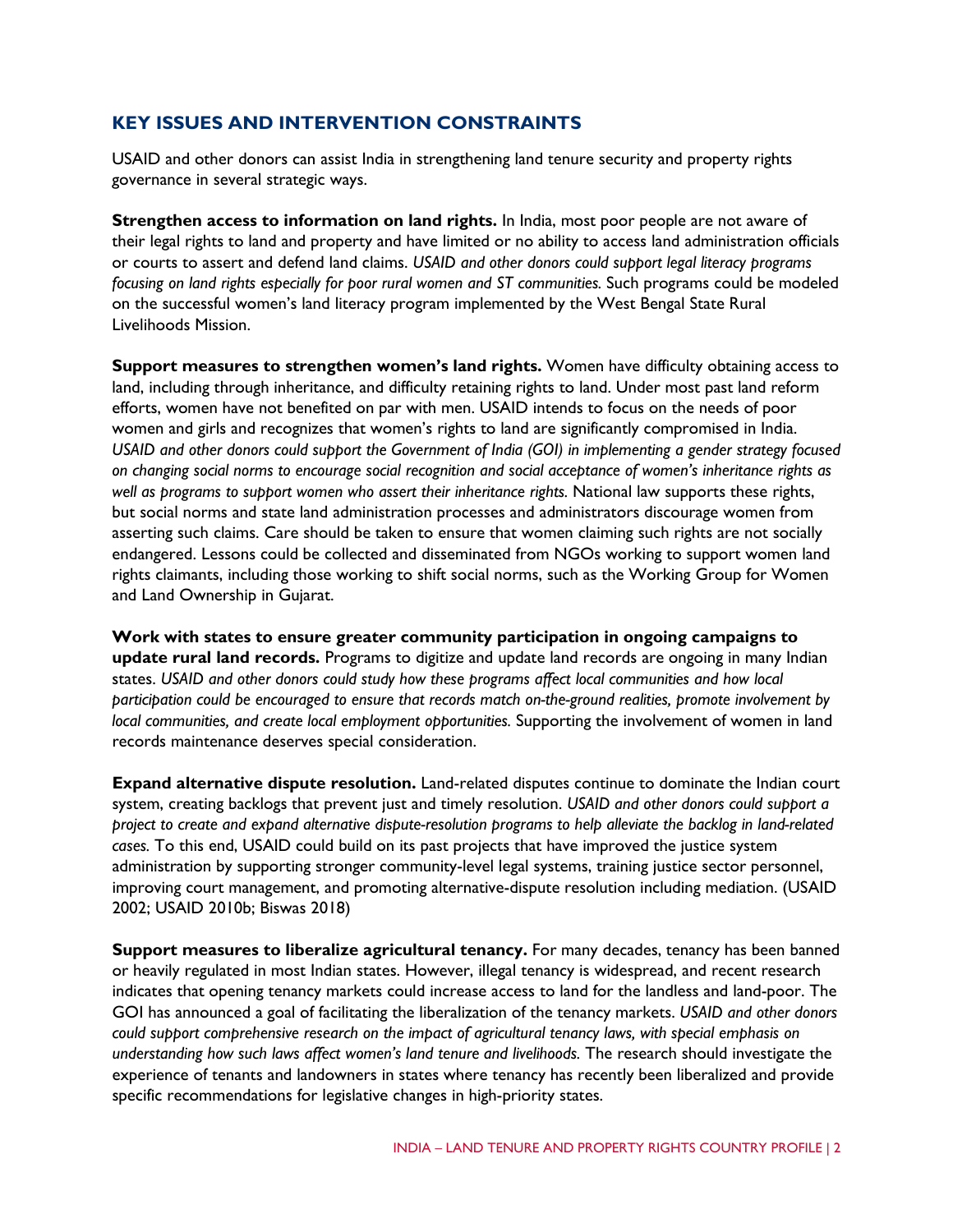**Monitor the spread of contract farming.** The GOI has turned to contract farming to increase agricultural productivity, secure extension assistance, and ensure crop purchases. In some states with advanced agriculture, such as Punjab, contract farming appears to be going relatively smoothly. *As states promote contract farming in new regions, USAID and other donors could encourage states to find ways to involve female farmers, small-scale farmers, and tenant farmers, including through local NGO support with farmer education and contract negotiations.* 

**Improve knowledge of ST land holdings and the reasons for land alienation.** A considerable amount of research highlights the ongoing loss of land by ST members. Further research on the causes would be indispensable in devising workable interventions. For example, how much land alienation is due to displacement for infrastructure, dams, and mining? When ST members sell land, is it done voluntary (though illegally) or under pressure? Who is buying the land? *USAID and other donors could support a project to collect India-wide data on ST landholding and reasons for land alienations. They could also support research into the application of laws that restrict alienation of ST land to determine whether these laws should be amended to respond to local circumstances.* Based on the findings, officials could take appropriate actions at the state and local levels to enhance restrictions, shore up enforcement programs, provide for legal services and judicial education, and consider methods to support the diversification of ST livelihoods.

**Support improved implementation of forestry legislation and policy.** The Forest Rights Act of 2006 supports increased local ST communities' involvement in forest management; however, most states have not yet effectively implemented the law to this end. Further, there is a lack of surveyors available to demarcate land that can be titled to forest dwelling households. *USAID and other donors could support research on the impediments to implementation of the Forest Rights Act, with a focus on the needs and roles of ST forest communities and means of encouraging sustainable participatory forest management. They could also support increased surveying capacity.*

**Partner with the GOI to more efficiently manage water resources***.* India's water resources are overused and polluted, leading to water scarcity and poor water quality. The GOI recognizes this and is taking steps to address these issues. *USAID and other donors could work with GOI and states to further develop sustainable water resources management policies that better regulate the use of groundwater for irrigation and encourages local management of water resources.*

**Encourage research on best practices for soil restoration**. In India, nearly half of all land is degraded due to current agricultural practices, industrialization, and other factors. *USAID and other donors could work with the government at the national and state levels to further understand the causes of soil degradation and identify possible remedial and preventative measures.* Specifically, donors could support research on best practices for soil restoration and conservation to identify appropriate solutions, such as conservation agricultural techniques, reclaiming brown fields, and preventing runoff from manufacturing.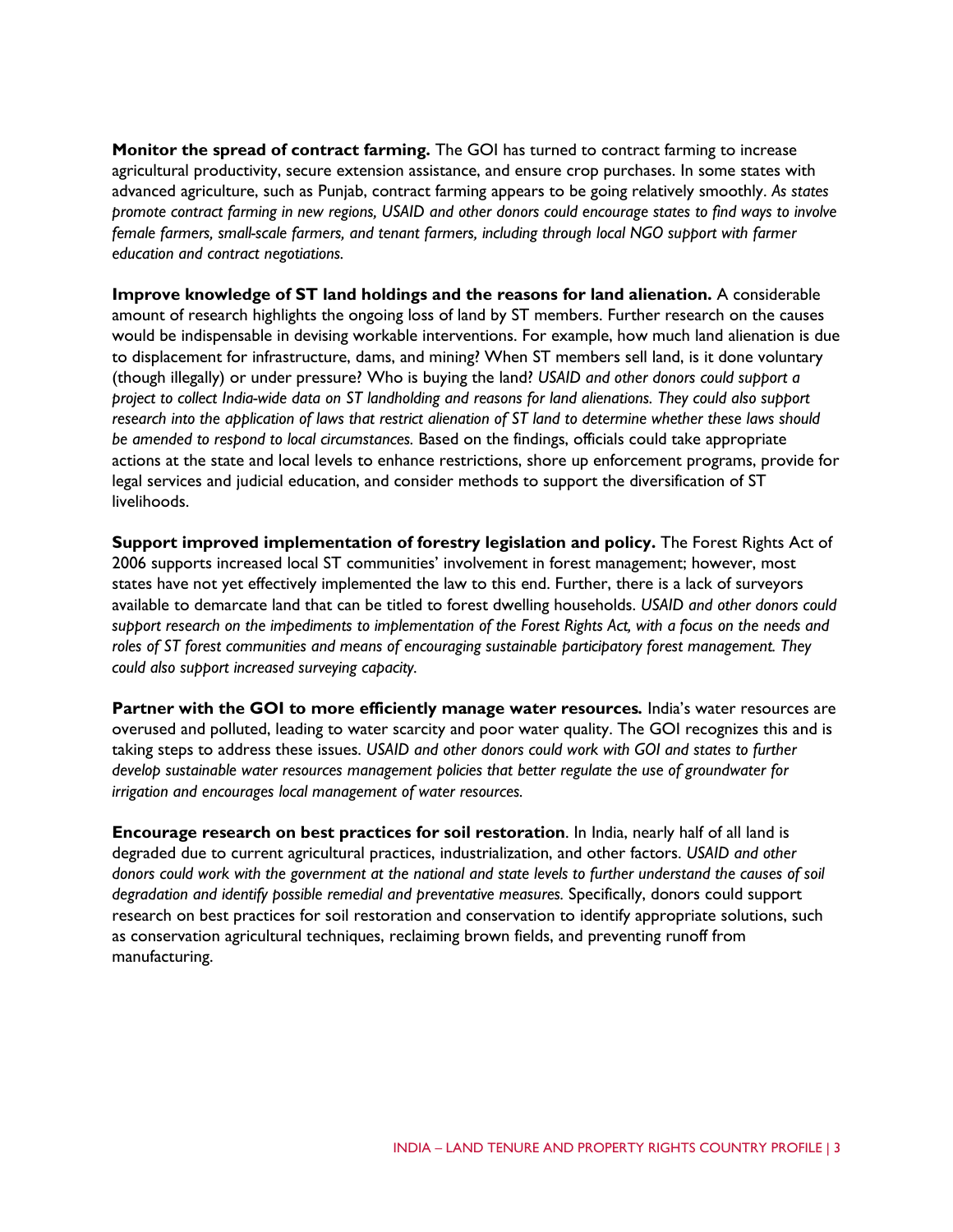## **SUMMARY**

Land is the most important household asset and determinant of wealth to nearly all the Indians who live in rural areas (66 percent of the population). At both the national and state levels, the GOI has made significant efforts to reduce rural poverty by increasing land tenure security and making access to land more equitable. Previous land reform efforts in India have had some positive benefits, but much remains to be done.

India's urban population is the second largest in the world. Across the country, millions live in slums (i.e., poorly serviced settlements lacking in tenure security) on the urban periphery. As urbanization increases, urban living standards are likely to fall as local governments struggle to meet demand for services. Residents of some slum settlements continue to be subject to mass forced evictions, particularly in areas slated for commercial development.

Women's land rights in India are not as secure as those enjoyed by men, and discriminatory social norms and practices are widespread. Nationwide, roughly 10 percent of privately held land is in the name of women. Even when land is titled in a woman's name, her actual control over the land is limited. Furthermore, many rural women depend on agriculture for their livelihoods, yet their access to and control of land is extremely limited.

Laws governing forestland, as well as other reforms, have often undermined the customary land rights of tribal people. While legislative steps have been taken to secure their rights, implementation is inadequate. Tribes that the GOI officially recognizes are called Scheduled Tribes and commonly referred to as ST communities. Land reform policies that extended some rights to ST communities have not prevented a steady loss of ST land due to land development, conservation, and the illegal alienation of ST lands to non-tribal people. As a result, many families in tribal areas lack any rights to the land that they have occupied for generations.

Concerns about the inadequacies of the country's land record keeping system have been raised for decades. Various projects are underway to digitize records, but adjudication to permit records to be updated is a complex problem that most land record improvement projects in the country have yet to successfully tackle.

Disputes over land and natural resources are pervasive in India. The courts are clogged with unsettled land disputes. In the eastern and northeastern states, conflicts over forests and agricultural lands have their roots in long-standing inter-communal, ethnic, and separatist conflicts. In ST areas, disputes related to the illegal alienation of ST land to non-tribal people are common. In several central and northeastern states, large companies purchased land and mineral rights from state governments, which contributed to the growth of a well-armed Maoist insurgency known as the Naxalites through the mid-2000s. This insurgency, while still a security concern, is on the decline.

Water supply problems and water pollution in India are acute. Unregulated groundwater pumping drains public water reserves and depletes water tables. Per capita water availability in India has fallen since the country gained its independence in 1947 and will probably continue to decline. In addition, water quality is negatively affected by industrialization, agrichemicals, erosion, soil degradation, domestic pollution, and wetland degradation. The GOI recognizes these problems and is beginning to take steps to address the looming critical water shortages.

The demands of human development (wood, livestock grazing, and agricultural development) exert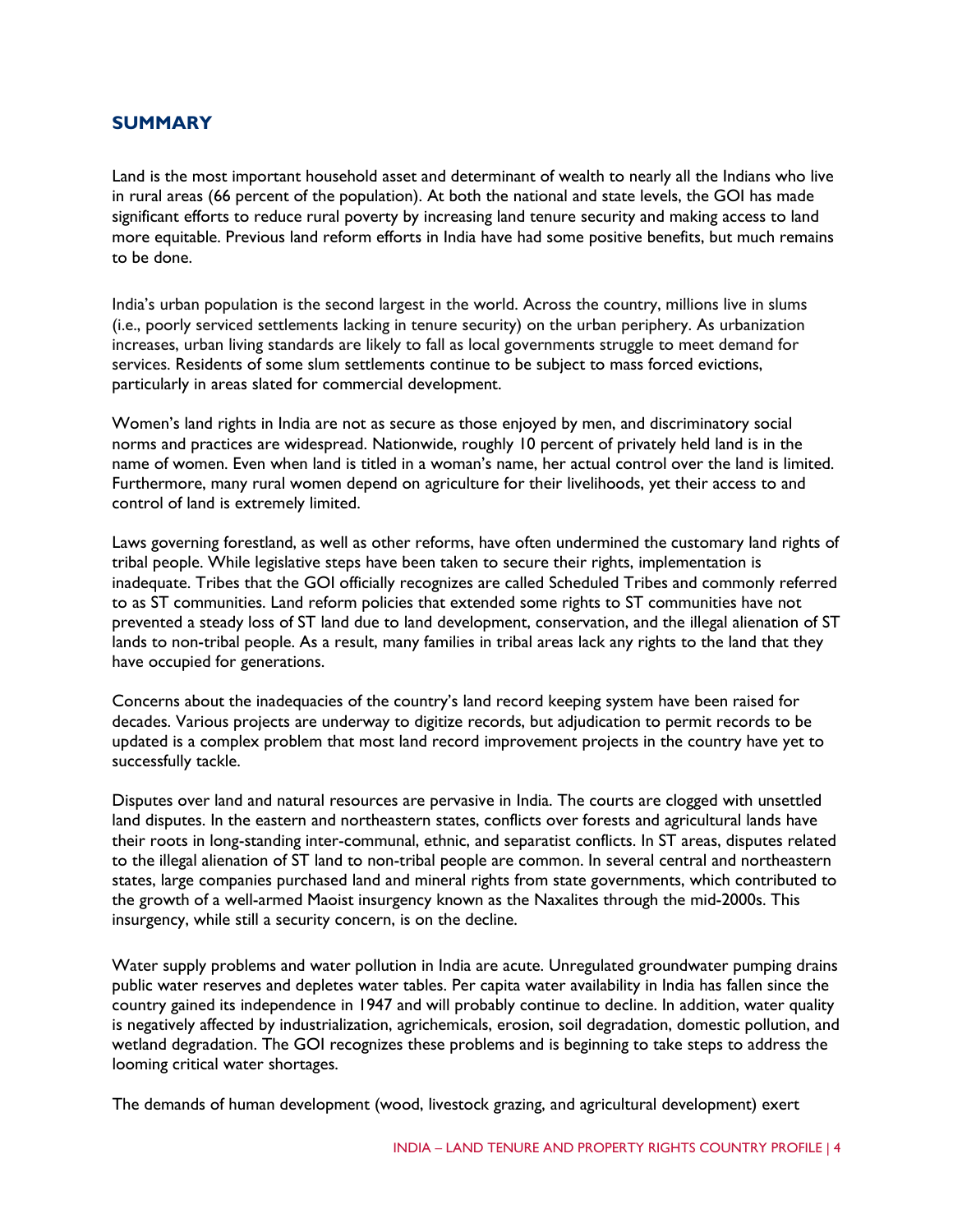severe pressure on India's forests. Development needs since Independence have created a large and growing demand for wood products. A shortage of productive irrigated agricultural lands in non-forest areas has led to mounting levels of forest encroachment by cultivators.

India has rich mineral resources and is a major producer of minerals. Mining and quarrying accounted for 2.7 percent of GDP in 2015. Coal mining accounts for 70 percent of employment in the mining sector. However, the mineral sector has given rise to conflict and environmental problems, and the agencies in charge of approving mining operations have been reprimanded for a failure of transparency by the Supreme Court.

## **1. LAND**

### **LAND USE**

India has a total land area of 2,973,190 square kilometers and a 2018 population of 1.35 billion people. Agricultural land comprises 60.4 percent of total land area, and approximately 37 percent of India's cropland is irrigated; arable land accounts for 52.6 percent of the country's total land area. Over 60 million hectares of land are considered wasteland, which is either completely barren or significantly under-producing. The GOI further classifies India's national land-use as follows: 43 percent sown; 21 percent forests; 8 percent fallow; 8 percent non-agricultural; 5 percent barren and uncultivable; 4 percent cultivable wasteland; 3 percent permanent pastures and other grazing land; and 1 percent miscellaneous tree crops and groves. Although officially classified grazing land comprises only 3 percent of the national land area, in fact over 50 percent of the land area – including forest land, fallow land, barren land and wasteland – is occasionally or seasonally used for grazing. (GOI 20016b; Hanstad and Nielsen 2007; Kushwaha 2008; FAO 2017; World Bank 2018c; World Bank 2019)

Geographic conditions influence both current and historic land-use patterns in India. The country is divided into four major geographic areas (GOI 2009b):

**The Northern Mountains.** This zone contains the Himalayas, as well as fertile valleys and arid, cold deserts.

**The Indo-Gangetic Plains.** Three river systems, the Ganga, the Indus and the Brahmaputra, frame the Plains region, which contains vast stretches of fertile, alluvial soil as well as areas of desert. The alluvial stretches are among the most densely populated areas in the world.

**The Deccan Peninsula.** The Deccan zone covers all of southern India and is highly populated.

**The Coastal Plains and Islands.** This zone includes the Eastern and Western Ghats, as well as the eastern and western coastal plains. This area is densely populated.

The conversion of agricultural land to non-agricultural uses is widespread in India and is caused by ongoing and rapid processes of industrialization and urbanization. Also, forest and grazing lands have often been converted to cropland, from which they are more easily convertible to industrial and commercial uses. (GOI 2009a; Kushwaha 2008)

India's GDP in 2017 was composed of 17.1 percent agriculture, 29.1 percent industry, 16.7 percent manufacturing and 53.9 percent services. (GOI 2018e, *figures add to more than 100 percent, perhaps due to an overlap between industry and manufacturing*)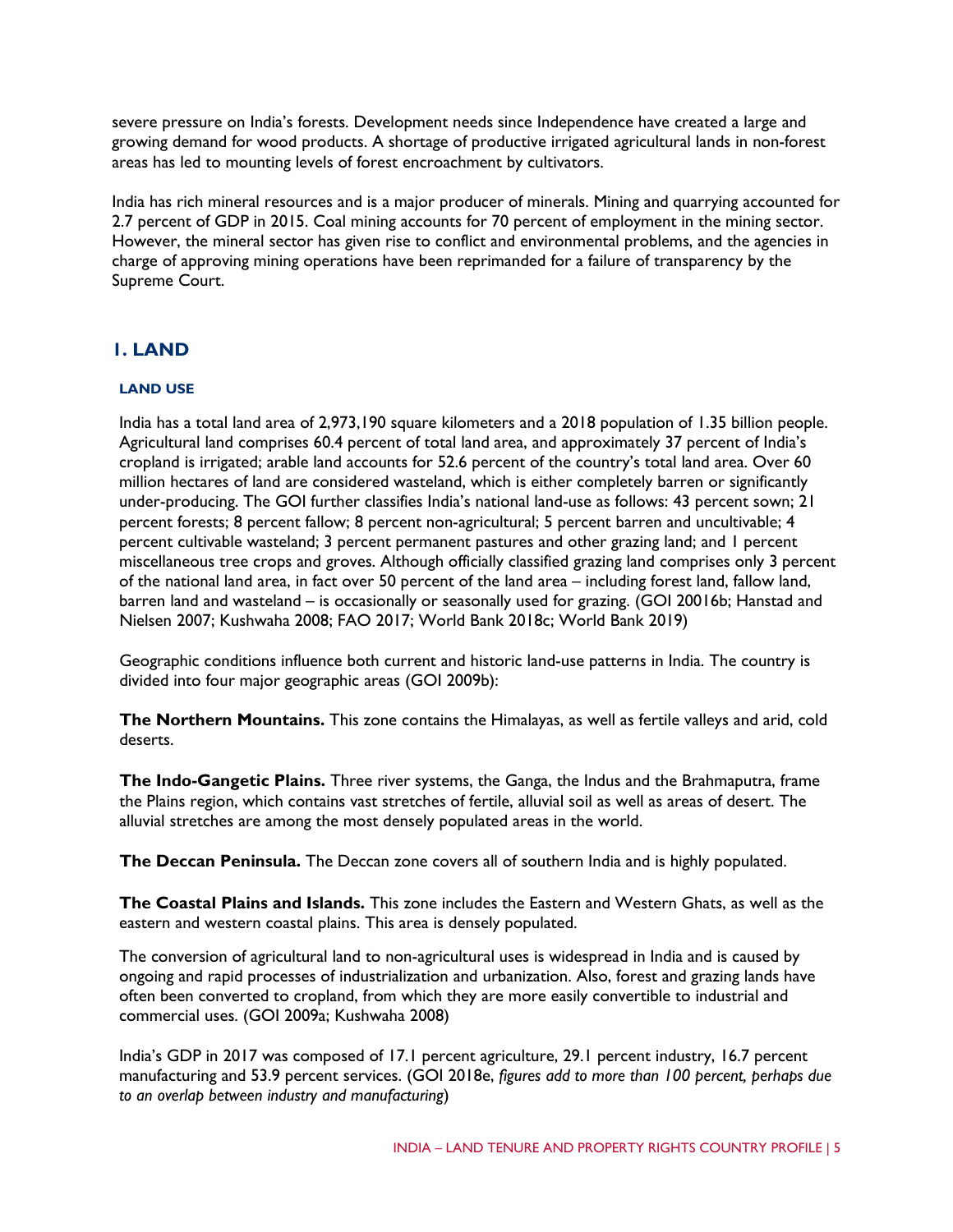Sixty-six percent of Indian residents live in rural areas and 34 percent live in urban areas. Approximately 70 percent of India's rural population is engaged in agriculture, with women providing more than half of all agricultural labor. (GOI 2018e; World Bank 2019; FAO 2017; World Bank 2015; Mishra 2018b)

India's geographic and climatic variation (including mountains, plateaus, rivers, forests, deserts, wetlands, lakes, mangroves, coral reefs, coasts, and islands) makes it a biodiversity hotspot. Protected areas comprise 6.0 percent of India's land area; slightly less than 24 percent of India's territory is forested. (Library of Congress 2004; World Bank 2019; GOI 2009b)

India's population has more than tripled since Independence, but its total cultivated area has increased by only slightly more than 20 percent over the same period. Most of the increase in cultivated area has come from encroachments into forest and grazing lands. India has a greater percentage of land in agricultural use than most countries, but due to population pressure, is increasingly seeking to increase agricultural productivity to meet its domestic food needs. (GOI 2009b; Kushwaha 2008)

Land-use practices, combined with natural forces, have led to severe soil degradation in many parts of India. Intensive agricultural production practices during the Green Revolution relied on excessive use of water and fertilizers, resulting in waterlogged and salinized soils, as well as contamination of groundwater and surface runoff. Soil erosion is an ongoing problem in India due to cyclones, flooding, environmentally unfriendly agricultural practices, increasing consumption, industrialization, and other factors. The GOI estimates that 96.4 million hectares (2011-2013 data) are undergoing degradation due to a combination of the above factors. (GOI 2009b; GOI 2016c; Kushwaha 2008; Library of Congress 2004; World Bank 2019)

Rural land use planning is not well developed. While there are restrictions on the conversion of use (particularly on the conversion of agricultural to non-agricultural uses), actual use is not well monitored and encroachments and unauthorized changes in land use are common. Those who do seek to change land use through legal means encounter official corruption and slow-moving bureaucracy. (World Bank 2018c; World Bank 2015)

In recent years the central government has sought to encourage contract farming to boost agricultural productivity and rural incomes. Through contract farming, large processing firms sign pre-season contracts with independent farmers to grow a specific crop, which the firm will then buy at a predetermined price at the end of the season. Generally speaking, processing firms prefer to contract with large landholders, though they will contract with smallholders where that is the predominate landholding type, as with potato farming in West Bengal. (Mishra 2018b; Pandit 2014)

India's urban population was 460 million in 2018, making up 34 percent of the country's population—a share that is low compared to other countries. The urban population is expected to reach 600 million (40 percent) by 2031, and land-use issues have become more acute as the urban population has grown. An estimated 24 percent of India's urban population is living in slums. According to the GOI, urbanization has been both rapid and uncontrolled, resulting in: (1) environmental degradation; (2) housing shortages; (3) decreased water quality; (4) air and noise pollution; and (5) inadequate sanitation, sewerage, and waste disposal systems. Improperly disposed industrial effluents, along with poorly managed domestic and municipal wastes, have caused extensive soil pollution from heavy metals. (GOI 2009b; UN-Habitat 2010; MOHUA 2016; World Bank 2015; World Bank 2019; Ellis 2016; NITI Aayog 2017)

Many of India's urban centers lack an appropriately flexible land-use planning framework to guide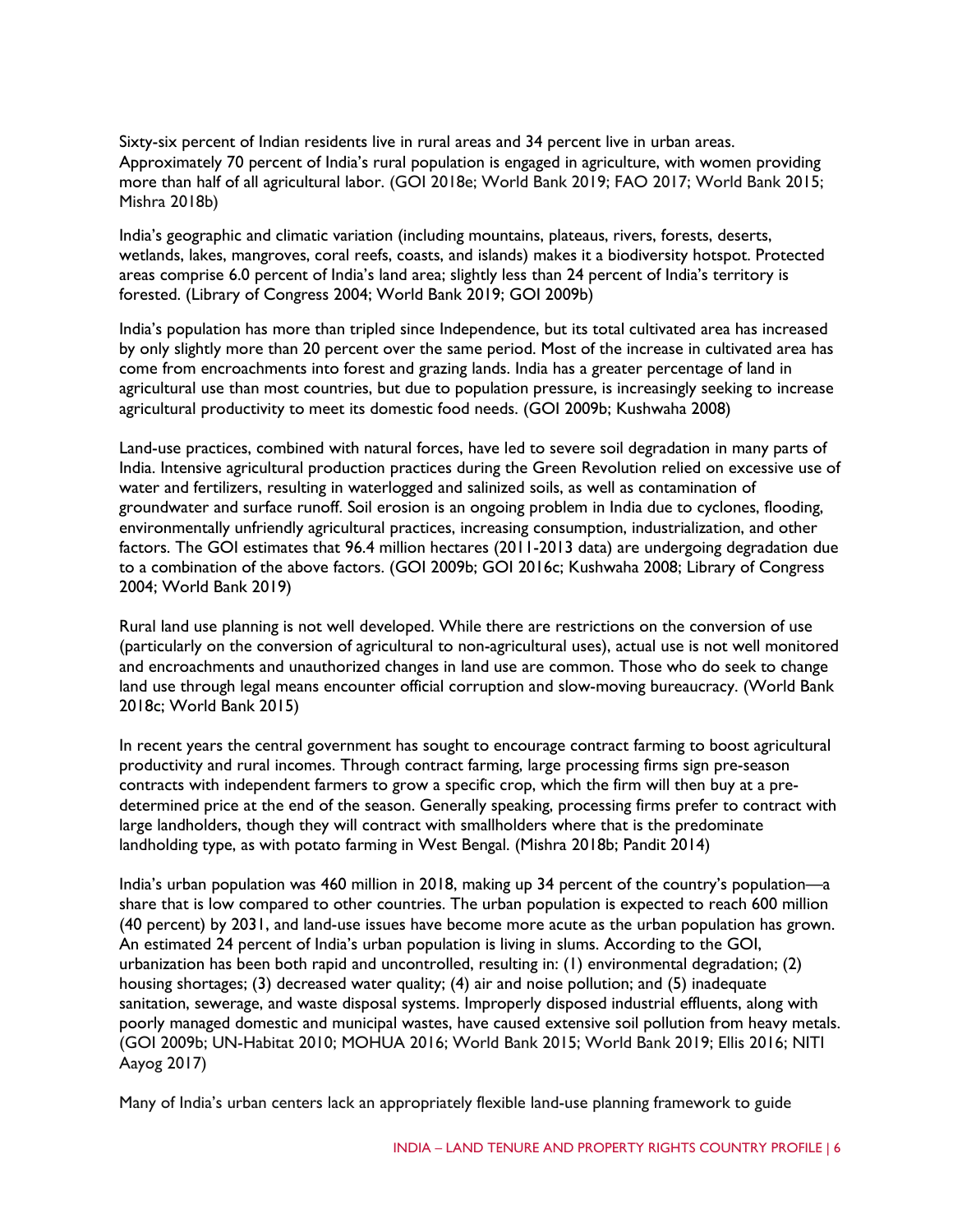development and accommodate a rapidly increasing urban population. Impediments to improved urban planning include complex and overlapping bureaucratic institutions, as well as restrictive zoning regulations and overly structured master plans. The latter constrict the urban land supply available for development and reduce the ability of city governments to react flexibly to changing needs. A further constraint on urban land supply is the difficulty of converting agricultural land on the peripheries of cities to non-agricultural uses. One consequence of the lack of available land for urban and peri-urban development is an incentive to encroach onto public lands. (GOI 2009b; World Bank 2015; NITI Aayog 2017)

#### **LAND DISTRIBUTION**

At the time of Independence, India's agrarian system was semi-feudal. In much of the country, large landlords and land tax collectors employed intermediaries to forcibly obtain rents and fees from cultivators. Through these intermediaries, landlords demanded extortionate rents and sometimes subjected tenants to summary eviction. In the late 1940s, tenant farmers accounted for approximately 35 percent of India's rural population. Those who worked the land had little incentive to make investments in the land to increase productivity. (Hanstad and Nielsen 2007; LRAN 2003a)

In the years following Independence (1947), Indian states enacted a series of land reforms intended to both improve equity in land distribution and improve efficiency in agricultural production. These reforms included: measures abolishing intermediaries; measures prohibiting or strictly regulating tenancy; maximum landholding ceilings, with excess land redistributed to the poor; and government allocation of Bhoodan land (nearly 16 million hectares of land donated to the state by landowners between 1951 and 1969), government wasteland (lands that are barren or under-producing), and house sites to the landless. These reforms succeeded in reallocating some of the land in India – 8.5 million hectares under tenancy and ceiling laws alone – from large landholders to the landless and land poor. However, the reforms were plagued by loopholes and faulty implementation, and actually harmed the poor in many instances. For example, to avoid the application of laws granting owner-like rights to tenant cultivators, many landlords evicted tenants or reduced the amount of land leased to tenants. Further, in some states land ceilings laws were avoided by transferring land – in name only – to third parties, by taking advantage of loopholes that allowed religious or charitable trusts to hold land over the ceiling limit, or by holding above-ceiling land as plantations or orchards, which were excluded from application of some states' ceilings regulations. (Hanstad and Nielsen 2007; LRAN 2003a)

Distribution of agricultural land in India remains uneven though rural landlessness is slowly decreasing, and the percentage of land owned by the largest holders is also decreasing. As of 2013, 7.41 percent of rural households were landless (defined as owning no land or less than 0.002 hectares). This is a reduction from 10 percent in 2003. As a percentage of rural households, landlessness rates in select states are as follows: Gujarat 12.5 percent; Madhya Pradesh 5.6 percent; Maharashtra 12.8 percent; Punjab 6.84 percent; and West Bengal 6.6 percent. Medium and large landholders (those owning over 4 hectares) own 25 percent of all agricultural land (down from 34 percent in 2003). The number of smallscale holders (those owning between 0.002 and 1 hectare, known as "marginal farmers," in India) has increased to 75.4 percent (from 69.6 percent in 2003). While some indicators show trends moving toward more equitable ownership, landless and marginal landholders still make up 82.8 percent of rural households. (GOI 2013c)

Fifteen percent of India's total area consists of common property land resources in which all members of the community have access. Such lands include pastures, ponds, cultivated land, drainage channels, house sites, barren land, burial grounds, village gardens, and dense forest. Community wasteland (degraded grazing land, barren land, roadside strips, etc.) and forestland constitute the greatest proportion of common property resources. Common property is important to the rural poor, as it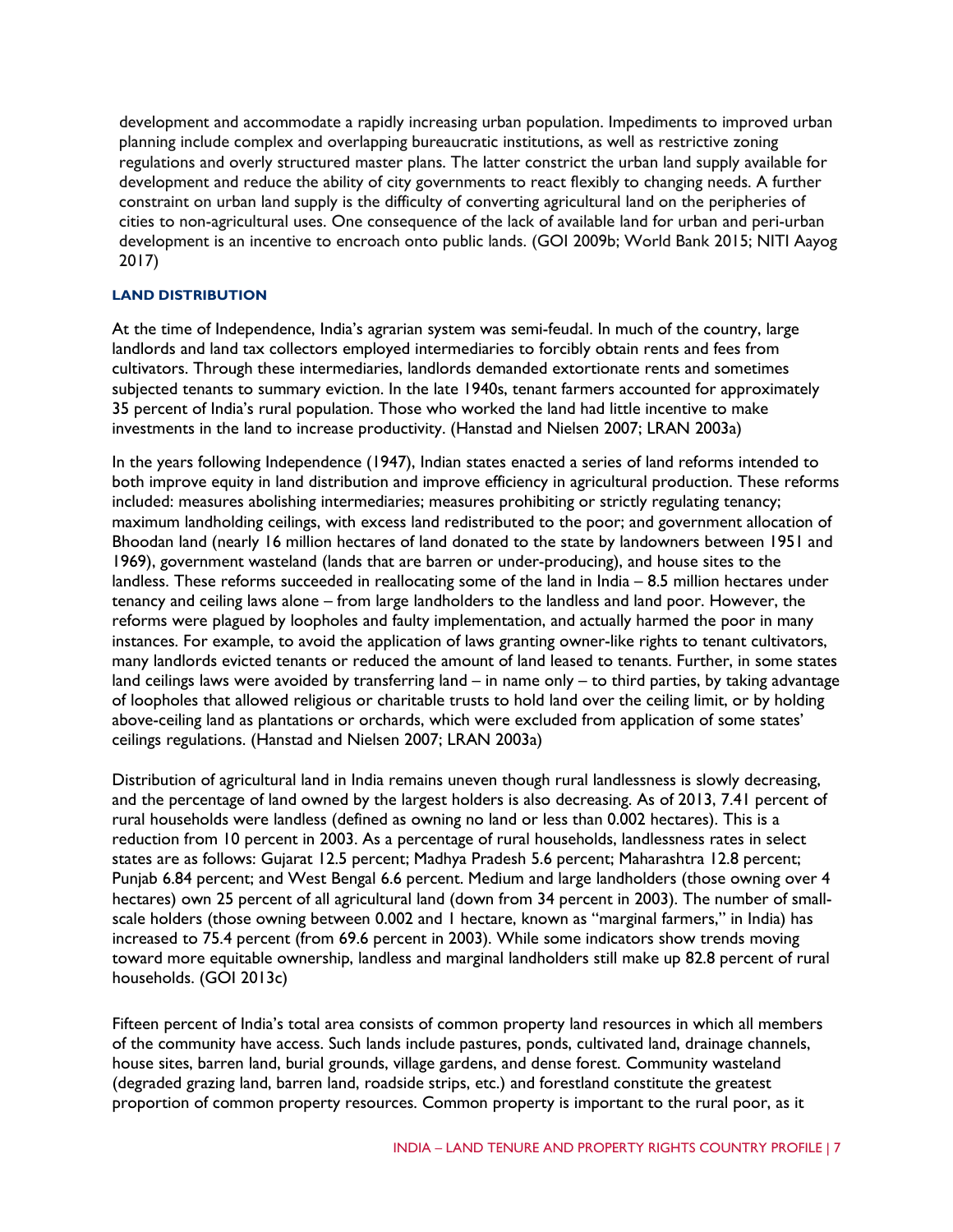provides grazing land and water for livestock. However, recognition of common lands (outside of forests) remains weak and as a result, the total area devoted to common property has been declining steadily due to urbanization, household encroachment, industrialization, development projects, and distribution of common property resources to landless families. (Hanstad et al. 2005; GOI 2009a; NRMC 2017; World Bank 2015)

India has a Scheduled Tribe population of approximately 104 million, 8.6 percent of the country's population. Over half of the ST population lives in central India, and fully a third of all ST households live in three states: Madhya Pradesh, Maharashtra, and Gujarat. The other large area of ST concentration is in northeastern India. ST members are among the poorest and most politically marginalized people in India with just under half of rural ST members living below the poverty line. ST livelihoods and culture are highly dependent on land and 90 percent of ST members live in rural areas. More than 90 percent of the ST workforce is engaged in cultivation, agricultural labor, animal husbandry, and forestry. National land laws and policies, which are implemented by state governments, strictly protect the land rights of ST communities. In practice, however, poor enforcement of these laws as well as conflicts between laws to protect ST land rights and laws on land use and conservation, have resulted in a steady loss of ST lands. This loss is due to land development projects displacing ST populations, conservation policies limiting ST access, and the illegal alienation of ST lands to non-tribal people. As of 2013, 9.4 percent of ST members were landless, and 68.8 percent were small holders (owning between 0.002 hectares and 1 hectare). ST communities have been displaced by development projects at a rate far higher than nontribals. As a result, many ST families lack rights to the land that they have occupied for generations or have been forced to move from the land altogether. (Hanstad et al. 2005; GOI 2009a; IDMC 2010; GOI 2013b; GOI 2013c)

Over 14 million hectares of agricultural land have been converted to non-agricultural uses since Independence. The poor have not shared in the increase in value that usually accompanies conversion of land to non-agricultural use. Moreover, conversion by the GOI under the Right to Fair Compensation and Transparency in Land Acquisition, Rehabilitation and Resettlement Act (LARR), 2013, deprives the owner of any share of the increase in value resulting from conversion. *See the section on Compulsory Acquisition*. (Hanstad et al. 2005; Hanstad and Nielsen 2007; GOI 2009a; Seetharaman 2018)

Private land is overwhelmingly held in the name of men, with only 10.3 percent of land owned by women. This is due to customary social norms that favor male inheritance. Further, purchased land is generally held in the name of the male head of household. While joint titling of land for married couples is possible in many states (even if uncommon), in other states, such as West Bengal, joint titling is prohibited as a historic means of assisting with the implementation of land ceiling laws. (FAO 2008; NRMC 2016)

In many parts of India, members of lower castes and certain religious groups, such as Muslims, have lower rates of land ownership and less access to land than other groups. While precise figures are not available, most Scheduled Caste (SC) households (Dalits or members of the lowest caste) are either de jure or de facto landless with 93 percent of SC members owning less than 1 hectare as of 2013. In urban areas, SC households often live in settlements that encroach on government land on the urban periphery. (Khotari 2005; Ramaswamy 2006; Bakshi 2008; GOI 2009a; GOI 2013c)

#### **LEGAL FRAMEWORK**

The Constitution requires each state to adopt its own laws on land administration and land reform and grants states substantial independence to legislate land tenure issues. Thus, individual state laws govern most matters pertaining to land. There are areas where the central government and states share responsibility and where central acts govern. Key pieces of central legislation governing land include: the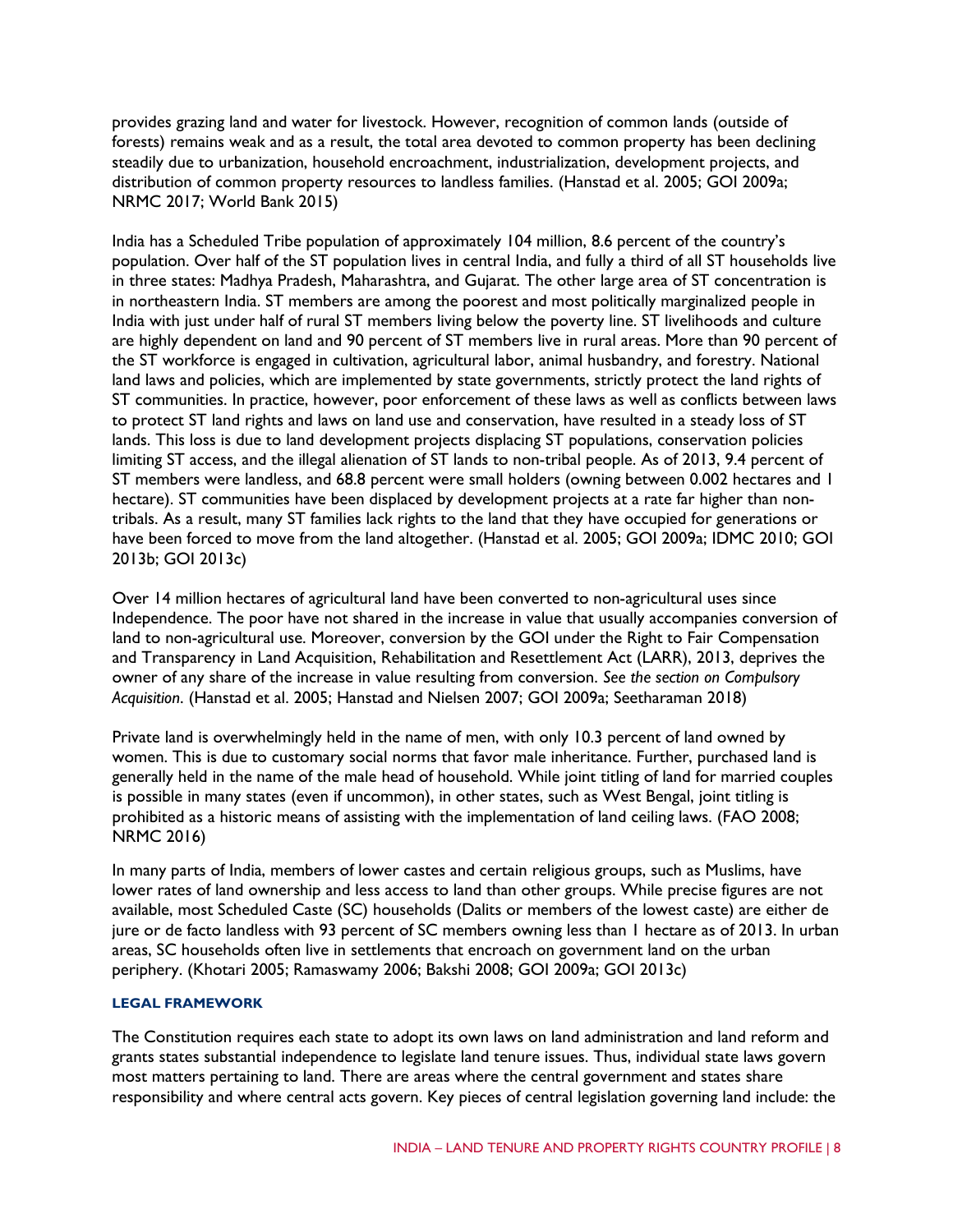Right to Fair Compensation and Transparency in Land Acquisition, Rehabilitation and Resettlement Act (LARR) (2013), which permits the state governments to take land from private parties for a public purpose; the Transfer of Property Act (1882), which governs land sales and mortgages; the Registration Act (1908), which sets forth land title registration procedures; and the Panchayat (Extensions to the Scheduled Areas) Act (PESA) (1996), the intent of which is to protect the tribal way of life and restore previously alienated ST lands. In addition, the BJP Government national think tank, NITI Aayog, has issued policy documents providing guidance to the states on liberalizing agricultural and urban tenancy and also on contract farming. (Hanstad et al. 2005; Hanstad and Nielsen 2007; GOI 2009a; GOI 2018a; NITI Aayog 2017)

The land legislation of most states is fragmented, sometimes contradictory, and often contains dated provisions. Some states, notably Uttar Pradesh, have reworked their land legislation—creating a single unified land code—with an eye to simplification and modernization. Odisha recently started a project to create a unified land code. (Economic Times 2016a; Indian Express 2018)

After Independence, most states adopted various types of land-reform legislation generally aimed at providing the poor with access to rural land. The three most prominent types of legislation are:

**Abolition of intermediaries.** In the years following Independence, all states adopted laws prohibiting intermediaries (non-farmers who collected taxes and controlled land rights for vast areas of land). As a result, 25 million superior tenants (meaning tenants who often rented to sub-tenants under them) became landowners or direct tenants of state-owned land. However, loopholes in the laws allowed landowners to evict many of the poorest tenants and allowed many intermediaries – rather than the cultivators – to become landowners. As the new landowning group grew stronger economically and politically, it became a force of opposition against reform measures aimed at benefiting those who remained landless. In the process of abolishing intermediaries, many states also simplified and clarified their land legislation and redistributed some land to the poor. Legislation abolishing intermediaries is more important as an historical note than for its current relevance. (Hanstad and Nielsen 2007; GOI 2009a)

**Tenancy reform.** Following Independence, most states adopted tenancy reforms with the intention of eliminating and preventing the exploitation of poor tenants by landowners. Some states prohibit tenancy outright, while others impose pro-tenant provisions that set minimum terms and maximum rents and give tenants the right to assume ownership of the leased land under certain conditions. The tenancy laws also give landlords the right to resume cultivation of their land under certain conditions, which permits landowners to evict their tenants, thereby undermining the intent of the laws. While more than 12 million tenants gained title to the land they till in the decades following Independence, far more were evicted by landowners who feared losing their land. Further, the restrictions on tenancy have reduced the occupational mobility of landowners and reduced the availability of credit and crop insurance to tenants operating under informal (and very often illegal) leases. Some states (Andhra Pradesh and Telangana) have attempted to address the latter issue by adopting legislation which—without formally allowing tenancy—did recognize the cultivation rights of non-owner cultivators (tenants in all but name) and issue identity cards which allow them to access credit and crop insurance. These laws have not been successfully implemented and have not had the desired effect because landowners remain extremely leery of acknowledging that another cultivator is using their land out of fear that legislation granting tenants permanent rights will be enforced against them. (Hanstad and Nielsen 2007; GOI 2009a; NITI Aayog 2016; Andhra Pradesh 2011; Telangana 2011; Murty 2017)

In recent years the GOI has shifted toward a policy of loosening tenancy restrictions. A 2016 report by NITI Aayog recommended that states remove tenancy restrictions to promote agricultural efficiency and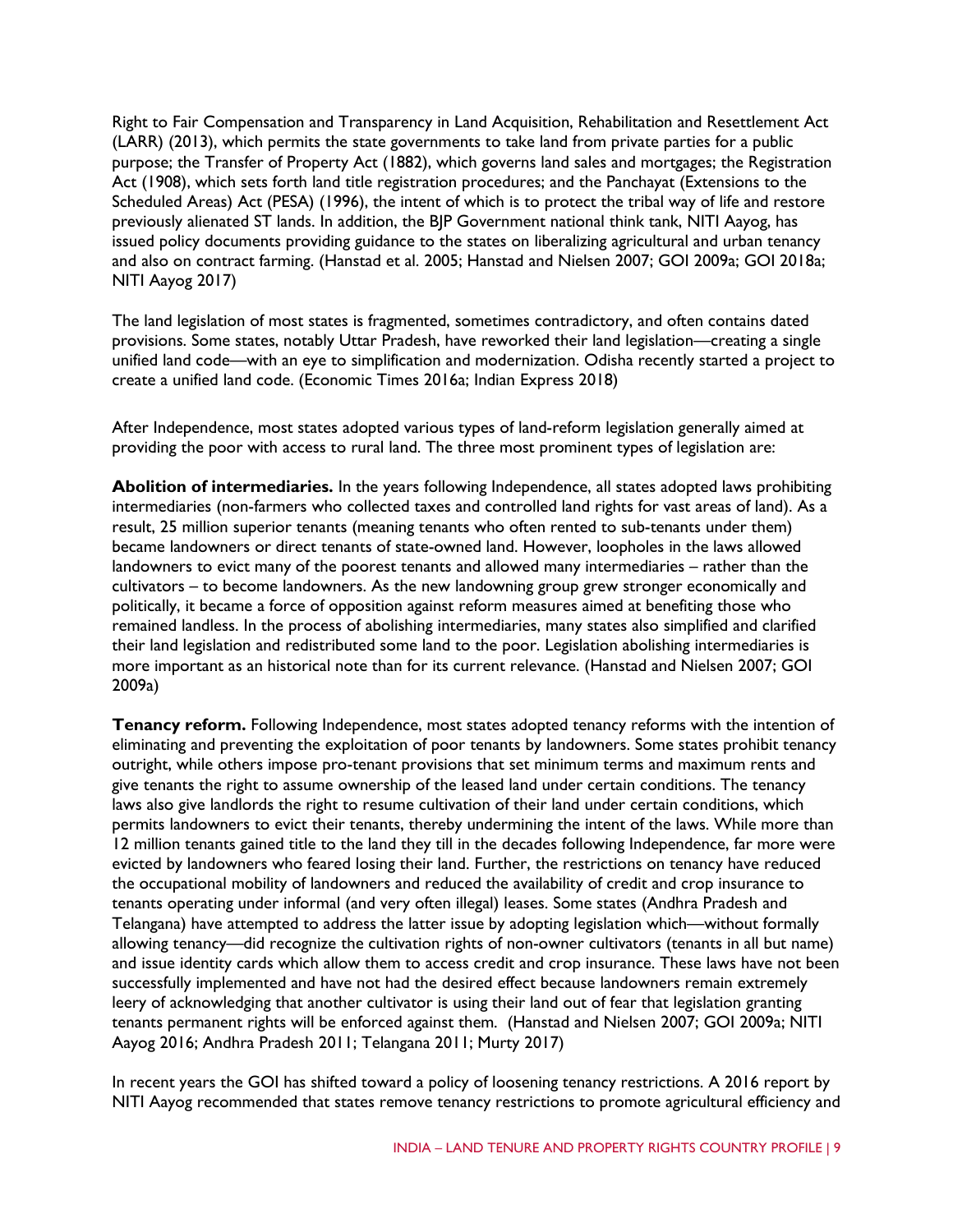equity. The body drafted a Model Land Leasing Act which would legalize all forms of tenancy, abolish adverse possession clauses that allow tenants to claim permanent land rights, and allow the lease terms and conditions to be agreed upon by the parties themselves. The Model Act has not been adopted directly by any state to date, but Madhya Pradesh adopted legislation that generally follows the guidance of the Model Act. (NITI Aayog 2016; Madhya Pradesh 2016)

Examples of tenancy laws of several states include the following: Gujarat permits leasing in some areas of the state, with tenants having the right to purchase after a certain time. Tenancy of ST or SC members cannot be terminated. Madhya Pradesh recently lifted the restriction on tenancy and land can now be openly and legally leased. Punjab permits leasing, but tenants of big landowners are entitled to purchase the land after six years. West Bengal only permits sharecropping and not fixed rent or fixed produce tenancy. Sharecroppers are protected from eviction. Maharashtra permits leasing with tenants gaining the right to purchase after a certain time. Tenants who are ST or SC members cannot be terminated. However, Maharashtra has passed a new Maharashtra Agricultural Land Leasing Act (2017), which would permit the lease of agricultural land. The law is not yet in force as it still requires Presidential assent. (NITI Aayog 2016; Madhya Pradesh 2016)

In urban areas tenancy has been limited by residential rent control acts. Seeking to encourage increased urban tenancy, the Ministry of Housing and Urban Poverty Alleviation proposed the draft Model Residential Tenancy Act. While rent control falls under state jurisdiction, the center encouraged adoption of the Model Residential Tenancy Act by making provision of central funds under the Rajiv Awas Yojana affordable housing initiative dependent upon state adoption of the Act. The Act has been adopted in Karnataka, Rajasthan, Maharashtra, and West Bengal. (Shenvi 2018; MOHUA 2018a)

**Land ceiling laws.** These laws impose ceilings on the amount of land that can be owned by one person or family and provide a process whereby the state can acquire excess land and redistribute it to the poor. The ceilings range from 3.6 hectares to approximately 22 hectares, depending on the state and type of land. States have redistributed more than 2 million hectares of land, fully 20 percent of which has been in West Bengal. The compensation landowners receive is minimal compared with market value of the land. In some states, beneficiaries receive the land free of charge; in others they must make payments that may equal the amount paid by the state. Generally, beneficiaries may not sell the land for a lengthy period (e.g., 10–20 years in Karnataka) or, as in West Bengal, are permanently prohibited from selling. In many cases, the ceiling laws have not resulted in a significant redistribution of agricultural land, as it has been relatively easy for owners to evade the laws. (Hanstad and Nielsen 2007; GOI 2009a; Landesa 2014)

Two bills amending Gujarat's land ceilings legislation were recently given Presidential assent. The acts permit surplus agricultural land acquired under the ceilings acts of the 1960s to be granted to industries and civic bodies, rather than to landless farmers as originally called for in the Act. These legal changes permit above ceiling land to be granted for non-agricultural purposes but require that other rural land be made available by the government for distribution to landless farmers. (Singh 2018)

While rural land ceiling legislation throughout India remains in force, urban land ceilings legislation has been largely repealed. The central Urban Land Ceilings Regulation has been repealed in nearly all states that initially adopted it. Maharashtra repealed it in 2007 in order to access central urban development funding. It remains in force in West Bengal. (Kurup 2007; Chatterjee 2017)

**Laws allocating state-held land to poor households.** Many states have laws allocating Bhoodan land (land gifted from large landowners), wasteland, and house-site land to poor rural households. As of 2015, five million acres of land had been given to 5.78 million poor farmers, with West Bengal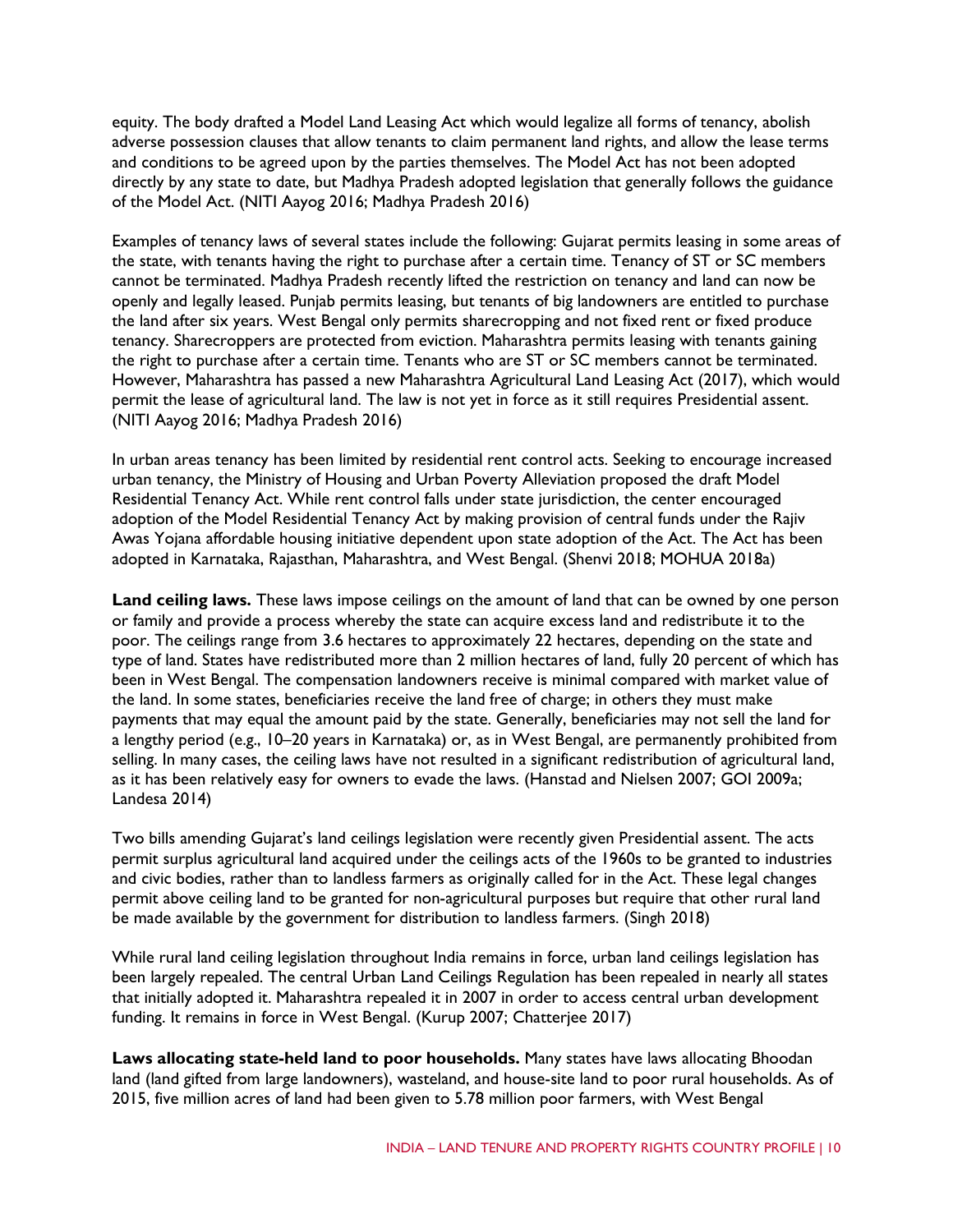accounting for just over half of the country's land reform beneficiaries. Many allocations pursuant to wasteland legislation took place in the 1970s and 1980s; six states have now allocated 80 percent of state lands designated as wasteland. In addition, state laws providing house-sites to landless or land-poor rural households have benefited an estimated 4 million households nationwide. (Hanstad and Nielsen 2007; Chaturvedi 2016)

**Contract farming.** In 2018, the central government finalized a Model Contract Farming Act for states to consider adopting. To encourage contract farming, the Model Act clearly protects landowner rights by stating that no ownership or land use rights accrue to the processing company that contracts with farmers. The Model Act also promotes the creation of Farmer Producer Organizations to organize small-scale farmers and help them speak with one voice in contract negotiations and establishes dispute resolution mechanisms. States that participated in drafting the policy and Model Contract Farming Act include Maharashtra, Karnataka, Odisha, Madhya Pradesh, and Punjab. Additionally, Gujarat and Haryana have sought to encourage responsible contract farming by amending the Agricultural Produce Market Commission Act, while other states have adopted fresh legislation, such as the Punjab Contract Farming Act of 2013 (passed in 2015). (GOI 2018a; Mathew 2018; Sood 2015)

**Scheduled Areas.** The "Fifth Schedule" to the Constitution of India declares certain areas—areas of the country with a predominance of ST members (Adivasis)—as "Scheduled Areas." The purpose of Scheduled Areas is to recognize and protect tribal autonomy and culture. Many states have passed legislation to prohibit or heavily regulate the sale or lease of land within Scheduled Areas to non-ST members. The Indian Supreme Court, in the Samatha decision, found that the Government of Andhra Pradesh cannot lease out land in Scheduled Areas for mining operations to non-tribals because such leases violate the protections provided by the Fifth Schedule of the Constitution. The Court directed the Andhra Pradesh government to stop private mining operations within Scheduled Areas. Under the judgement only cooperatives consisting of STs or public-sector mining would be permitted to mine in Scheduled Areas. This judgement has not protected ST lands nationwide, however, because state and central governments have opted to interpret the findings as only applying to Andhra Pradesh because of the specific language of that state's regulation on tribal land. The use and transfer of land in Scheduled Areas remains a highly contentious topic and alienation of tribal lands remains an on-going concern. (GOI 2016a)

The Panchayats Extension to Scheduled Areas Act (PESA), 1996, extended the panchayat raj (local governance system) to Scheduled Areas. In order to be functional, a state must itself incorporate PESA into state law. Nine states have done so: Andhra Pradesh (and now Telangana), Gujarat, Himachal Pradesh, Madhya Pradesh, Chhattisgarh, Maharashtra, Odisha, and Rajasthan. The stated aim of promoting local governance in Scheduled Areas has, however, largely been undercut by limitations in state implementing rules. (GOI 2016a)

**Land and gender.** The Hindu Succession Act was amended at the national level in 2005 to provide spouses, sons, and daughters with equal inheritance rights to all property, including land. *See the section on Intra-Household Rights to Land and Gender Differences for more information.* 

#### **TENURE TYPES**

Three main tenure types are private land, government land, and common land. Of private land, the most common individual tenure types in India are common law freehold and leasehold. Eighty-six percent of arable land is privately owned. Landowners include individuals, corporations, religious institutions, public charitable trusts, and the government. Individuals may acquire land in freehold through purchase, inheritance, gift, or allocation from the government. (Agarwal 2002; Martindale Hubbell 2008; NRMC 2017)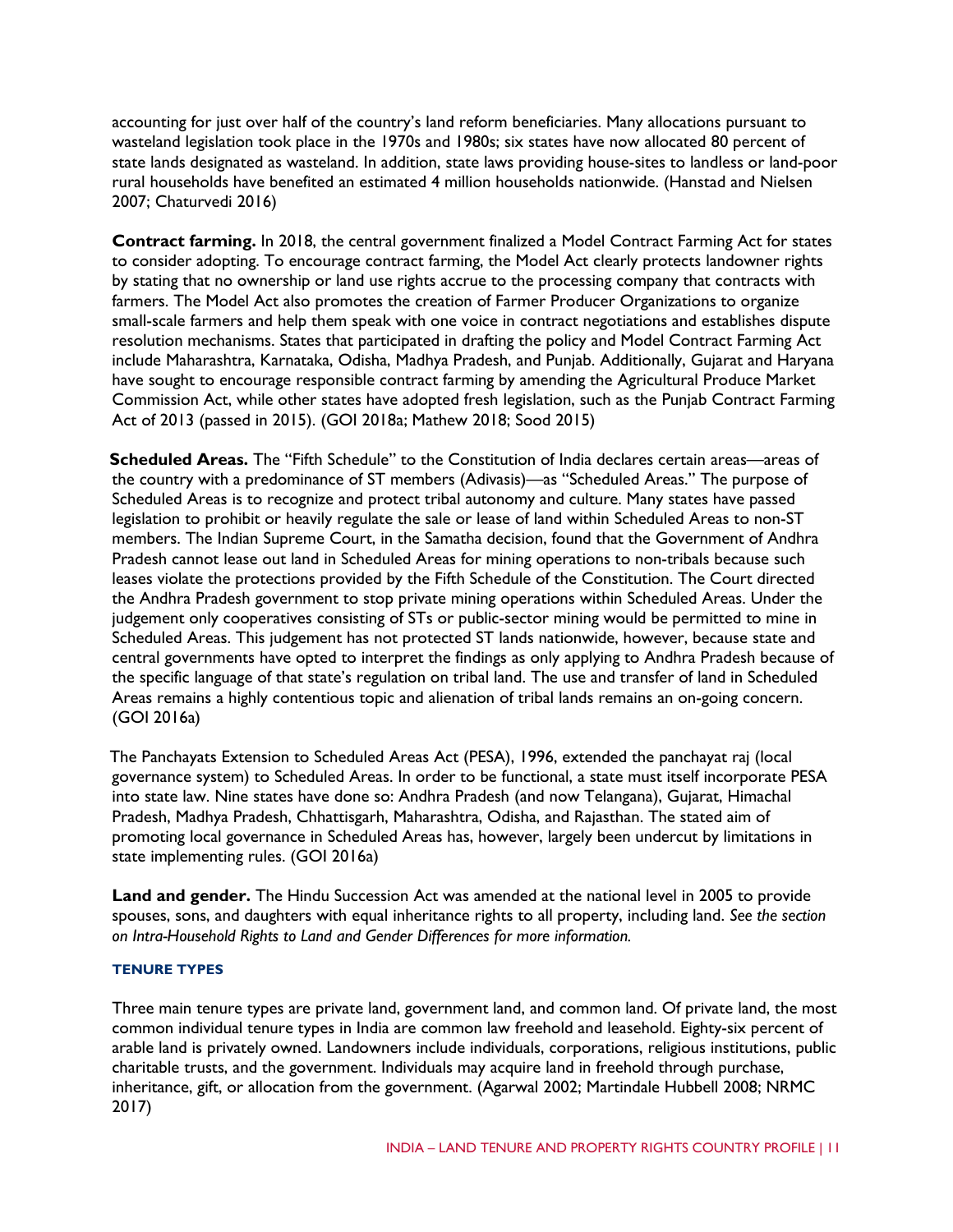Government land is most commonly held by central government ministries or agencies, state revenue departments, state forest departments, railway and defense departments, and local institutions of selfgovernance (e.g., panchayats). (NRMC 2017)

There is not a standard legal definition of common land and this category includes many kinds of locally, jointly used and managed lands (and often overlaps definitionally with government land) but generally includes areas for common grazing, village wood lots, village threshing areas, etc. Common property resources make up 15 percent of land area, an area shrinking at a rate of 1.9 percent every five years due to encroachment. In the 2011 Singh case, the Supreme Court, addressing the issue of encroachments into common lands and citing the historic and continuing importance of common land resources to communities as a whole, found that encroachment on common land should not be regularized simply because of long-term occupation or high investment, but should only be regularized in exceptional cases such as where a public purpose is served. The Court included land grants to landless families as a suitable public purpose. (NRMC 2017; Kohli 2018)

There are significant restrictions on agricultural land leases, as described above. Leases exceeding one year must be in writing. As a result of legal restrictions, approximately 90 percent of leased land is leased informally; such leases are usually oral and are never recorded in the land rights registry. While sharecropping is the predominant form of tenancy, tenancy arrangements vary considerably from state to state. (Martindale Hubbell 2008; GOI 2009a; NITI Aayog 2017)

In West Bengal, registered sharecroppers receive substantial protection under the West Bengal Land Reforms Act, which prohibits some types of leasing and regulates others (such as existing sharecropping). The law gives sharecroppers special protections, including the permanent right to continued cultivation. This right cannot be transferred except by inheritance. The law specifies the allocation of the crop between owner and sharecropper, as well as the circumstances under which the sharecropper can lose his or her rights. Although initial implementation of the Land Reforms Act was not successful, later legislation closed loopholes by more carefully limiting the circumstances under which a landlord could evict a sharecropper in order to personally cultivate the land, for example, by requiring that the landlord live within a certain distance of the field. The government also launched a campaign ("Operation Barga") to register tenants and educate them about their rights, which proved important to successfully implementing the law. (Hanstad et al. 2005; GOI 2009a; Banerjee et al. 2002; Landesa 2015)

In urban areas, the following types of tenure exist: (1) legal housing on land held in secure land tenure; (2) short-term, but strong, de facto tenure; (3) weak de facto tenure security, including tenure security based principally upon the receipt of basic public services; and (4) insecure tenure, in which a slum occupies land reserved for public purposes, is small in size, or is newly established. According to 2011 urban census numbers, 69 percent of residents in urban areas own the dwellings they live in and 28 percent rent. (*It is unclear whether or how these figures accounted for slum dwellers. It seems likely that only recognized housing was counted*.) (Mahadevia 2010; MOHUA 2016)

Customary laws related to land tenure are discussed in the section on Land Administration and Institutions.

#### **SECURING LAND RIGHTS**

Land can be acquired in India through purchase, inheritance, and operation of various state land distribution programs. Land ceiling laws, discussed above, impose ceilings on the amount of land that can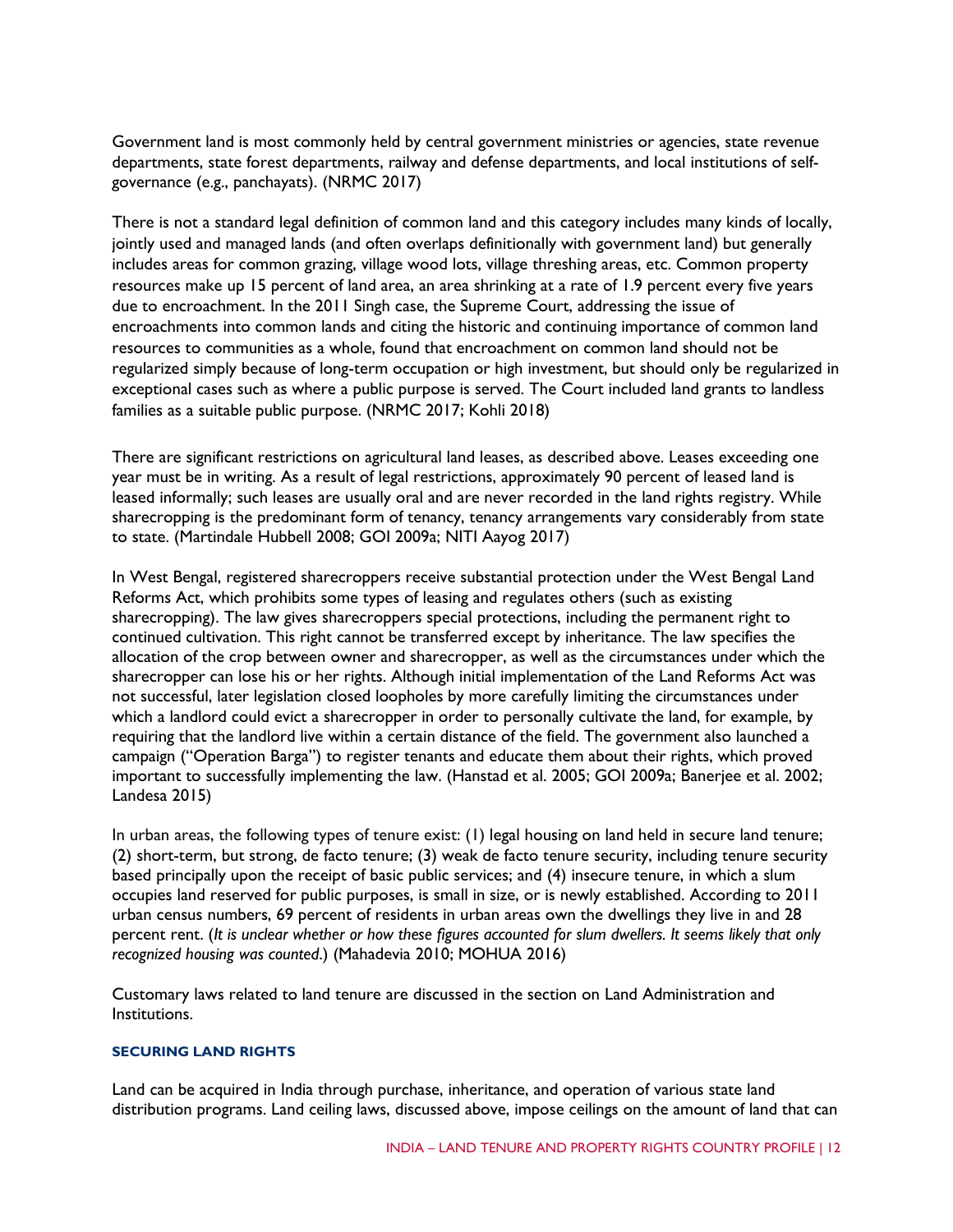be owned by one person or family. The government is permitted to take land above those ceilings and distribute it to landless or small landholding families. Once acquired, tenure insecurity remains an important issue in India, where a recent study shows that one in four rural homeowners, one in three urban homeowners, and half of all renters express a fear of losing their home. Of rural resident owning a separate plot of agricultural land, close to 20 percent worry about losing this land. The primary reason given for these worries is a lack of proper documentation of rights. The survey also found that only half of owners have taken steps to update their land records and secure their rights. (Hanstad and Nielsen 2007; Deininger 2007; Land Alliance 2016)

India has a dual land record keeping system that includes national and state laws governing deeds registration and state-level laws establishing cadastral-based records of land rights for land revenue purposes. Together, they form a fairly comprehensive, decentralized, and functional land record keeping system. However, the parallel systems are inefficient, as the records maintained by the two systems are sometimes inconsistent. The land transfer system is costly and slow. More significantly, the land records maintained do not constitute absolute proof of land ownership, only strong evidence of ownership. Overall, this dual system often does little to enhance tenure security and, in some cases, renders land tenure less secure. The system often presents an inaccurate picture of landholdings on the ground, due to a large number of unrecorded transactions. Since 2008, there has been a nation-wide push to digitize land records, with the ultimate aim of switching to a Torrens (conclusive title) system (*discussed further in the Land Administration and Government Intervention sections*). The digitization process, however, tends to capture the paper records as they exist, and the program has not had the capacity to investigate conflicts in ownership or complex discrepancies in the records themselves. (Hanstad et al. 2005; GOI 2009a; Haque 2000; Mishra 2017; World Bank 2015; World Bank 2018c)

In rural areas, high transfer fees (stamp fees) have led to widespread informal land transfers (estimated at around 30 percent). (World Bank 2015)

Urban slums have varying degrees of legal legitimacy and in some cities are classified as either "notified" or "non-notified," the former category being recognized by the municipal authority and has quasi-legal status, while the latter has no legal status. Notified slums qualify for basic public services and are eligible for inclusion in urban development programs. Non-notified slums do not qualify for programs because such programs might grant the residents of the slum de facto tenure. Notified slums have a degree of tenure security, while non-notified slums have very insecure tenure. (Mahadevia 2010; UN-Habitat 2003)

In many Indian cities, large portions of the urban population live in non-notified settlements located on public or private land on the urban periphery, under bridges and alongside canals, train tracks and highways. Each major city has its own specific classification system for slums and squatter settlements. Delhi, for example, categorizes settlements as follows (Urban Institute 2007; UN-Habitat 2003; Duncan 2007; CPR 2015):

**Jhuggi Jhopri (JJ) Clusters.** Non-notified slums that are squatter settlements located on public land. Tenure for this category is highly insecure.

**JJ Resettlement Colonies.** Areas established as resettlement colonies for evicted residents of JJ Clusters. While tenure terms vary, many households hold ten-year licenses that permit them to reside on the land. Licensees may not sell or lease their land, though these conditions are rarely enforced, and sales are common in some areas. There have been few evictions or relocations from resettlement and relocation colonies.

**Unauthorized colonies.** These settlements are located on land zoned for agricultural use. Original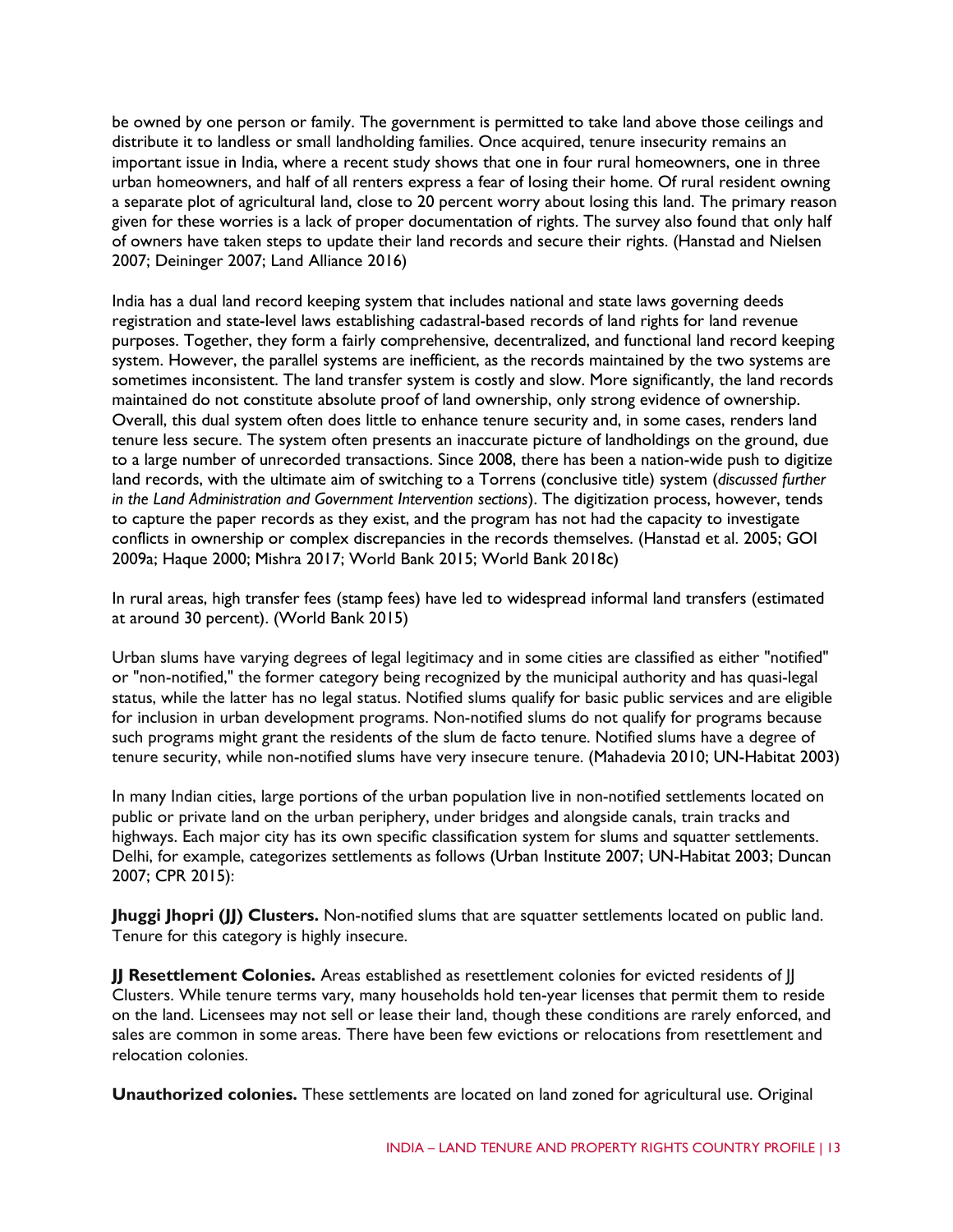settlers purchased land legally, though subsequent sales have been made through power of attorney, which circumvents the required stamp duty. Risk of eviction from these settlements is perceived to be low. In recent years the government has established a framework to regularize these colonies.

**Rural and urban villages.** In Delhi, as of 2015, there were 135 designated urban villages and 227 rural villages. The villages maintain land records, and residents do not face eviction, though land title may be difficult to trace. Tenure in these areas is secure.

State and city governments have demolished hundreds of slums, resettling tens of thousands of evictees. Often, the impetus for demolition is new development, city beautification, infrastructure development, or preparations for hosting international events. In 2010, the government destroyed a densely populated slum in Delhi, evicting an estimated 2,000 residents. In Mumbai, state and city governments evicted more than 300,000 people from slums during 2004 and 2005. In Kolkata, state and city governments forcefully evicted 75,000 people from canal-side settlements in 2003. More recent examples from 2017 include the eviction of 3,000 families in Navi Mumbai through slum clearance and the eviction of 1,500 people living under elevated roadways in Delhi. In most of these cases, the government evicted residents without prior notification and with no compensation for lost property, and deprived residents of access to their livelihoods. (Wade 2010; UN-Habitat 2007; Dorairaj 2009; Duncan 2007; ACHR 2004; HLRN 2018)

Compulsory acquisition of land by state and national governments has resulted in the displacement of over 21 million people (some estimate as many as 50 million) for large development projects, such as dams. More than half of these people have been members of ST communities. This is further discussed on the section on compulsory land acquisition. (IDMC 2006; Seetharaman 2018; Singh Negi 2011)

GOI and state policies have rendered ST land rights insecure in many parts of the country. Legislation governing land use by members of ST communities has frequently trumped unwritten customary laws governing land use by members of these communities. Large-scale migration of non-tribals to ST areas is also associated with alienation of ST land to non-tribals as non-tribals encroach upon or illegally purchase ST land. In some cases, ST members have sought to reclaim land rights but face difficulties accessing the legal system. Of those that do, only 41 percent of cases are ruled in favor of ST members who claim to have lost land rights. Commentators have stated that this is due to a lack of funding or legal assistance available for ST members to properly fight these claims and also due to a reluctance to eject current occupants who may have paid for the land. (Hanstad et al. 2005; Hanstad and Nielsen 2007; GOI 2009a; ; GOI 2016a; GOI 2018b; IDMC 2010)

#### **INTRA-HOUSEHOLD RIGHTS TO LAND AND GENDER DIFFERENCES**

Women and girls have inferior rights and access to land in India compared to men. Despite some attempts to address this disparity through legislation, the national and state governments have not historically made broad efforts to close the gap. Research on women's land rights in India has also lagged. (LRAN 2003b; Hanstad and Nielsen 2007)

According to legislation, women have the same right to own land as men. However, despite legal protections and efforts at reform, such as policies and programs encouraging joint titling, women's land rights remain largely insecure. According to the Agricultural Census of 2010-11, women own 10.34 percent of total agricultural land. This proportion has been growing slowly in recent decades. The variations between states are large, with women's land holdings in Punjab being only 0.8 percent land area while women own 21 percent of land in Kerala. The figures on percentage of land owned by women in other select states are as follows: Gujarat 9.4 percent; Madhya Pradesh 6.6 percent; Maharashtra 15.5 percent; and West Bengal 3.3 percent. Overall, ST and SC women own proportionally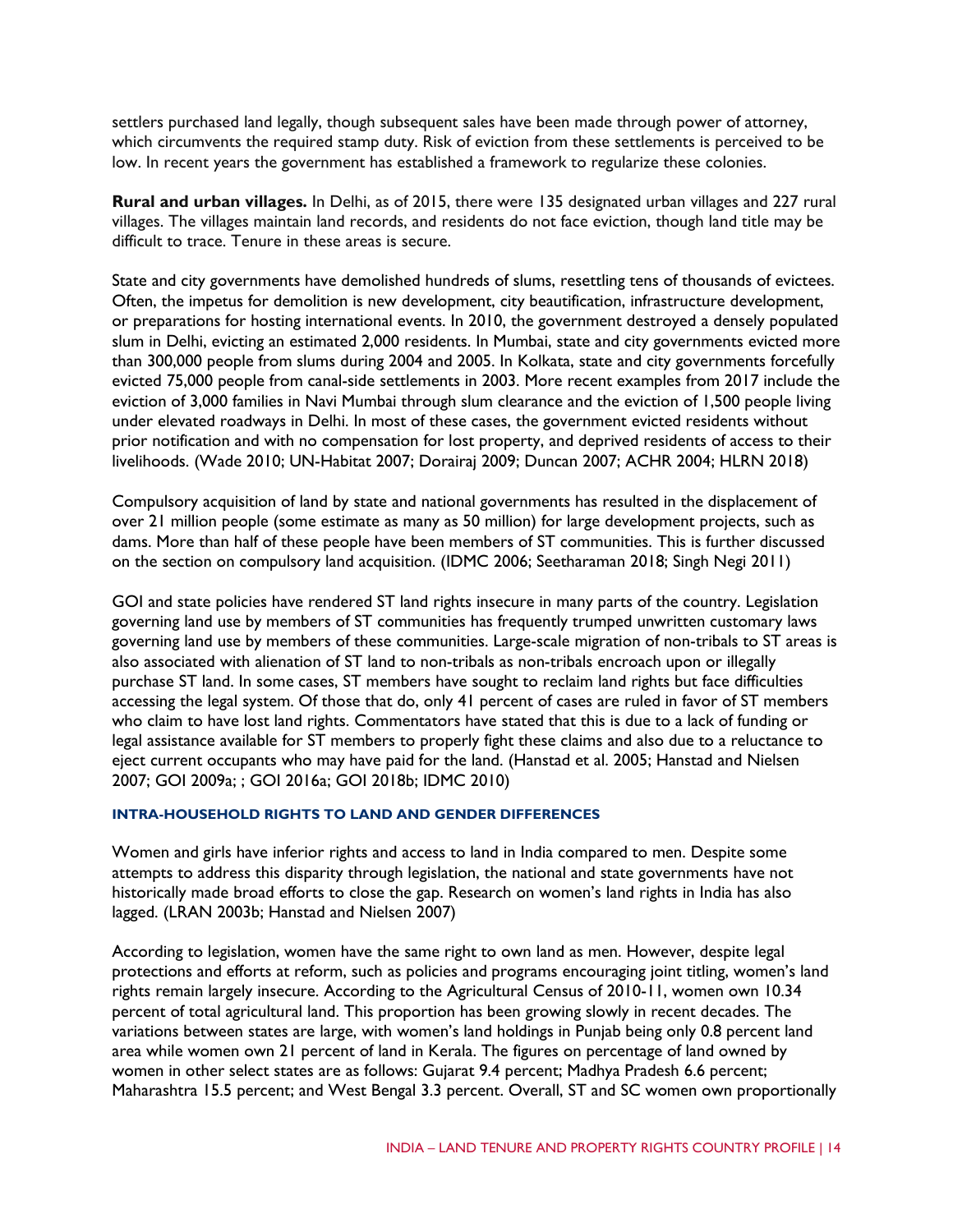less land than other women. (Agarwal 2002; Hanstad et al. 2004; Hanstad et al 2005; Srivastava 2011; NRMC 2016)

When land is titled separately in the name of women or even titled jointly by wife and husband, women's actual control over the land is often still limited. Social and cultural practices exert pressure on women to cede ownership or control over land to their husbands or brothers. Rural women in particular have little access to or control over land. Eighty-six percent of rural women depend on agriculture for their livelihoods, yet women's access to and control of agricultural land is extremely limited. (GOI 2000; Agarwal 2002; Hanstad et al. 2004; Hanstad et al. 2005; GOI 2009a)

Inheritance is by far the most common way of acquiring land in India. Until recently, India's inheritance laws did not grant women and girls the right to inherit property equally with their brothers or other male heirs. In the late 1980s and 1990s some states (Maharashtra, Karnataka, Tamil Nadu, and Andhra Pradesh) amended the Hindu Succession Act to provide equal inheritance rights for sons and daughters. The Hindu Succession Act Amendment (HSAA) was adopted at the national level in 2005 legally granting widows, sons, and daughters equal inheritance rights to property when a father dies intestate (the majority of inheritance transfers). The Hindu Succession Act governs inheritance of most of India's population (83.6 percent). Muslin Personal Law and other laws govern minority groups. (Hanstad et al. 2005; GOI 2009a; Deininger 2014; Deininger 2010; Sircar 2014; Brule 2010)

While the HSAA aims to create equal inheritance rights, it has been largely ineffective in practice. Widows and daughters often do not assert their legal rights, and this reluctance stems from a variety of social and cultural causes related to dowry, concerns about personal security, and other factors. One study in early adopting states (Maharashtra and Karnataka) did find an increase in the likelihood that a woman would inherit land, though remaining much less likely than that of male heirs (Deininger 2014). There are signs among the early adopting HSAA states of increased inheritance for women and other indicators of women's empowerment such as higher-level education achieved and later marriage ages. Further, early study results indicate a pronounced second-generation positive impact for women and girls. Another study in five other states (Meghalaya, West Bengal, Rajasthan, Andhra Pradesh and Madhya Pradesh) found, however, that the HSAA had yet to have a significant impact on women's inheritance. (Deininger 2014; Deininger 2010; Sircar 2014; Brule 2010)

While it may be too soon to conclusively determine how useful the HSAA has been, it is clear that implementation on the ground has blunted its impact. Notably, women in a three-state study (Andhra Pradesh, Bihar, and Madhya Pradesh) were found to want to own land given its income potential and safety net value, but only 11 percent wanted to inherit land from their parents due to fears about straining family relationships or provoking community condemnation. Women who do desire to assert inheritance claims are often unaware of the process they should follow. Further, local revenue department functionaries have been found to be insufficiently trained or simply unwilling to help women pursue inheritance claims. (Sircar 2014)

Women lack equal land rights under marriage and divorce laws. Although dowry is illegal, the practice is widespread, and a daughter may lose her inheritance because communities consider dowry and wedding costs paid by her family to represent the daughter's full share of her claim to family assets. Land purchased by the family during marriage is presumed to be the property of the husband unless the wife's name appears on the title. None of the laws governing marriage or divorce gives the wife ownership rights to any land held by her husband in the event of divorce. She does have the legal right to property given to her and she does have the legal right to monetary maintenance from her former spouse. (Hanstad et al. 2005; Hindu Marriage Act 1955; Muslim Women Protection of Rights on Divorce Act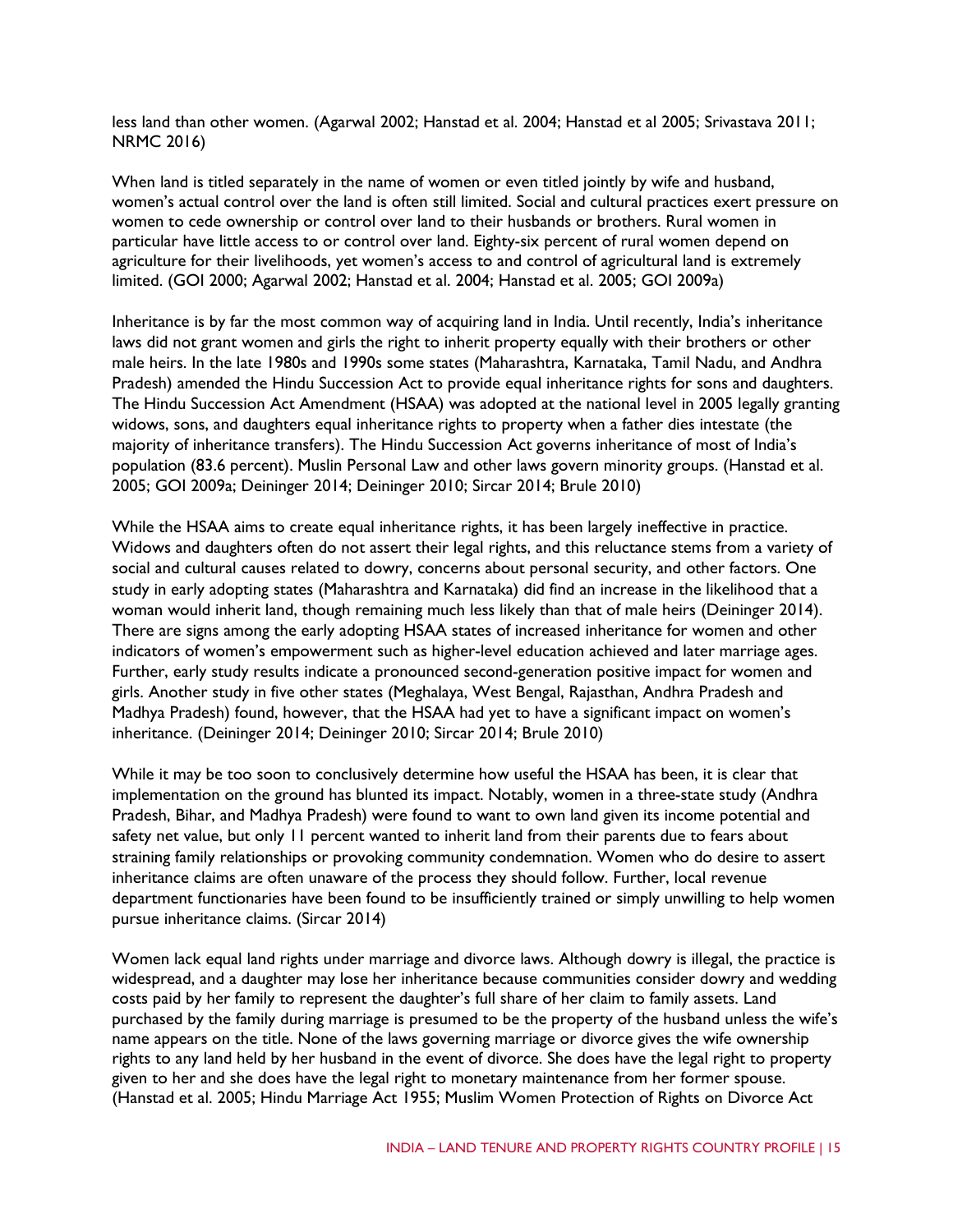#### 1986)

Previous land reform efforts have largely failed to strengthen women's land rights. Although the post-Independence central government directed states to title reallocated land jointly to husbands and wives, or individually to women, this rarely happened. First, most states did not include this directive in their land allocation programs. Second, even when the states did include these directives, they rarely implemented them. In recent years, however, the state of Karnataka has directed, with apparent success, that officials title housing benefits to women individually. Further, in West Bengal the government purchased and allocated small plots of land to landless families and granted such titles jointly to married couples. In Odisha, government programs to grant titles to encroached upon government land and regularization and titling of previously communally titled land, have both required joint titling of land to married couples. (Hanstad and Nielsen 2007; Santos 2013; Savath 2014; Landesa 2014)

Because women in many ST communities depend on forest and land resources for their household work, their social status and their control of community resources, the loss of these resources often affects them more than the loss affects men. (LRAN 2003b)

Women's ability to own and control land is becoming an important issue not only from an equality perspective, but also because women are increasingly taking on a greater role within the agricultural sector as men migrate to urban areas and to non-farm sector employment. As a result of out-migration, women-headed or women-managed households now comprise about 32 percent of rural households. In recent decades, rural men have taken up non-agricultural work at a faster pace than rural women. National Sample Survey data indicates that the proportion of women workers in agriculture is higher than men and that in absolute terms, there are an increasing number of women farmers. (It is important to note that women's involvement in agriculture varies dramatically according to region, religion, and caste.) While women are increasingly involved in agriculture, their potential is stunted because they may have little or no decision-making power in agriculture or control over landholdings, and further, they cannot use land as collateral for loans if the land is in the name of the husband who has migrated for work. Women are largely viewed by society as helpers rather than farmers. Cases where they are fullfledged decision-makers is on smaller holdings that they control themselves or in some women's group farming programs. (Saxena 2012; Srivastava 2011; Landesa and Oxfam 2013)

Several Indian studies have found a negative correlation between women's land ownership and genderbased violence. Research from Kerala found that women who owned either land or a house faced significantly lower risk of marital violence. A more recent study in Uttar Pradesh found that women's ownership of property was linked to a significant reduction in violence. Globally though, the evidence is mixed and, in some settings, women's assertion of land rights, such as though inheritance, was associated with increased risk of domestic violence, particularly in areas where traditional norms dominate. In the South Asian setting, however, there are indications that property ownership reduces the incidence of domestic violence so long as such ownership is paired with a woman's decision-making authority and influence within the household. Policy strategies to encourage women to assert land rights need to be crafted with sensitivity to this issue. (Panda 2005; Bhattacharvva 2011; Richardson 2015; Landesa and Oxfam 2013; Boudreaux 2018)

#### **LAND ADMINISTRATION AND INSTITUTIONS**

Each state has its own land-records legislation and administration.

Land administration is generally overseen by three state-level bodies: (1) the Revenue Department, which is responsible for updating and maintaining land revenue records (the record of rights and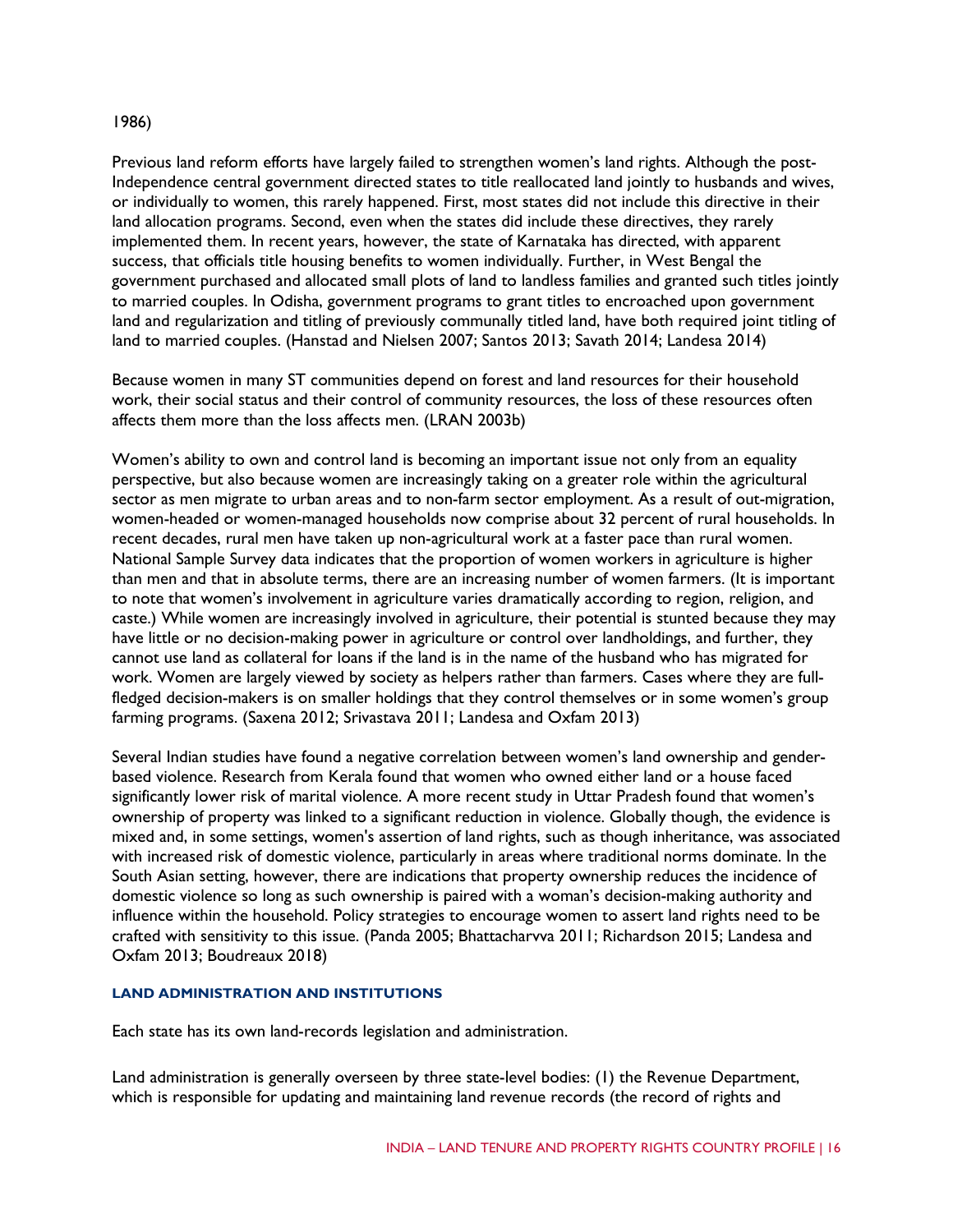mutation register) and governed by state law; (2) the Survey and Settlement Department, which maintains spatial land records, also governed by state law; and (3) the Stamps and Registration Department, which oversees the registration of sales deeds, mortgages and some leases and is regulated at the national level by the Land Registration Act (1908). (Hanstad et al. 2005; GOI 2009a; Mishra 2017)

Generally speaking, land administration institutions in India are perceived to be inefficient, mismanaged, unreasonably costly, and prone to corruption. Furthermore, some state Revenue Departments have been assigned many other tasks unrelated to land record maintenance, especially in the event of a natural disaster or widespread crop failure. There are wide variations between states in terms of the efficiency of land administration departments and the resources dedicated to land record maintenance. West Bengal, in particular, is known has having an efficient and largely well-managed land administration system.(Deininger 2007; Hanstad et al. 2004; GOI 2009a; World Bank 2015; NRMC 2017)

The tasks of administering various types of lands by additional departments is a source of confusion and leads both to overlapping administration efforts and to gaps. In addition to the Revenue Department, which administers agricultural land and some common lands, the Forest Department manages forest land, some of which is used for agriculture, and land for rural housing is managed by local governance bodies. In urban and peri-urban areas, land is managed by Urban Land Boards, land use planning is overseen by Town and Country Planning Departments under the Urban Development Department. Land for industry is often acquired and managed by Industrial Development Boards. In many cases there is a lack of systematic sharing of information between these bodies. (World Bank 2015)

The central government has sought to modernize the land records system through the promotion of land records digitization in the states. The Digital India Land Records Modernization Programme (DILRMP) (launched under a different name in 2008) seeks to computerize all land records, spatial maps, and the deeds registry as well as update all survey and settlement records. The stated policy aim is to move toward a Torrens (conclusive) title system rather than deeds registration, though commentators see this as a particularly difficult aim given current circumstances, and others caution that deeds registration is a workable system used in many other economically strong countries. Changes to the three-part land administration system have not been a present aim of the reforms. Programs to improve land records are further discussed under the section on Key Issues and Government Initiatives. (Hanstad et al. 2005; Mishra 2017)

In Scheduled Areas, customary laws traditionally dictated the use and control of land. This was and still is especially true in the states of northeastern India. Under customary law, the village chief or elders typically controlled land on behalf of the community and resolved land disputes. However, laws governing the use of forest land and laws requiring the registration of land ownership have undermined customary practices and communal land ownership. Survey and settlement laws and procedures rarely recognize customary land rights. (Hanstad et al. 2005; GOI 2009a)

#### **LAND MARKETS AND INVESTMENTS**

Relative to per capita GDP, non-agricultural land in India is the most expensive in the world, though in recent years the property market has cooled, with analysts stating urban markets, in particular, were previously overpriced. The market was also slowed by government interventions, such as the Real Estate (Regulation and Development) Act, which regulates larger property developments to protect homebuyers, and the demonetization of high-value currencies, undertaken to reduce black market real estate transactions. Also, the goods and service tax (GST) was implemented for real estate transactions starting in July 2017. Foreign Direct Investment (FDI) is prohibited in real estate, and foreigners are prohibited from owning farmland. (Deininger 2007; USDOS 2017; Sharma 2018; Ellis 2016)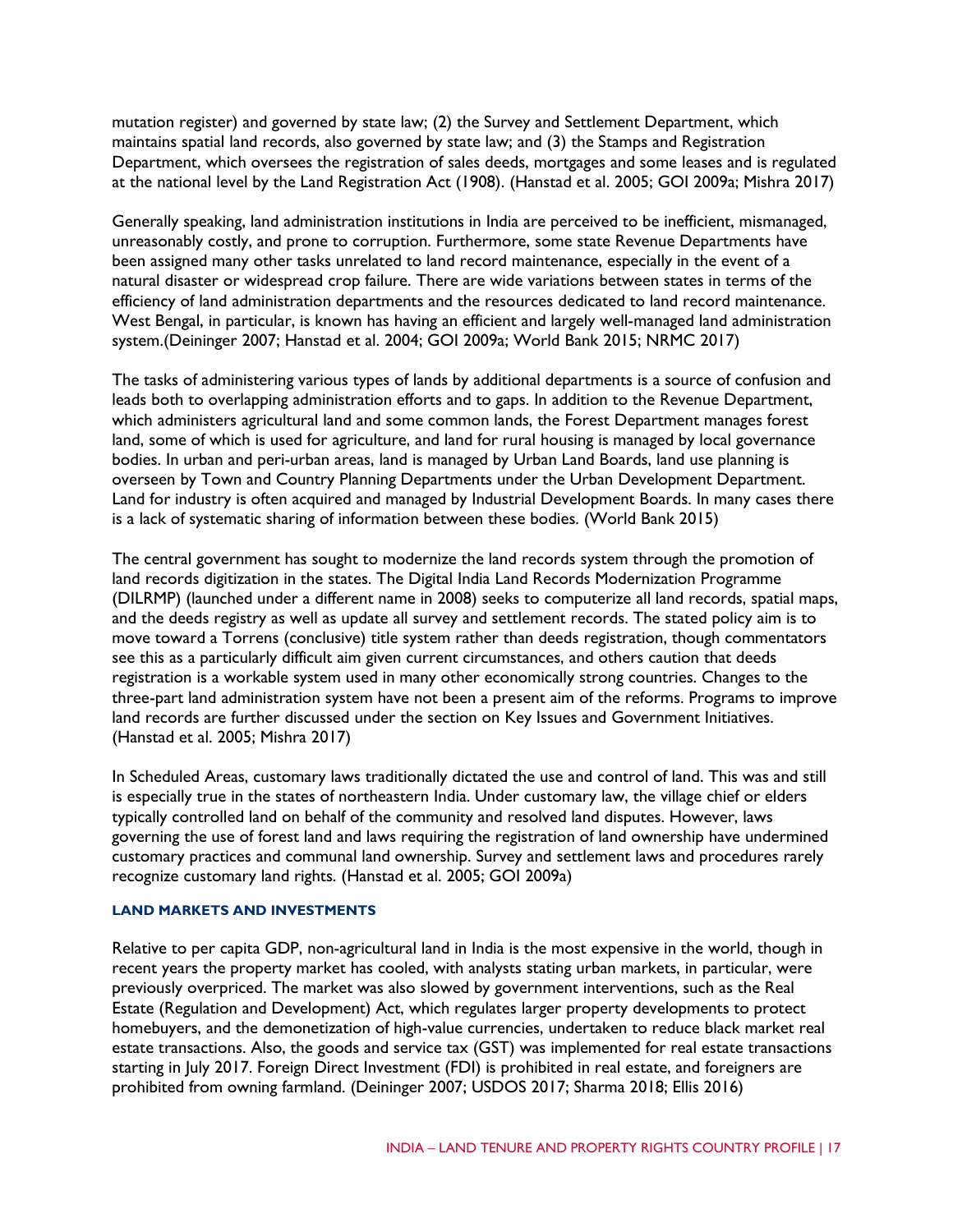To register a land-sale transaction in India, the parties must complete six procedures, a process which takes an average of 46.8 days and costs an average of 7.7 percent of the value of the property. The procedure for registering property is as follows: (1) visit the office of Sub-Registrar of Assurance to check for encumbrances; (2) ensure that the land is clear of all local taxes due; (3) prepare the final deed; (4) pay the stamp duty on the final sale deed; (5) execute the final sale deed before two witnesses and submit documents required documents to the Sub-Registrar of Assurance; and (6) apply to the relevant local land records office to update the land records via "mutation." India ranks 135<sup>th</sup> out of 190 countries with regard to the relative ease of registering property transactions. (World Bank 2017; Mishra 2017)

Tenancy laws either prohibit or greatly restrict new agricultural tenancies. In states where agricultural tenancy is legal, there are a variety of restrictions, including limiting the amount of rent that can be charged; granting tenants on-going cultivation rights; setting minimum lease durations; and allowing owners to end long-term leases only in order to resume personal cultivation of the land. During the period of tenancy reform, the level of leasing in formal rental markets declined substantially. India's National Sample Survey Organisation (NSSO) recorded a decline in households leasing in land between 1971 and 2003 from 25 percent in 1971-72 to 18 percent in 1982, to 15 percent in 1992, to 12 percent in 2003. However, the most recent numbers show an increase to 14 percent in 2012-13. The percentage of households leasing in land in select states is as follows: Gujarat 6.2 percent; Madhya Pradesh 5.6 percent; Maharashtra 8.4 percent; Punjab 15.8 percent; West Bengal 17.8 percent. Countrywide, Andhra Pradesh reported the highest rates of leasing in land at 37.2 percent of households. These figures certainly underreport agricultural tenancy since most tenancy is not legally recognized. Bearing this in mind, it is still interesting to note that NSSO data from 2003 found that 36 percent of tenant farmers were landless and 56 percent were small-scale landowners, owning less than one hectare, implying that tenancy is a useful means for landless and near-landless families to access land for cultivation. (Deininger 2007; Hanstad and Nielsen 2007; Haque 2000; NITI Aayog 2016; NSSO 2006; NSSO 2013; World Bank 2018c)

Understanding that restrictions on tenancy leads to concealed tenancy, which results in insecure tenancy arrangements and disincentives to invest in improvement productivity, attitudes within India on tenancy are beginning to loosen policies at the national, and states are considering liberalizing tenancy restrictions. (World Bank 2018c; Goswami 2013; Fahmuddin 2012; Deininger 2012; NITI Aayog 2016)

The laws of many states restrict the ability of land-reform beneficiaries to transfer land they receive from the state. Some states prohibit transfers, others allow them only after a specified period, while others require approval by the local land administration authority prior to transfer. In addition, most states prohibit sales of land from ST members to non-ST members. (Hanstad and Nielsen 2007; Deininger et al. 2007; NRMC 2017)

Mortgage-secured loans represent the equivalent of only 2.5 percent of India's GDP, a very low rate of lending compared to that found in most developed countries (25–60 percent). Commercial banks are becoming more active in writing home mortgages however, with the mortgage loan growth rate remaining strong within the banking industry. Seventy percent of the mortgage market is in India's major urban centers; many loans for housing investments are made informally, outside the organized financing sector. Loans for housing, including the household land plot, generally require a 24–46 percent down payment, precluding access for many low-income households. (Economy Watch n.d.; Economic Times 2010; Tripathy 2016)

A World Bank study analyzing land sales between 1982 and 1999 yielded several findings. First, land-sales markets were less active than rental sales markets. Second, land sales increased as economic growth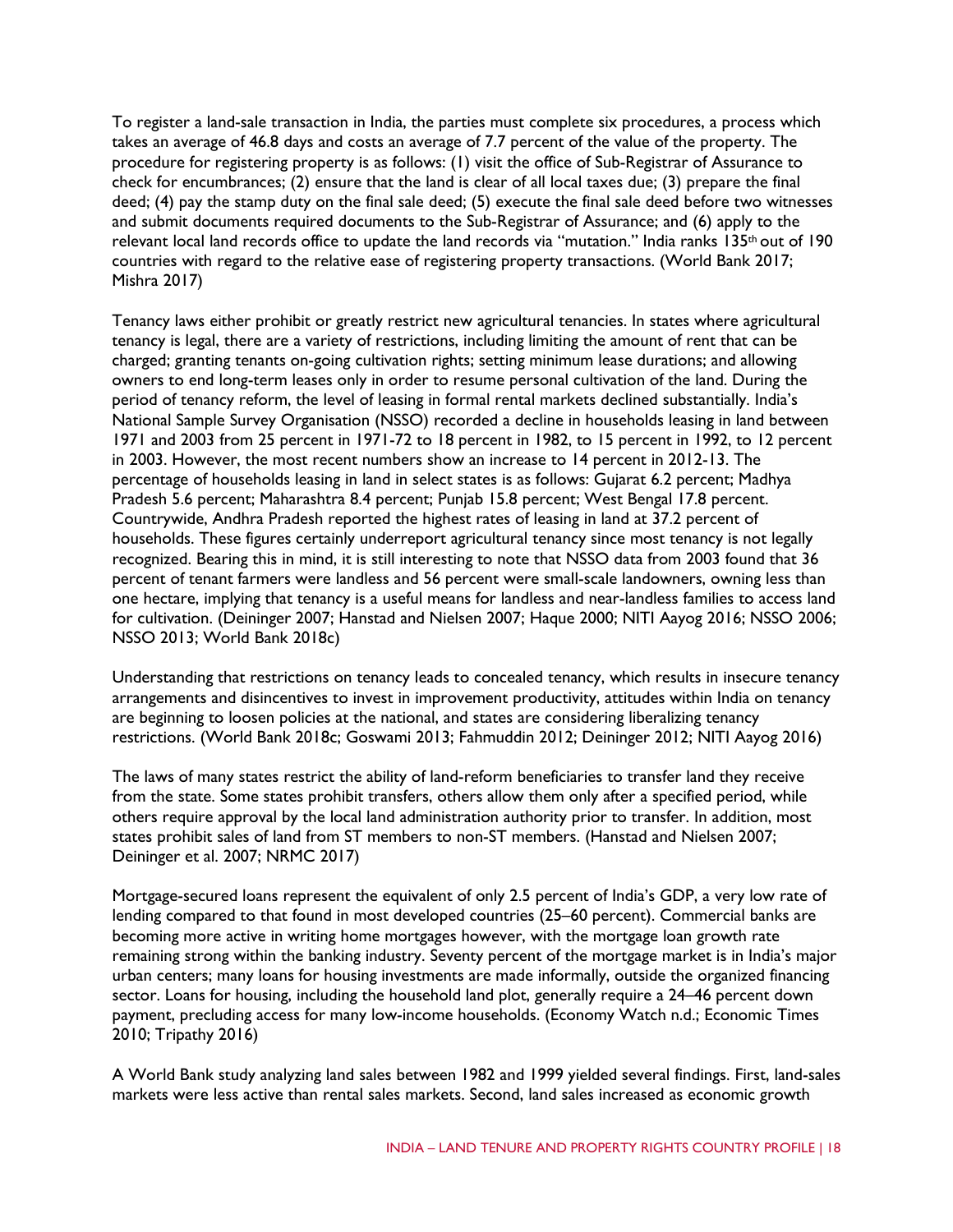increased. Third, land-market participation by ST members was uniformly low. Fourth, distress sales for poor households were very common, pointing to limited access to credit and household subsistence constraints as primary motivators for sales. Fifth, land sales generally increased the landholdings of the labor-rich, while decreasing the holdings of those with low labor capacity or lower per capita landholdings than buyers. This pattern resulted in a net increase in productivity and wealth among buyers and sellers. Sixth, the land purchase market was considerably more active in the south than in the north. Seventh, a significant number of transactions took place outside formal market channels. The study also noted high transaction costs for land sales, especially through application of the stamp duty (equivalent to more than 10 percent of the land value). (Deininger et al. 2007)

In urban areas, high land costs historically induced state governments to adopt rent control acts, which unintentionally led to a decline in available rental stock. In recent years many states have repealed rent control acts (but not Mumbai, although repeal or amendment is under discussion). (Ellis 2016)

#### **COMPULSORY ACQUISITION OF PRIVATE PROPERTY RIGHTS BY GOVERNMENT**

While most land-related topics in India are governed by state law, the compulsory acquisition of land by the government is governed concurrently by states and the central government. Land acquisition is a contentious issue in India, where land is often desired for large infrastructure and development projects, but where gaining the necessary tracts of land on the open market can be difficult for developers due to fragmentation of holdings and confusing landownership issues. In some instances, government land acquisition is viewed as a way of "cleansing" disputed title for tracks of land. At the same time, the country has a history of displacing vast numbers of people without providing adequate compensation and assistance with resettlement. Fifty million people are estimated to have been displaced due to development projects over a 50-year period ending in 2011, with just under half being displaced by dam construction. Such displacement disproportionally impacts members of STs and SCs. Women are also uniquely impacted as they are often not specifically notified of acquisition plans, not invited to meetings and not included in resettlement negotiations. Further, if compensation is granted, it is generally paid to the male head of household. (IDMC 2010; Levien 2017; Seetharaman 2018; Singh Negi 2011; World Bank 2018b)

In 2014 the Right to Fair Compensation and Transparency in Land Acquisition, Rehabilitation and Resettlement Act (LARR) came into force, replacing the Land Acquisition Act of 1894. The old Act was considered to favor the interests of the government and developers at the expense of private landowners. Important changes brought about by the LARR include: requirement to obtain consent by affected families (70 percent or 80 percent, depending on whether the project is public or private); necessity of conducting a social impact assessment (SIA) in most cases; higher compensation (two times the market rate for rural land); payment of a solatium (100 percent of compensation); and assistance with rehabilitation and resettlement. Segments of government and also property developers considered the LARR a swing too far in the direction of landholder rights and various attempts have been made to dilute the LARR's provisions. The central government passed Amending Ordinances in 2015 that softened the public consent and social impact assessment requirements. Due to political pressure the Ordinance has since been allowed to lapse. (Seetharaman 2018; Kohli 2017; LARR Act 2013)

Individual states have found other ways to dilutes the provisions of the LARR. States, with Presidential assent, are permitted to amend the LARR and can also adopt their own implementing rules separate from those of the central government. As of September 2018, eight states had amended the LARR: Gujarat, Telangana, Maharashtra, Tamil Nadu, Andhra Pradesh, Jharkhand, Haryana, and Rajasthan. Gujarat exempts the following projects from the consent and SIA requirements: those important for national security or defense, rural infrastructure, affordable housing, industrial corridors, and other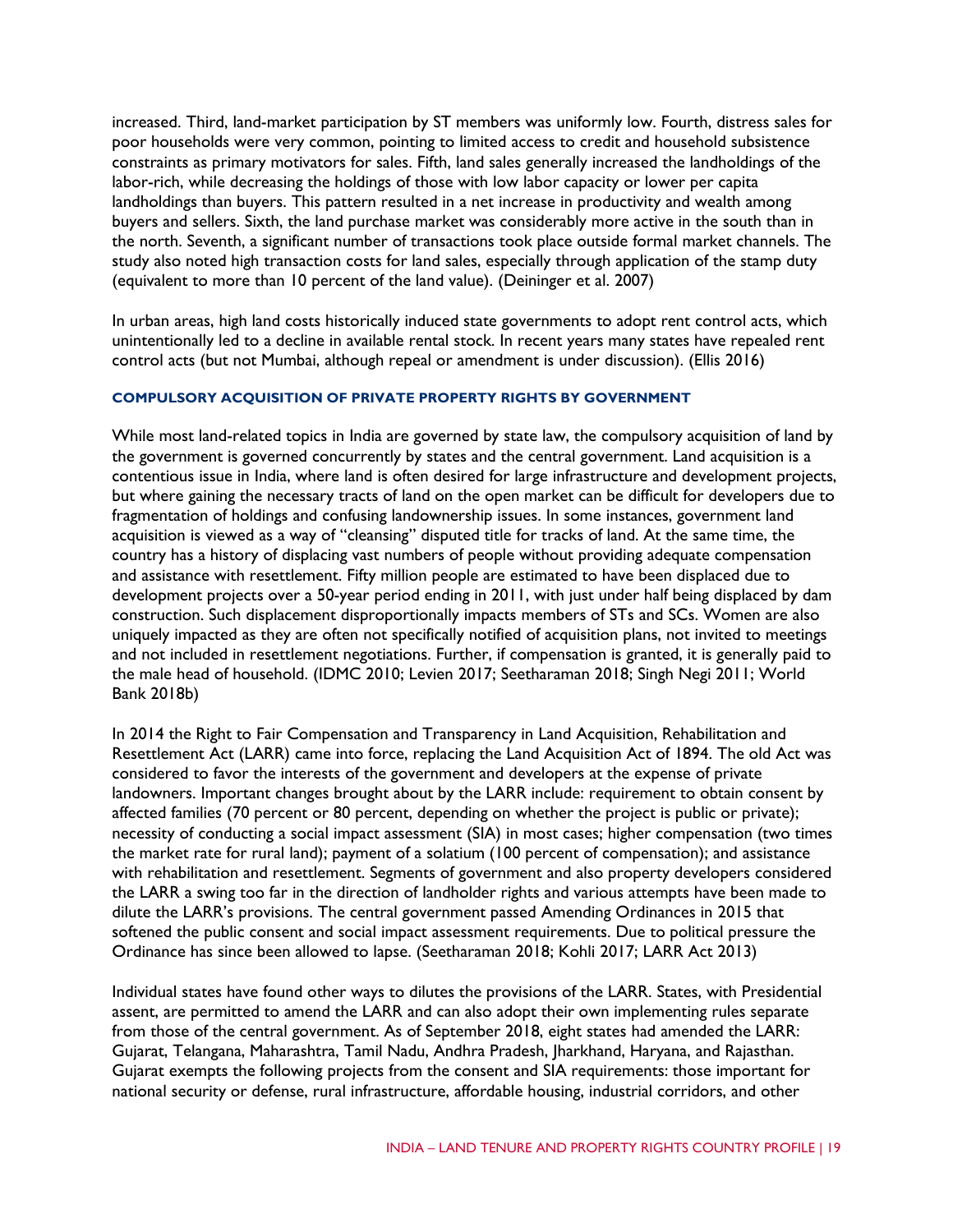infrastructure projects, including those under public-private partnerships. In Maharashtra, only private projects (not public-private partnerships) require consent and an SIA. Several states have also moderated the LARR's impact by enacting separate implementing rules: Andhra Pradesh, Assam, Bihar, Himachal Pradesh, Jharkhand, Sikkim, Tamil Nadu, Telangana, Tripura, and Uttar Pradesh. Further, before the LARR Rules were adopted, Madhya Pradesh and Chhattisgarh passed notifications changing the LARR Act's limitations on the taking of agricultural land. The LARR limits the acquisition of agricultural land to not more than 5 percent of the total net sown area in the state; Madhya Pradesh changed the limit to 50 percent, effectively eliminating the limit. (Kohli 2017; Seetharaman 2018)

Policy tension clearly exists between the spirit of the LARR, which sought to protect the interests of local communities and landowners, and the desire to spur on economic development and growth in a setting where acquiring land can be difficult. Responding to the latter goal, a number of states have diluted the restrictions of the LARR, namely by restricting the sorts of projects that require an SIA, eliminating public consent requirements in many cases, limiting the provision that unused land be returned after five years, reducing food security safeguards, and altering the calculation of compensation. The subject remains contentious. (Kohli 2017)

As an alternative means to securing land for large development and infrastructure projects, some state governments are using land pooling. Through pooling, landowners voluntarily relinquish their land (without monetary compensation) for development and the government agrees to later return part of the land back to the original owners. The concept is that due to the increased value post-development, even a smaller parcel returned will be worth at least as much if not more than the landowner's original land. Land pooling is being used in the development of Andhra Pradesh's new state capital. Critics of the Andhra Pradesh project have said that land was not always voluntarily relinquished. Land pooling was also used to develop a Special Economic Zone (SEZ) outside of Jaipur, Rajasthan, but the return of small land plots to those who originally lost farmland did not adequately compensate for the loss and the contributing communities were not economically integrated into the SEZ growth. Most farmers (75 percent) felt they lost more than they gained, with lower caste famers faring worst. Further, the loss of grazing land was particularly harmful to women, who lost the limited economic autonomy that livestock rearing provided. Delhi also recently started using land pooling to acquire land for housing projects and infrastructure development. (Seetharaman 2018; Levien 2017; Chandran 2018; Kohli 2018)

Foreign investment and industrial development in India have been facilitated by the creation of industrial parks or SEZs. SEZs are established largely to attract foreign investment and expand Indian exports. SEZs are primarily governed by the Special Economic Zone Policy of 2000 and the Special Economic Zone Act, 2005. SEZ investors can receive financial and infrastructure benefits, as well as land on which to operate their business. Projects are developed in conjunction with the central or state governments, or a combination of both. Land acquired by the government for SEZs has led to large-scale involuntary displacement of landowners and land occupiers, and substantial conversion of agricultural land to nonagricultural use, especially in Scheduled Areas. State acquisition of land is used (rather than private purchase) because investors find it difficult to acquire large tracts of land in desirable locations. Regulators have often considered employment generation or development a sufficient "public purpose" for such takings. Land acquisition for SEZ and industrial parks remains a highly divisive issue and policy interpretation remains in flux.

While many successful SEZs have been built through central and state initiatives, the overall record for meeting economic development and job creation goals is mixed. A new model, Scheme for Integrated Textile Parks (SITP), has proven more successful, with the big innovation being the active inclusion of park users in design and implementation at an earlier stage and to a greater degree. Most of these relatively successful parks were established in the western and southern states namely, Gujarat,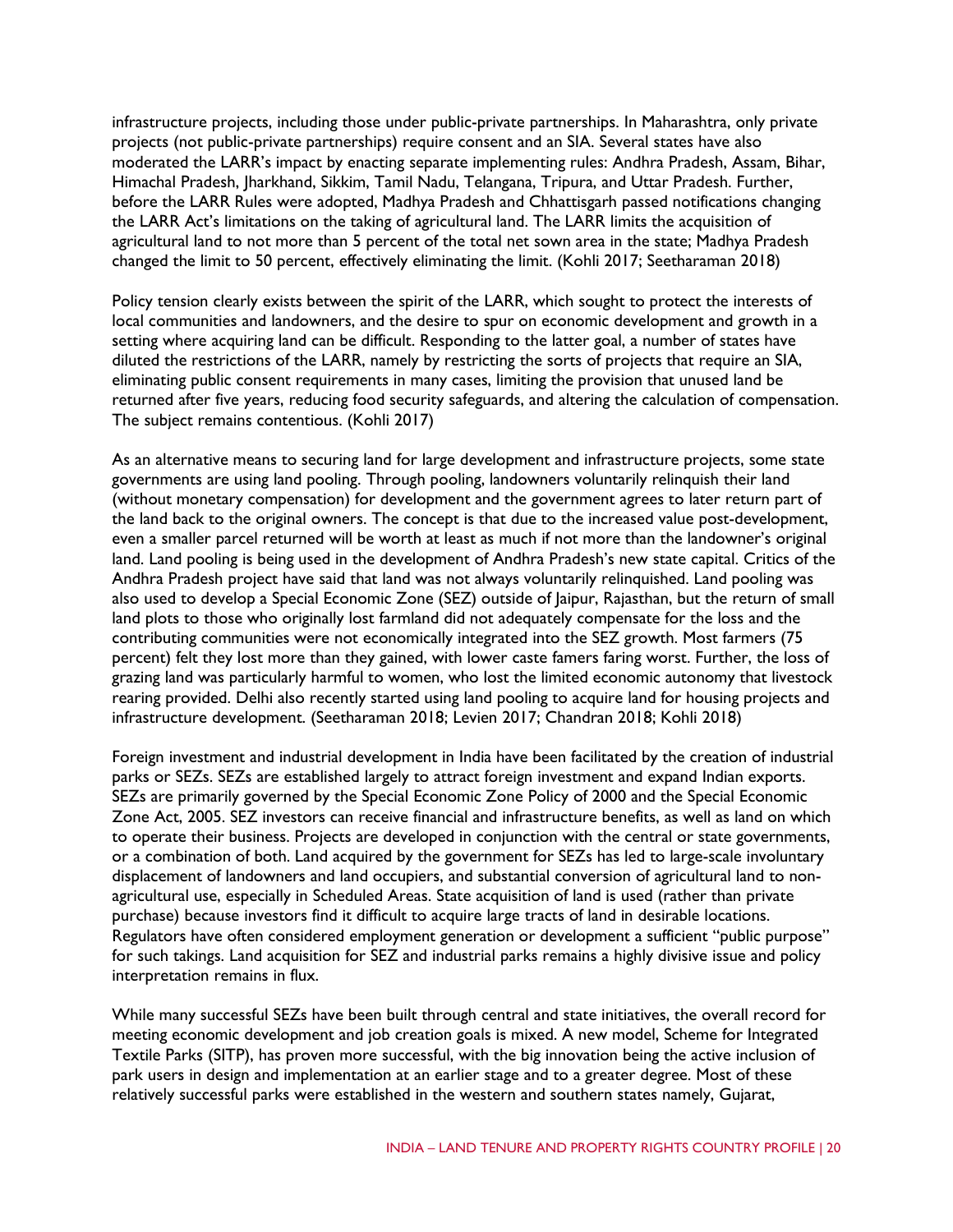Maharashtra, Tamil Nadu, and Andhra Pradesh, and often in secondary cities. (GOI 2009a; GOI 2009c; Saleman 2014; Kumar 2016)

#### **LAND DISPUTES AND CONFLICTS**

Land disputes are an enormous problem in India. It is estimated that 67 percent of civil cases involve land and property disputes. Cases drag on for years, taking an average of 20 years to be resolved. One study found that land disputes affect 28 percent of all plots in peri-urban Andhra Pradesh and other evidence also indicates that disputes are highest in peri-urban areas where land prices have increased. Much of the land that the government has declared to exceed established ceilings remains undistributed while litigation is pending. In addition, the prohibition against transfers of ST land to non-tribals has created a substantial number of land disputes. (Deininger 2007; GOI 2006; Hanstad and Nielsen 2007; NITI Aayog 2017; Mishra 2017; World Bank 2015; World Bank 2018c)

Several states have sought to ease the length and cost of resolving land disputes by establishing specialized land tribunals. Bihar established a two-tiered dispute resolution system within the Revenue Department and introduced deadlines for ruling on disputes. It also established a Land Tribunal to remove land conflicts from the civil courts. Early research has judged it a success in clearing the backlog of land disputes. In 1999, West Bengal established a specialized land court, the West Bengal Land Reforms and Tenancy Tribunal. It has also been judged successful in clearing the backlog of disputes, though cases that are appealed to the state's highest court have stalled because only one to two of the four benches have been functional. (Das 2014; Landesa 2014)

Land conflicts related to infrastructure development via land acquisition are an ongoing difficulty both for landowners, who may lose land, and governments and businesses who seek large pieces of land for development. One study found that a quarter of large land development projects were stalled by land disputes, with the disputes usually focusing on compensation or feared environmental impacts. Sometimes violent protests have delayed the development of industrial projects. Land acquired by state governments for SEZs has been especially controversial and has sometimes led to violence. In West Bengal in 2007, the state government sought to acquire land for a petrochemical plant. Farmers unwilling to give up their land formed a resistance group supported by some political parties and nongovernmental organizations. A confrontation between the farmers and police left 14 protesters shot dead and 71 wounded. (Mahmood and Sengupta 2007; World Bank 2006a; Ramachandran 2007; ISB 2016; Kohli 2018)

Conflicts over forests and agricultural lands have occurred in the eastern and northeastern states of India. These disputes are rooted in longstanding inter-communal, ethnic and separatist conflicts. In Scheduled Areas, disputes related to the illegal alienation of ST land to non-tribals are common and further, districts with Scheduled Areas have been found to have 1.5 times greater number of land conflicts than the national average with ST members being disproportionally impacted by land disputes. (Library of Congress 2004; HBS n.d.; Deininger 2007; IDMC 2010; TISS 2016)

In the central states, the Naxalite movement – an armed movement begun in the 1960s to protest landlessness – peaked around 2010 but remains an important security issue. Naxalite-impacted districts have 1.5 times more land disputes than average. Conflicts over land and mineral rights have displaced an estimated 450,000 members of ST communities. In mid-2010, this conflict affected 20 of India's 29 states; the worst-affected states are Chhattisgarh, Jharkhand, Odisha, and West Bengal. The GOI mounted an offensive called Operation Green Hunt against the insurgents in 2009, causing the displacement of 100,000 ST members from Chhattisgarh to Andhra Pradesh between mid-2009 and mid-2010. The Naxalite movement took hold in areas where poor lower-caste families reside in mineral-rich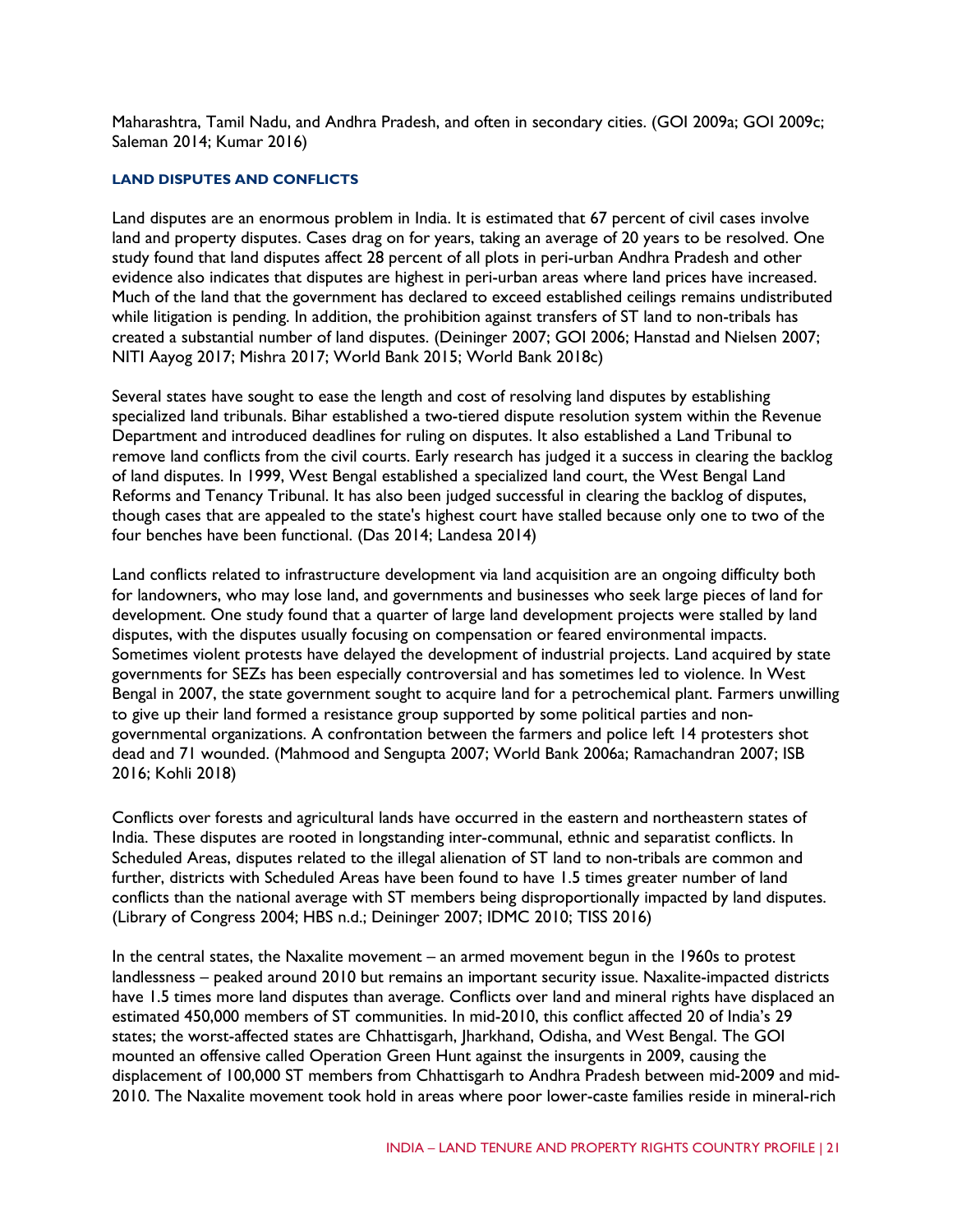lands, and the movement has leveraged perceived injustices related to government sale of land and mineral rights to private companies. The Naxalites seek to persuade or coerce landless ST families to oppose the government and its plans for industrialization of the area. Civilians have often been caught in the crossfire during violent clashes between government and Naxalite forces. Naxalite violence was high in the mid-2000s, and while still a major security priority of the GOI, has declined significantly since 2010. (Ramesh 2006; IDMC 2010; TISS 2016; Economic Times 2018b)

#### **KEY LAND ISSUES AND GOVERNMENT INTERVENTIONS**

India's land-reform efforts have had limited success and India's rural poor generally have not seen improvements in their tenure security or improvements in their access to land. ST members in particular have not only not seen improvements but have had their land rights further eroded. Landceiling laws are easily evaded by landlords and have not resulted in redistribution of significant amounts of land to the poor (with the exception of West Bengal and Kerala). Tenancy reform laws have done little to enhance tenure security among the poor and, in many respects, have made it harder for poor families to access land through lease. Women's land rights have been enhanced legally, but little change has yet to be seen on the ground. (Hanstad et al. 2005; GOI 2009a)

The central government's key policy priorities are laid out in a 3-year Action Agenda (FY2017-19). In this agenda, the key priority related to land is to enhance agricultural productivity with a goal of doubling farmers' incomes by 2022. The means targeted to meet this goal are as follows: increased land productivity, liberalized land tenancy markets, modernized land ownership records, and increased land productivity. (NITI Aayog 2017; World Bank 2018a)

One means by which the government hopes to increase land productivity is through the promotion of contract farming, and it has created a Model Contract Farming Act to encourage states to promote contract farming. *See the Legal Framework section for more details.* (GOI 2018a; Mathew 2018; Sood 2015)

To encourage liberalized tenancy land markets, the central government has created a Model Land Leasing Act, which it encourages states to adopt. The government's goal is for two-thirds of states to have liberalized land leasing by March 2020. So far, Madhya Pradesh and Maharashtra have loosened their previous restrictions on tenancy. (NITI Aayog 2016; Madhya Pradesh 2016)

Land record modernization is promoted by the Digital India Land Records Modernization Programme (DILRMP) launched in 2008. It sought to create a system of real-time, computerized land records. The program has not been judged very successful, however, with the present government pointing to underfunding and design problems. The government seeks to reform this program with a goal of implementing updated digitized land records in at least two-thirds of the states by March 2020. In 2008 the GOI also announced that a Torrens titling system (conclusive, guaranteed titling) was the ultimate goal of its revamp of land titling. Virtually no progress has been made on this, save in urban Rajasthan which passed the Rajasthan Urban Land (Certification of Titles) Act in 2016, but it is too soon to know the outcome of this Act. A government organized committee on land titling further proposed in 2014 that systematic land titling be taken up nationwide starting with dispute-free and recently surveyed lands. It also proposed the establishment of a Land Titling Authority and Title Registration Offices, which would consolidate land administration. Again, the initiative has stalled and necessary steps, including the passage of legislation (a Land Titling Bill has been created at the central level), has made no progress. (NITI Aayog 2017; GOI 2014; Mishra 2017)

While many states have either completed or are on their way to computerizing their land records (86 percent of land records according to one source), only 47 percent of the mutation records (recording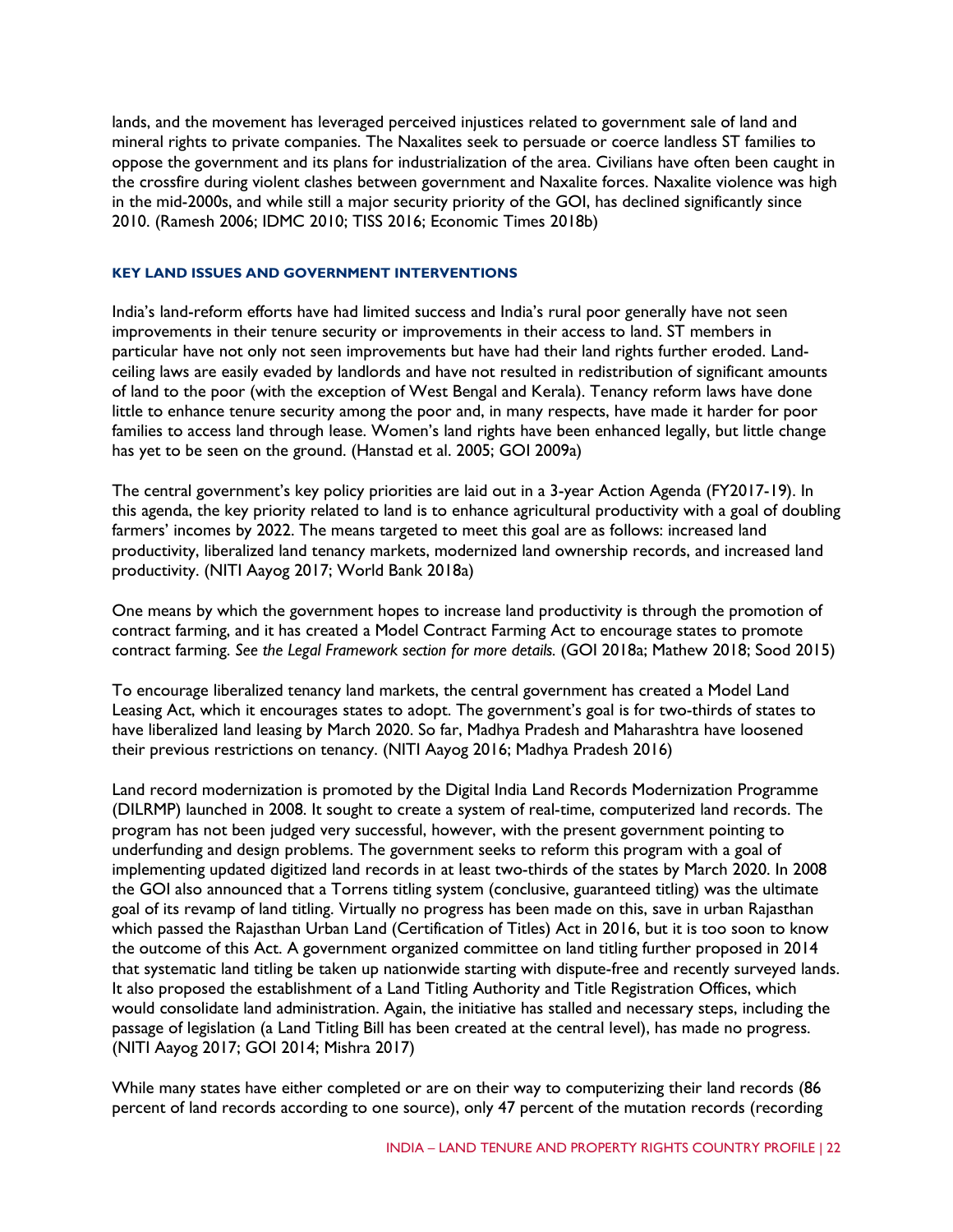transfer of ownership) have been computerized. This indicates that progress is being made on digitizing existing land records, but that current data on actual ownership is not being digitized. Further, evidence indicates that existing land records are being computerized, but without verification of the correctness of the records vis a vis ground reality. In places where re-verification and re-survey are being conducted, there have been signs of problems, such as in Gujarat where re-survey work and the promulgation of fresh land records has been halted due to problems and complaints from landowners about errors and irregularities. The effort remains a work in progress. (Mishra 2018a; Mishra 2017; Times of India 2018)

The Ministry of Rural Development established a nationwide program, Mahila Kisan Sashaktikaran Pariyojona (MSKP), the women farmers' empowerment program. Program goals include building strong community institutions of women farmers and promoting women's agriculture. The program specifically seeks to engage landless individuals and small-scale farmers as project participants. State-level programs, such as Kudumbashree (KDS) in Kerala and Indira Kranthi Patham (IKP) in Andhra Pradesh, also seek to empower rural women and build livelihoods through the building and support of women's farming collectives. (Landesa 2013a)

A few state initiatives have sought to enhance women's land rights, such as joint titling programs in Karnataka, Odisha, and West Bengal, where government-distributed homestead land was jointly titled. Further there are reduced stamp duties (land transfer taxes) on land registered to women in Haryana, Punjab, Delhi, Himachal Pradesh, Madhya Pradesh, and Uttar Pradesh. These states amended the Indian Stamp Act, 1899. Other programs, such as women's collective farming groups in undivided Andhra Pradesh and Kerala have sought to support women as farmers in their own right. (NRMC 2016; Agarwal 2017)

SABLA is a centrally sponsored program organized through the Ministry of Women and Child Development to empower girls aged 11 to 18. It was initiated in 2011, is ongoing, and focuses on health, life skills, education, and economic empowerment. (Landesa 2013b)

A Women Farmers Entitlement Bill, 2011, introduced in the Rahya Sabha remains pending. The bill promotes the recognition of women as farmers, recognizes and protects their household land rights, and would issue them official farmer recognition cards, which would allow them to access credit and agricultural services. It is thought unlikely to be adopted, however. (Bedi 2018)

For many years rural poor families have been able to obtain a modest house under the centrally funded Indira Awas Yojana (IAY) rural housing project, now called Pradhan Mantri Awaas Yojana (Gramin) for rural areas and Pradham Mantri Awas Yojana (Urban) for urban areas. At times this program has provided limited land purchase support. Several states, including Karnataka and West Bengal, have instituted their own house-and-garden plot programs. (Rajput 2007; GOI 2010b; NITI Aayog 2017)

In terms of urban land policy, centrally-sponsored programs include: Rajiv Awas Yojana (RAY), which seeks to bring all existing slums (notified or not) within the formal system; the Heritage City Development and Augmentation Yogana, to develop historic cities such as Varanasi; the Atal Mission for rejuvenation and Urban Transformation (AMRUT), to provide core services to every household in 500 cities; the Smart Cities Mission, which utilizes e-governance to improve service delivery; and Housing for All Scheme (Urban), which aims to provide all economically weak urban households with homes by 2022. (Shenvi 2018; MOHUA 2018b)

Through the Slum Rehabilitation Authority (SRA), the state of Maharashtra is responsible for surveying and reviewing existing slums in greater Mumbai and formulating and implementing slum rehabilitation schemes. Starting in 1995, a slum rehabilitation scheme was adopted whereby private developers can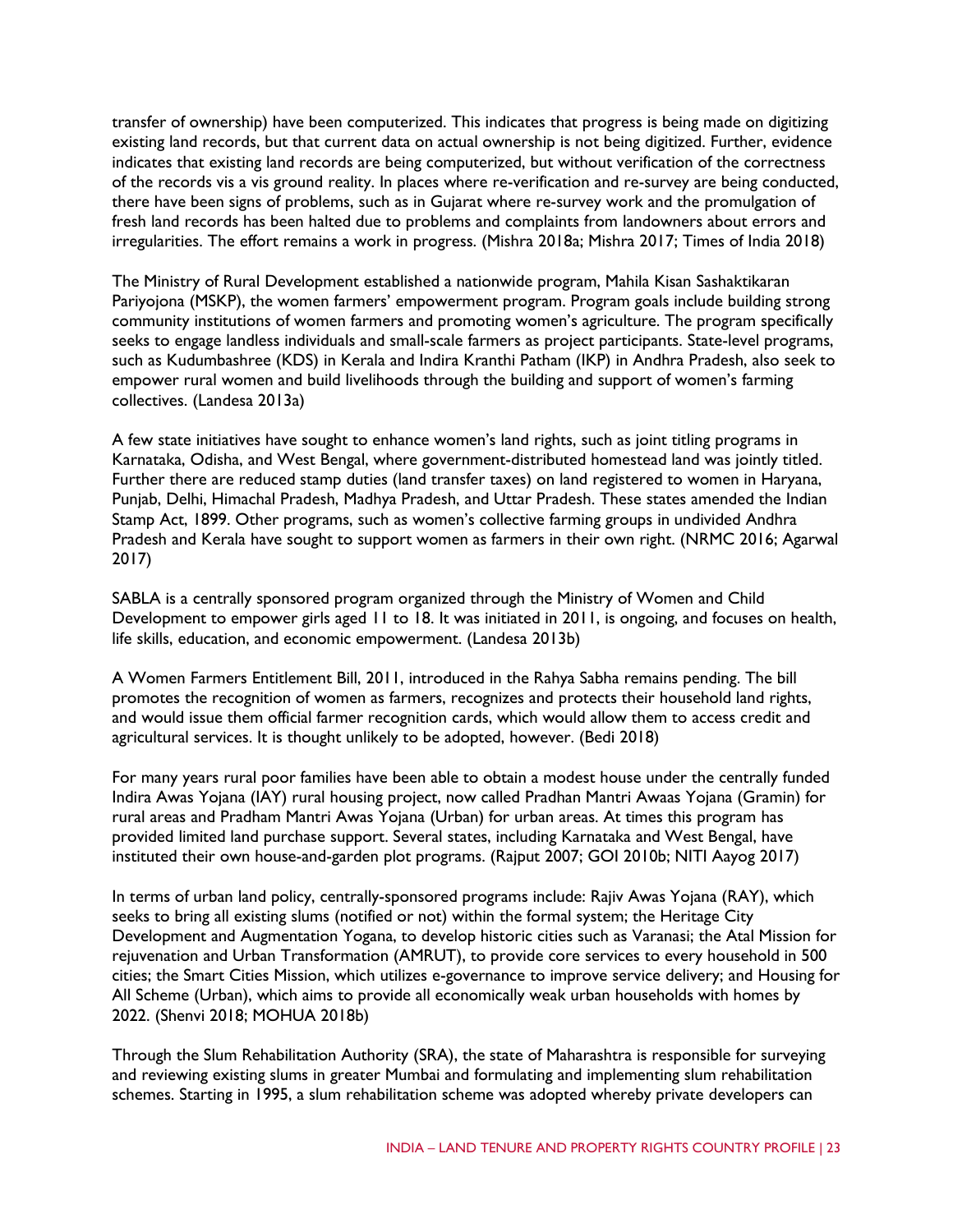purchase slum land from the government at below market prices for redevelopment. After purchasing the slum land and obtaining the consent of 70 percent of slum dwellers, the developer can build multistory tenements provided for free to those who can prove they have lived in the slum since 2000. In exchange, developers can construct and sell higher value residential properties on the remainder of the former slum area. Problems noted with this model include disagreements between developers and slum dwellers over redevelopment plans, poor quality buildings, cut-off dates that exclude some slum dwellers, and further land market distortions. (SRA 2018; Zhang 2016)

The Delhi Master Plan 2021, developed in 2007, paved the way for the regularization of over 1,500 unauthorized settlements in Delhi. The plan's stated intentions are to concentrate and redevelop settlements, thus creating space for the urban poor in the capital. However, the plan also allows for commercial development in these settlements, though developers are required to reserve a portion of housing for low-income households. In September 2018, the Delhi Development Authority approved a Land Pooling Policy through which smaller plots of peri-urban and rural lands can be converted into large pieces of land for development, with around half of the original land area given back to the landowners. (DDA 2007; Economic Times 2018a)

#### **DONOR INTERVENTIONS**

In 2019, USAID launched a partnership with PepsiCo to increase women's involvement in its agricultural supply chain in West Bengal State including an assessment of relevant land rights issues. This work is part of the Women's Global Development and Prosperity Initiative (W-GDP). USAID has also provided support in the agricultural sector to share agricultural technology, build agricultural extension institutional capacity, and support economically vulnerable communities. (USAID 2018b; White House 2019)

In its FY 2018-21 Strategic Partnership, the World Bank states that it will support the GOI's priority of doubling famers' income by 2022 through programs to support diversified income-generating opportunities in rural areas while also seeking to improve efficiency in the use of land and water resources in agriculture. It will also support the promotion of commercial and export-oriented agricultural sector, while also consciously including women through the integration of women's self-help groups and gender inclusive implementation. (World Bank 2018a)

Ongoing World Bank projects that meet these objectives include: Rajasthan Rural Livelihoods Project; North East Rural Livelihoods Project; National Rural Livelihoods; National Dairy Support Project; Uttar Pradesh Sodic Lands Reclamation III Project; Maharashtra Agricultural Competitiveness Project; Maharashtra Project on Climate Resistant Agriculture; Rajasthan Agricultural Competitiveness Project; Sustainable Livelihoods and Adaptation to Climate Change; Telangana Rural Inclusiveness Growth Project; National Agricultural Higher Education Project; Himachal Pradesh Horticultural Development Project; Andhra Pradesh Rural Inclusiveness Growth Project; Assam Agribusiness and Rural Transformation Project; Tamil Nadu Rural Transformation Project; Tamil Nadu Irrigated Agricultural Modernization Project; Jharkhand Opportunities for Harnessing Rural Growth Project; Bihar Transformative Development Project; and Biodiversity and Conservation and Rural Livelihoods Improvement. (World Bank 2018b)

FAO's programmatic priorities are not specifically focused on land policy but mirror the World Bank in focusing on improved agricultural productivity and increased farm incomes. This work includes projects to: strengthen and empower rural organizations including especially women groups and farmer organizations to access resources, services and markets; support to GOI to monitoring agricultural policy; provide gender sensitive extension services to small-scale famers; and support the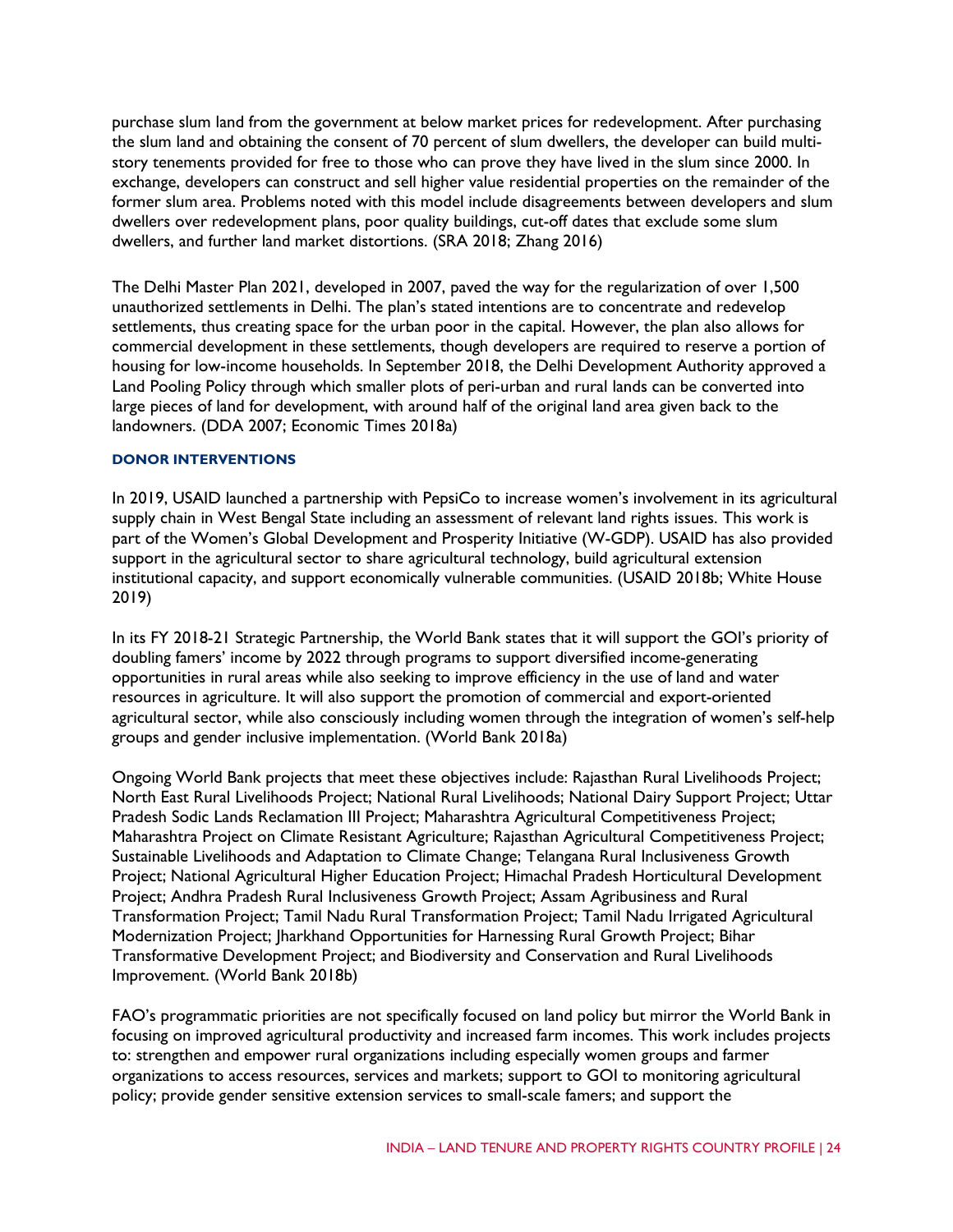implementation of climate resilient agriculture. (FAO 2018)

One ADB funded project that is worth highlighting is the Madhya Pradesh Irrigation Efficiency Improvement Project. The project includes development of the Kundalia Irrigation Project, a pressurized pipeline distribution system for irrigation, which will also supply water for drinking and industrial uses. Following ADB guidelines, the project must take special care to include gender considerations in the resettlement and compensation plan for those losing land. (ABD 2017b)

## **2. FRESHWATER (LAKES, RIVERS, GROUNDWATER)**

#### **RESOURCE QUANTITY, QUALITY, USE AND DISTRIBUTION**

India has sizeable water resources, but these vary widely by season and region. Seventy to 95 percent of rainfall occurs during the southwest monsoon (between June and September). Nationally, annual rainfall is 1,170 mm, but this varies greatly; for example, the northwest desert receives only 150 mm of rain, central India receives 500 mm, and very wet coastal areas of the northeast receive 2500 mm. Per capita water availability in India has fallen dramatically since Independence both due to increased population and to declining groundwater resources. Water supply per capita was 1545 cubic meters in 2011 but is expected to decline to 1341 cubic meters by 2025. Demand for water has grown and will continue to grow along with population, industrialization, and urbanization. Agriculture, which relies heavily on irrigation, consumes more than 90 percent of India's water. (FAO 2010a; FAO 2011; GOI 2017; Kumar et al. 2005; World Bank 2019)

Ninety-six percent of the urban population and 91 percent of the rural population have access to an improved water source (not necessarily within their home). Access varies greatly by region. Despite this relatively high rate of access for urban areas, slums often face water shortages. While some slums have public water sources, these sources are often only useable for a few hours daily. The GOI estimates access to organized, piped water supply at approximately 70.6 percent in urban areas and 30.8 percent in rural ones. The rest of the population relies on untreated surface or groundwater. According to the government, inadequate access to sanitation and safe drinking water is the main reason for prevailing illhealth and morbidity levels in the country. (UNESCO 2006; Duncan 2007; GOI 2001b; GOI 2009b; GOI 2013d; NITI Aayog 2018; WHO 2017)

Water in India comes primarily from rainfall and Himalayan mountain snowmelt, although a significant amount of India's water also comes from neighboring countries. The country's rivers fall into four groups: (1) those originating in the Himalaya region and flowing continually due to snowmelt and heavy monsoon rains; (2) rainfed rivers in the Deccan plateau, some of which do not run year-round; (3) short coastal rivers that generally are dry a portion of the year; and (4) the rivers of western Rajasthan. (FAO 2010a; FAO 2011)

Water supply is a serious problem and per capita water availability puts India amongst the most water stressed countries in the world, a situation that is only expected to worsen due to continued growth and climate change. Extraction of groundwater exceeds natural recharge in many areas of the country. Unregulated groundwater-pumping drains utility resources and depletes water tables across the subcontinent. Half of India's groundwater wells are declining, and 21 major cities are expected to run out of groundwater resources by 2020. Furthermore, groundwater use for irrigation has increased considerably over the past two decades. The main reason is the expansion of electrical infrastructure and credit that allows farmers to invest in private groundwater irrigation facilities. This has resulted in diversified, year-round cropping and increased agricultural productivity, but declining groundwater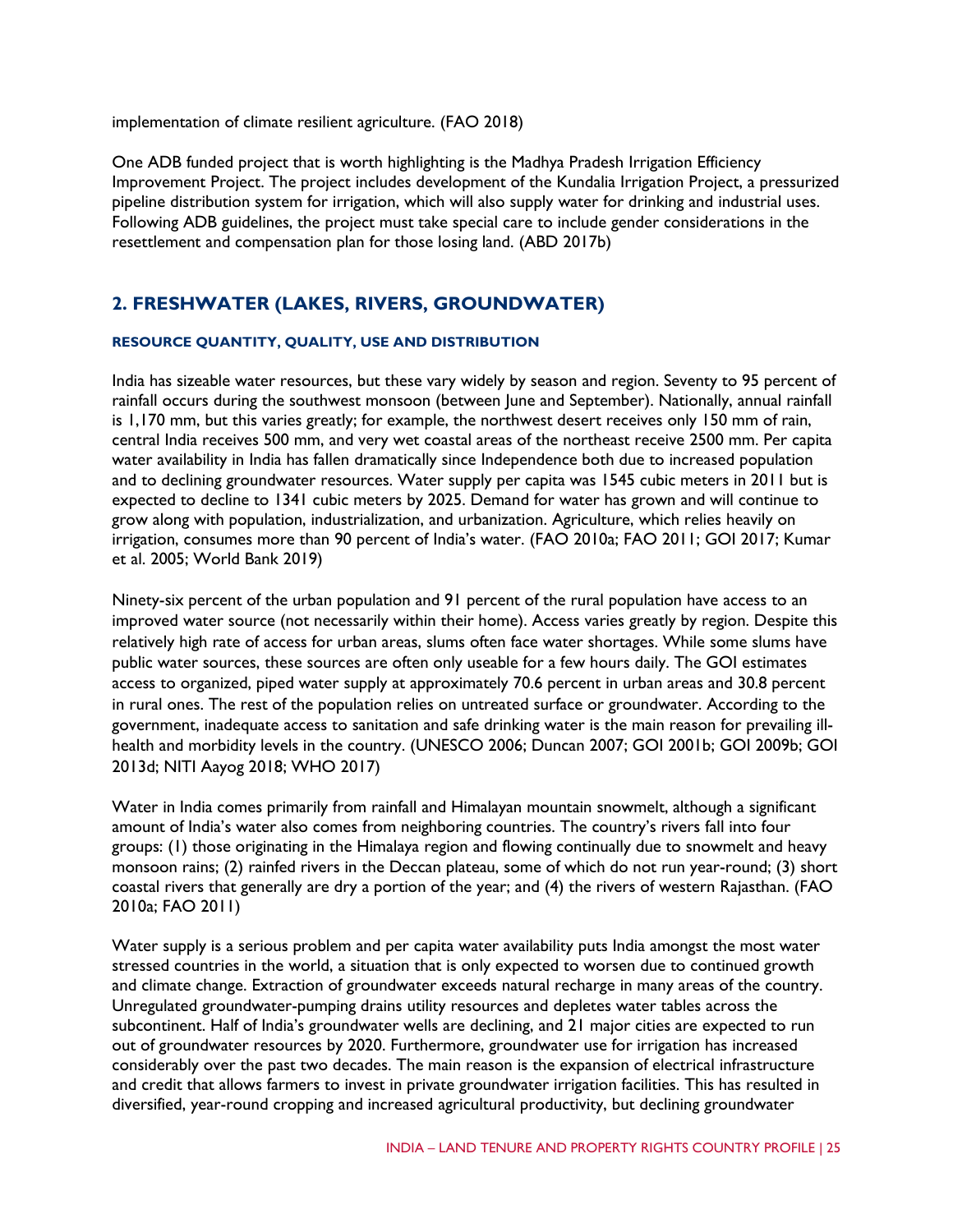resources. (USAID 2002; PACS 2005; FAO 2011; Jacoby 2016; World Bank 2018c; NITI Aayog 2018)

Agriculture accounts for 90 percent of water use in India and the country's irrigation infrastructure is the largest in the world. The total area equipped for irrigation is estimated at 70.4 million hectares. However, irrigation and water supply methods in India are generally inefficient. It is estimated that the GOI will need to increase irrigation efficiency to 50 percent in surface water systems and to 72 percent in groundwater systems by 2025 in order to meet domestic food needs. India has made a substantial effort to improve its irrigation infrastructure through large public works such as irrigation system rehabilitation. (FAO 2010a; FAO 2011; NITI Aayog 2018)

As a result of excessive irrigation-use combined with overuse of fertilizers, an estimated one-third of all irrigated land has been degraded through waterlogging and salinization, and 7 million hectares have been abandoned. (GOI 2009b; Kushwaha 2008)

Water quality is also a major problem in India. Seventy percent of water is contaminated, placing India at 120 out of 122 countries in a water quality index referenced by NITI Aayog. Water quality is negatively affected by industrialization, agrichemicals, erosion, soil degradation, domestic pollution, and wetland degradation. This is an especially serious problem on the Damodar and Subarnarekha rivers, which flow through West Bengal, Jharkhand, and Odisha and are horribly polluted by industrial sources. By the time surface water reaches the user, its quality is often severely degraded. The combined intensive use of irrigation and fertilizers has also contributed to groundwater contamination in many parts of the country. (FAO 2010a; GOI 2009b; Kushwaha 2008; NITI Aayog 2018; Kohli 2018)

According to the GOI, poor policy choices are largely to blame for the overuse of water (and fertilizer). Such policies have included: highly subsidizing surface water for irrigation; subsidizing prices for electricity used in tube-well irrigation; and directly subsidizing chemical fertilizers. (GOI 2009b)

#### **LEGAL FRAMEWORK**

The Constitution of India grants states the right to control and regulate water, except interstate rivers. The Constitution also mentions water in the context of municipal planning, relations between the GOI and state governments, parliamentary adjudication of disputes involving interstate rivers, taxation of water resources, and India's territorial waters. Also, the Indian Supreme Court has ruled that the right to life, as established in the Constitution, is the basis for a right to water for all people. This human rights overlay, although not yet broadly implemented, has in some cases taken precedence over longstanding common law rules that give preference to individual control of water resources. (GOI 2008b; Cullet 2007)

Although the Constitution grants states exclusive power over most aspects of the water supply, some exceptions exist. First, the Constitution reserves the power of the central government to establish legislation on: (1) the use of interstate rivers; and (2) adjudication of inter-state disputes over water. The Inter-state Water Disputes Act (1956) establishes special tribunals for this purpose. In addition to these Constitutional exceptions to the states' control over water, the national government has carved out additional areas for legislation due to recognized need. The most important of these is national control over water quality and water pollution. The Water (Prevention and Control of Pollution) Act (1974) grants authority to water boards to prevent and control water pollution. National legislation also governs development of major hydroelectric infrastructure, such as dams. (Cullet 2007; FAO 2011)

At the central level, the most comprehensive water management document is the National Water Policy (NWP), adopted in 1987, revised in 2002, and again in 2012. The 2012 NWP recognizes that: large parts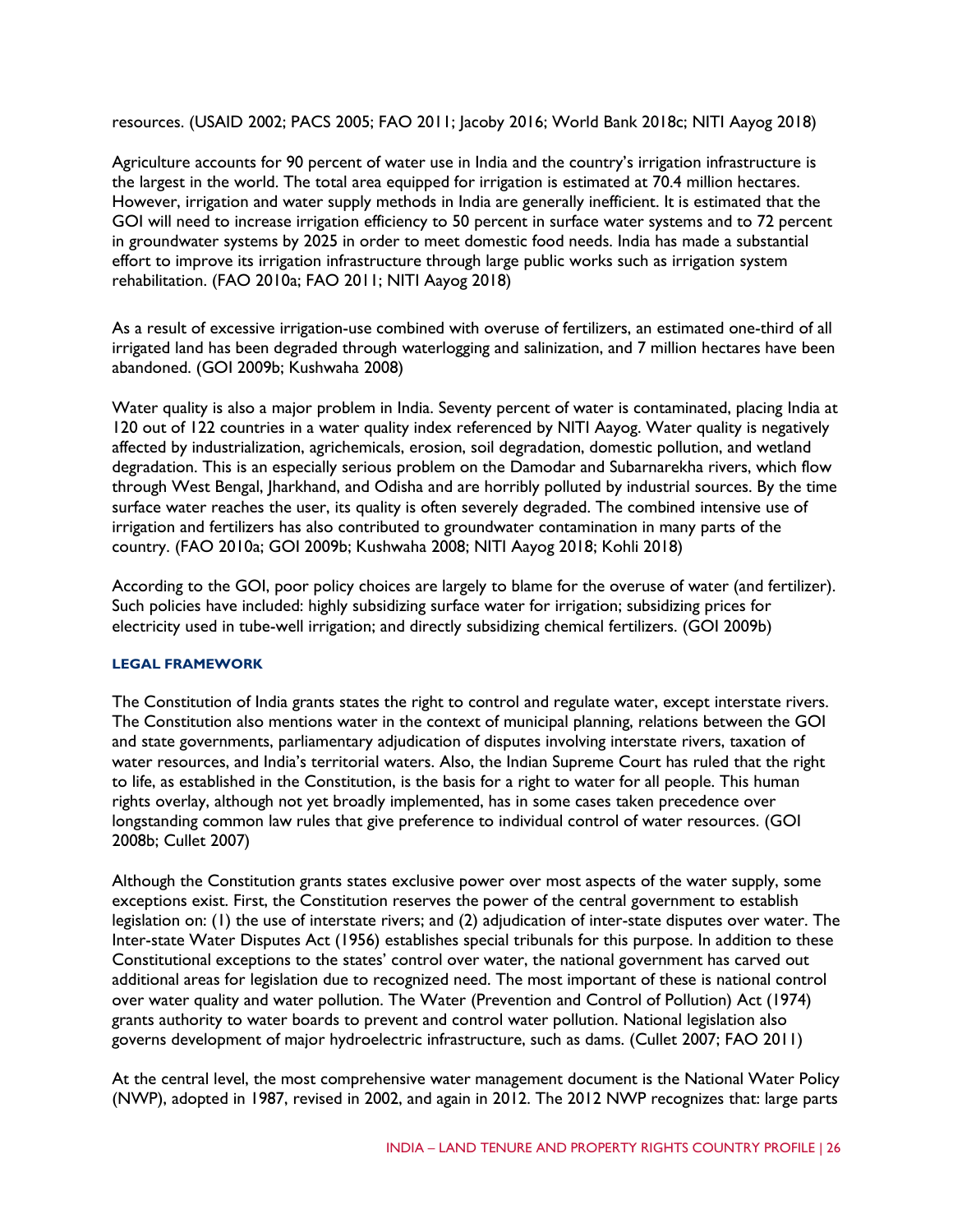of the country are water stressed; water governance is lacking; groundwater resources are overexploited; climate change will further impact water issues; access to clean water for drinking remains an issue; water pollution is a growing problem; and better coordination between states is needed. The 2012 NWP calls for: better coordination between various national, state, and local bodies to manage water resources; integrated water resources management according to river basins; the creation of new comprehensive legislation; recognition of the importance of water for ecology; halting of groundwater over-exploitation; the establishment of a Water Regulatory Authority to fix water tariffs; and strengthening community-based water management. It also prioritizes drinking water, followed by water needs to meet food security goals and ecosystem protection. This is in striking contrast to earlier policies that listed hydropower and industry among top water priorities. (FAO 2010a; GOI 2012; Paul 2017)

States control most aspects of water use through legislation. State laws differ. In most states, legislation gives the state control and even direct ownership over surface water. State legislation sometimes conflicts with customary laws and local norms, which often give ownership rights over water resources to individuals who own the land on which the resource is located. (Cullet 2007)

At the local level, groups have developed their own rules to regulate access to water (for irrigation and domestic use) from human-built water sources, such as tanks. These norms are usually unwritten and are often based on caste lines. They run parallel to the formal laws and are often not acknowledged or taken into account in the formation of new legislation. The 2012 NWP recognizes that communitybased water management should be institutionalized and strengthened in addition to established Water Users Associations. This is in contrast to earlier NWPs that focused on Water Users Associations exclusively. (Cullet 2007; GOI 2018c)

#### **TENURE ISSUES**

Under the Constitution, no person shall be restricted with regard to the use of wells, tanks, and bathing ghats (steps leading down to a body of water). Courts have also derived a universal right to water from the Constitutionally established right to life. This evolving human rights standard, however, conflicts with state legislation and common law principles granting individuals exclusive use-rights to water. (GOI 2008b; Cullet 2007; Paul 2017)

The GOI controls development and regulation of interstate rivers, and state governments control all other water supplies, including irrigation and canals, drainage and embankments, water storage, and waterpower. (PACS 2005; FAO 2010a)

In India, legislators have not created a uniform system or process for ensuring secure and enforceable water rights. (World Bank 1999; PACS 2005; Cullet 2007)

Rights to use surface and groundwater are unclear, and vary by state:

**Surface water.** States typically grant use-rights to people who own the land lying beneath the water. According to common law principles, surface water belongs to landowners per a riparian rights system (riparian owners share rights to the surface water equally with other riparian owners, in undiminished flow). The rights of bulk users, including Water User Associations, vary by state. (PACS 2005)

**Groundwater.** Neither the central nor state governments have laws clearly defining groundwater rights. Under common law, owners and occupiers of a piece of land have the right to collect and use groundwater. It is customarily accepted that landowners own the wells on their land. Others have no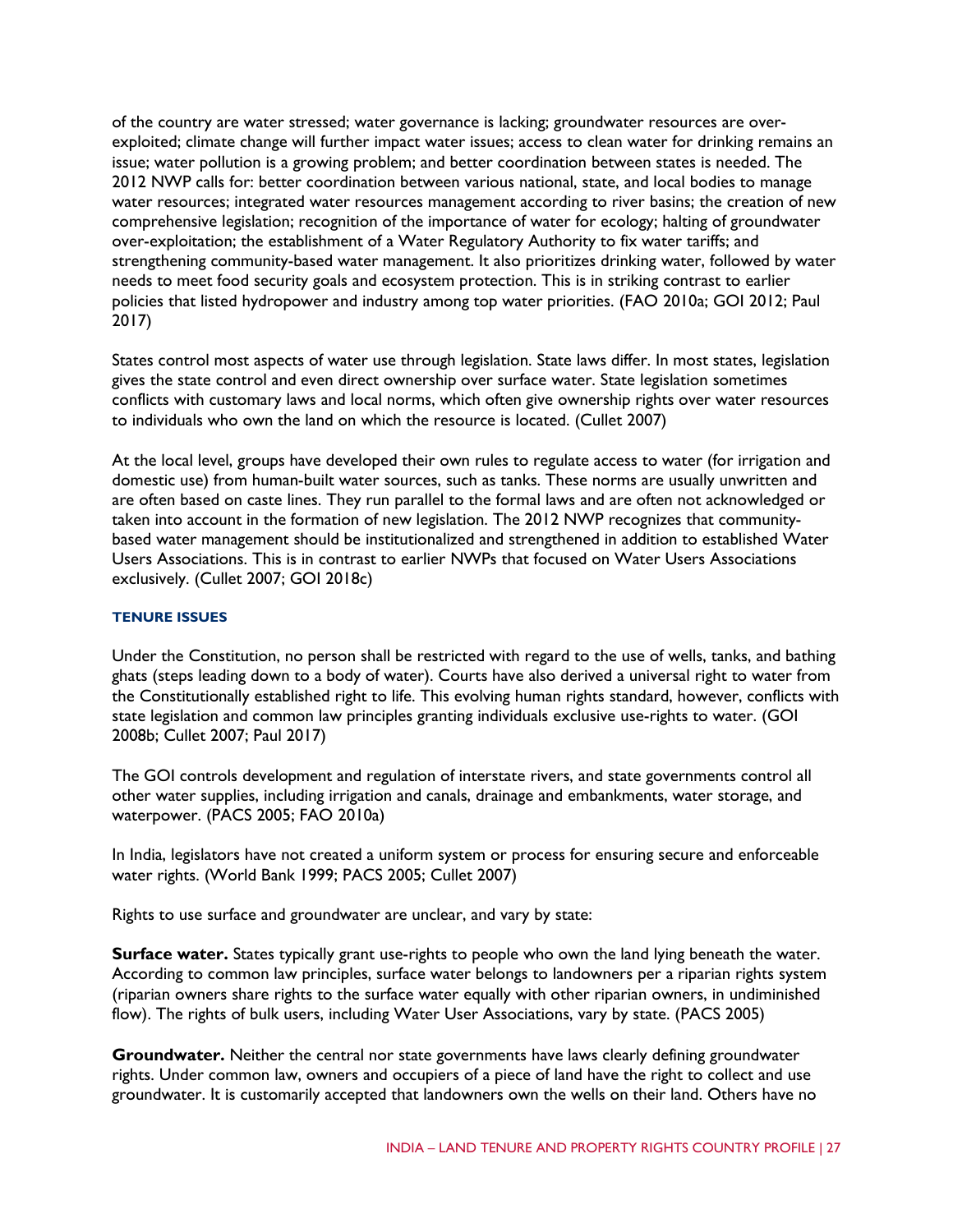right to extract water from these wells or restrict use by the owner. Despite the landowner's legal control of all groundwater, in the drier areas of India communities have historically considered the control of wells to be shared by caste or community groups. Social norms have dictated that all have a right to drinking water, irrespective of caste. (PACS 2005; Cullet 2007; Moench 1998; Paul 2017)

Farmers using irrigation systems are increasingly organized into Water Users Associations (WUAs) to enable Participatory Irrigation Management (PIM). States that have adopted legislation to support Participatory Irrigation Management (PIM) are as follows: Andhra Pradesh, Assam, Bihar, Chhattisgarh, Goa, Gujarat, Karnataka, Kerala, Madhya Pradesh, Maharashtra, Nagaland, Orissa, Rajasthan, Sikkim, Tamil Nadu, and Uttar Pradesh. Punjab, Haryana, and Manipur have drafted PIM bills. (FAO 2011; GOI 2018c)

Women's water rights and involvement in management decisions is not a topic that has been well considered by policymakers and most states have not recognized or reinforced the rights of women to be specifically involved in WUAs. Chhattisgarh, however, is an exception and has taken steps to include women in WUAs. The state passed the Participatory Irrigation Management (PIM) Act in 2006. The Act extends WUA membership to spouses, such that both men and women (not just women with land titled in their names) can participate as full members. The Act also establishes reserved seats for women and also ST and SC members. This Act was passed as part of the Chhattisgarh Irrigation Development Project, which sought to increase farm productivity and enhance rural livelihoods. It also had the goal of increasing women's participation in farm management. Madhya Pradesh also opens membership of WUA especially to women. (Paul; 2017; ADB 2018; ADB 2013)

#### **GOVERNMENT ADMINISTRATION AND INSTITUTIONS**

Water allocation and management is governed mostly by the states, each of which has ministries and agencies responsible for water, rural development, and agriculture, including irrigation. National water resources management under GOI control includes the following agencies:

**The Ministry of Water Resources, River Development & Ganga Rejuvenation** establishes policy guidelines and programs for water resource development. Within the Ministry, the Central Water Commission assists with management of state level water resources and the Central Groundwater Board promotes sustainable groundwater use.

**NITI Aayog** (taking over functions previously assigned to The Planning Commission) is also involved in developing water resources policies.

**The Ministry of Agriculture and Farmers' Welfare** is responsible for irrigation projects.

Other national bodies include: the Indian National Committee of Irrigation and Drainage, which coordinates with the International Commission on Irrigation and Draining and promotes research; and the Central Pollution Control Board in charge of water quality issues. (FAO 2010a; FAO 2011; GOI 2018c; NITI Aayog 2018)

Customary water management practices exist across India. These practices differ by region. The power of customary water authorities has diminished since Independence, as legislation gave control over many water resources to the states. Traditional water-tank infrastructure and canals have degraded, and customary water management knowledge has increasingly been lost. (UNESCO 2006)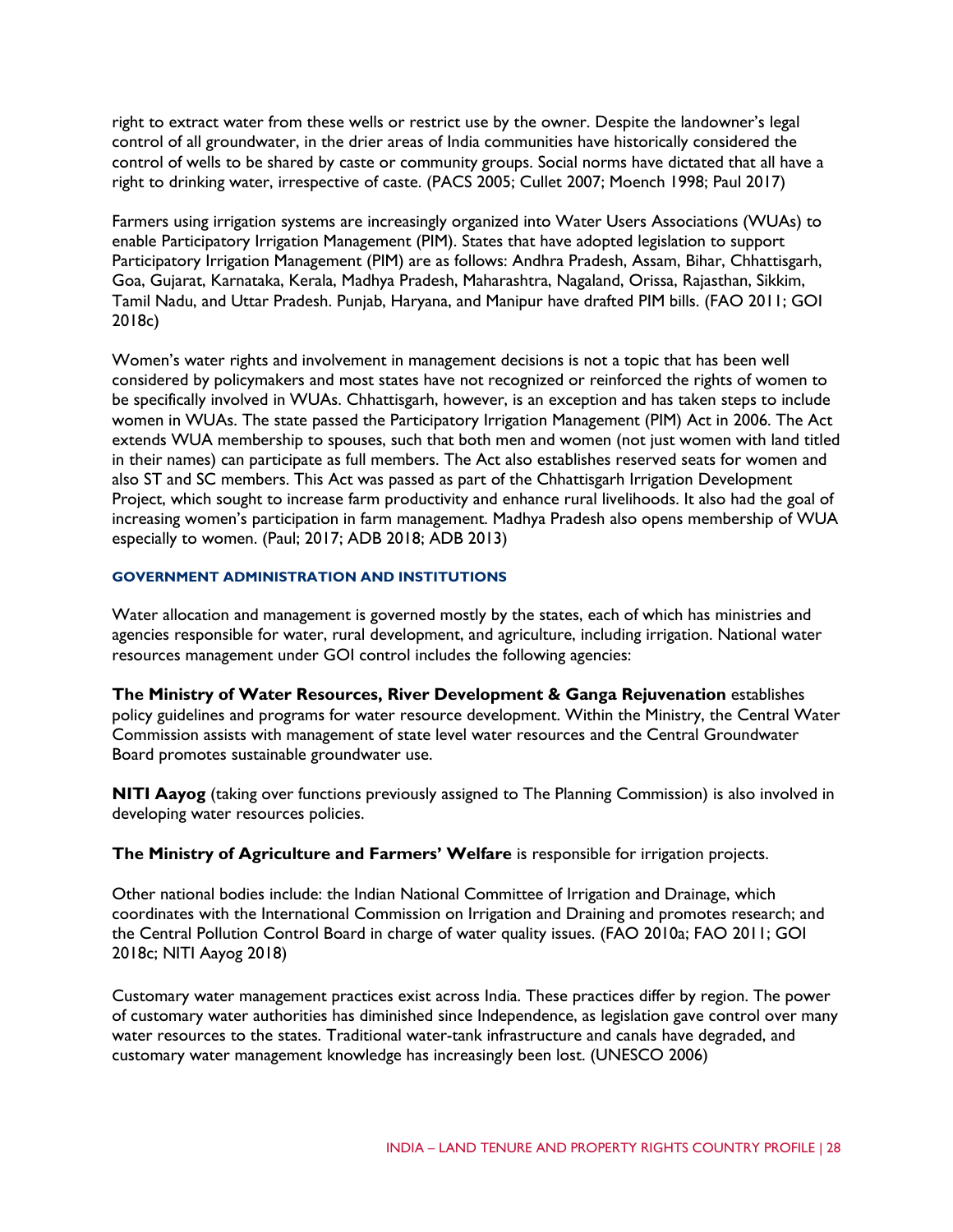#### **GOVERNMENT REFORMS, INTERVENTIONS AND INVESTMENTS**

Since adoption of the 2012 National Water Policy, the GOI has drafted several bills that are under discussion and review. A Draft National Water Framework Bill (2016) was created with the goal of establishing a comprehensive national framework for protecting, regulating, and managing water resources and to promote the coordination of states in water resource management. A Model Ground Water Bill (2016) was created to provide a model for states for improved groundwater management. The Bill defines the states as a public trustee of groundwater, which it treats as a common pool resource to be protected, conserved, regulated, and managed. A draft River Basin Management Bill (2018) would amend the 1956 River Boards Act and provide for the establishment of a River Basin Authority for the regulation and development of Inter-State Rivers. It would be national legislation. The other two bills would be state legislation. (GOI 2018c; Economic Times 2016b; GOI 2018d)

To encourage better water management amongst the states, NITI Aayog established a new Composition Water Index to rank states according to water resource management. According to the index, Gujarat is the highest performer, followed closely by Madhya Pradesh and Andhra Pradesh. Sixty percent of states were ranked as low performers. As regards the data that feeds into the index, most states do well on infrastructure-heavy indicators such as irrigation and watershed development. On critical indicators such as groundwater management, sustainable on-farm water use, and rural drinking water, most states have performed poorly. (NITI Aayog 2018)

Centrally sponsored water programs include the Integrated Watershed Management Programme, to improve water management on marginal lands and also land under rain-fed agriculture. This program is a response to an understanding by policymakers that irrigated land under Green Revolution has already reached its productivity limits and that to further increase agricultural productivity, wastelands and rainfed areas must be made more productive. The program is also considered a means of poverty reduction in these areas of the country. (GOI 2013a; Smyle 2014)

GOI's Command Area Development and Water Management (CADWM) Programme, promotes increases in agricultural production through enhanced irrigation management. From 2016-17 onward, 99 irrigation projects have been prioritized, of which 40 are currently active. States with active projects under CADWM are Assam, Bihar, Gujarat, Goa, Jammu & Kashmir, Karnataka, Kerala, Madhya Pradesh, Maharashtra, Manipur, Odisha, Punjab, and Rajasthan. (FAO 2011; 2018c)

State governments have provided heavily subsidized water to the agricultural sector. These policies have caused inefficiencies in both water and power generation. (USAID 2002; GOI 2009b)

#### **DONOR INTERVENTIONS AND INVESTMENTS**

USAID continues to support the GOI's capacity to deliver water and sanitation services through the Partnership for Water Sanitation and Hygiene (WASH). (USAD 2018a)

Ongoing World Bank projects related to water resources include the following: Karnataka Watershed Development II; Uttarakhand Decentralized Watershed Development II Project; Neeranchal National Watershed Project; Dam Rehabilitation and Improvement Project; Water Sector Improvement Project; West Bengal Accelerated Development of Minor Irrigation; and National Hydrology Project. Urban water supply projects are ongoing in Uttarakhand and Karnataka. Pipeline projects include additional irrigation projects in Andhra Pradesh, Odisha and Himachal Pradesh. Rural Water Supply and Sanitation Projects are ongoing in Kerala, Maharashtra, Punjab, Uttar Pradesh, Bihar, Jharkhand, and Assam. (World Bank 2018a)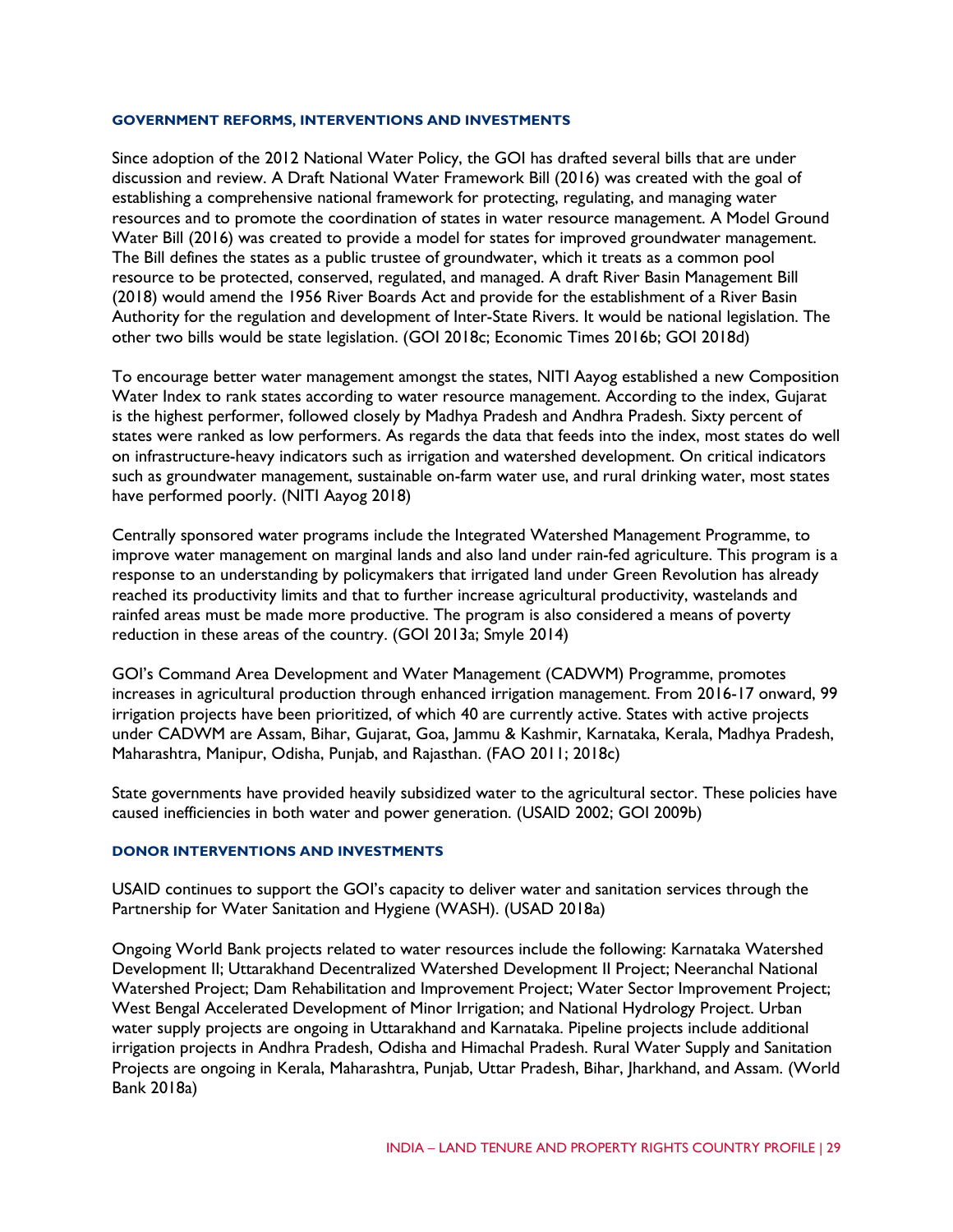The World Bank's National Ganga River Basin Project supports India's National Ganga River Basin Authority in capacity building and policy implementation. (World Bank 2018b)

Finally, the World Bank's work on improving the livability and sustainability of cities includes improvements in water and waste systems. The World Bank has ongoing or pipelined Sustainable Urban Development Projects in Madhya Pradesh, Tamil Nadu, Andhra Pradesh, Telangana, and Jharkhand. (World Bank 2018a)

FAO programmatic priorities include "effective natural resource management, community development and assistance in transboundary cooperation." Work includes improving capacity of institutions to provide extension services on irrigation management, including especially to women. (FAO 2018)

ADB's work in India includes providing technical support to implement the National Water Use Efficiency Improvement Project. It also includes rural irrigation water management support and urban water supply work. (ADB 2017)

## **3. TREES AND FORESTS**

#### **RESOURCE QUANTITY, QUALITY, USE AND DISTRIBUTION**

While government statistics put forest area in India at 61 million hectares or 21.3 percent of the land area (that is "Recorded Forest Area"), the actual forested area is somewhat less because this figure also includes scrublands and "open forests" which can have as low as 10 percent tree cover. Others estimate that actual forest covers 48 million hectares or 15.43 percent of the country. There are 16 major forest types with the most commonly occurring types being tropical dry deciduous, moist dry deciduous, tropical rain, hill, and montane forests. Planted forests constitute 2.4 million hectares and produce teak, bamboo, acacia, and eucalyptus. (FAO 1997; World Bank 2019; FAO 2010b; GOI 2016b; WRI 2014; MEF 2017)

Forests contribute 1.7 percent to India's GDP. Wood products include processed products and paper. Non-timber forest products such as latex, gums, resins, essential oils, flavors and fragrances, thatching materials, and medicinal plants have the potential to support further economic development. An estimated 60 percent of non-timber forest products are consumed locally. Approximately 400 million people living in and around forests depend on the sale of non-timber forest projects for sustenance and supplemental income. Further, 707,000 people are directly employed in this sector. (FAO 2010b; WRI 2014)

Forest degradation, impacting 41 percent of forests, is a serious problem in almost all states in India. Approximately 55 percent of forests are affected by forest fires annually. Other factors contributing to the degradation of forests include increasing population, the conversion of forests to other uses, encroachment by agriculture, grazing, disease, and the collection of fuel wood. According to the World Bank, approximately 78 percent of all forestland is heavily grazed. The rate of deforestation has decreased significantly since the 1970s due in part to the introduction of social forestry, replanting, and conservation values encoded in the National Forest Policy. Nevertheless, the rate of deforestation rose from 0.2 percent between 1990 and 2000 to 0.7 percent between 2000 and 2005 because of fuel removal and forest clearance for mining. The average dropped back to 0.2 percent between 2005 and 2010. (FAO 2010b; World Bank 2006b; GOI 2001a; WRI 2014)

India is the largest consumer of fuel wood in the world. Ninety percent of forest consumption is in small timber and fuel wood. Fuel wood consumption in India is approximately five times higher than that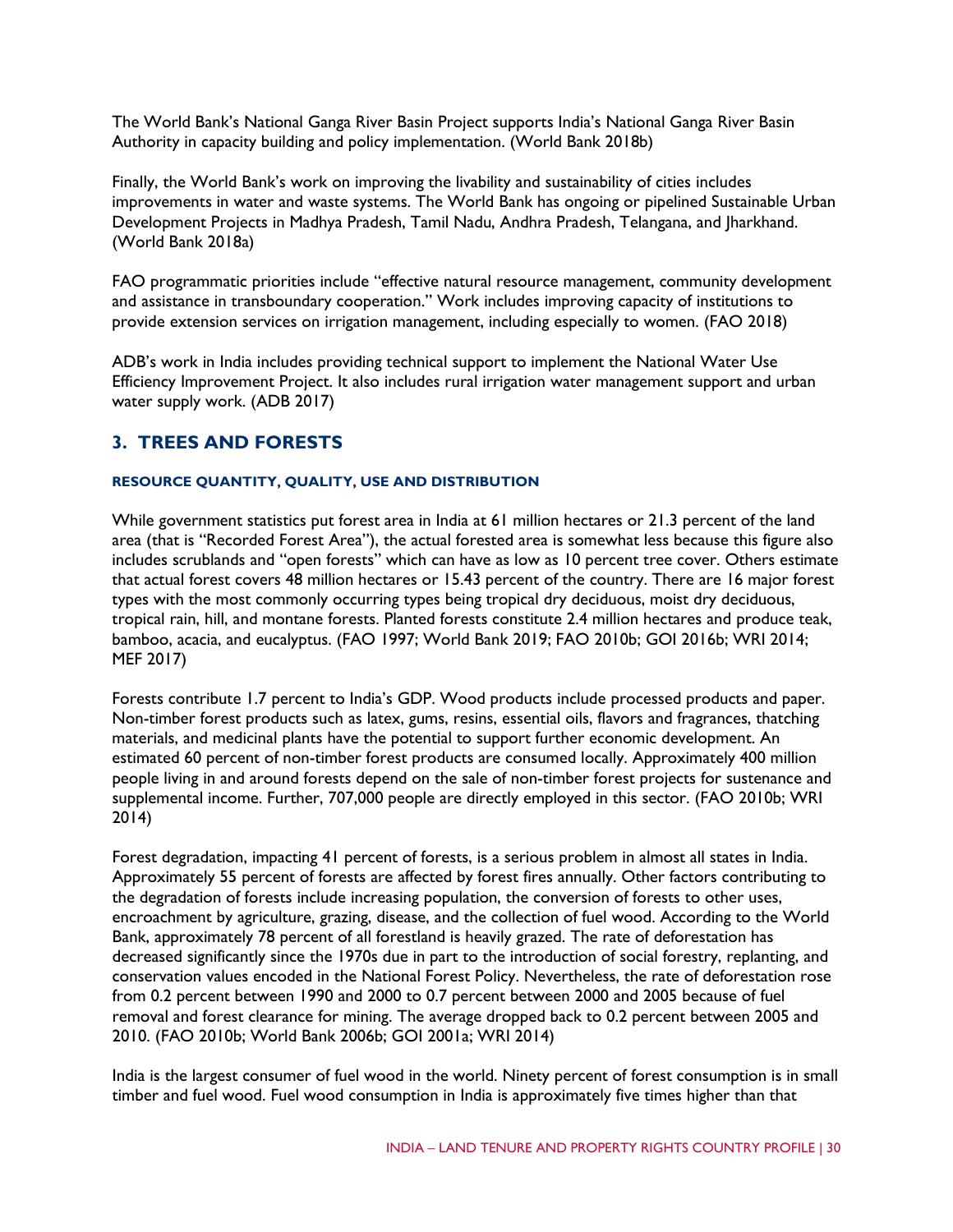which forests can sustain. Fuel wood meets 40 percent of India's energy needs. The use of fuel wood is particularly prevalent in rural areas, where 80 percent of people utilize it. In urban areas, 48 percent of people use fuel wood. (FAO 2010b; WRI 2014)

Protected Areas, including national parks, wildlife sanctuaries, and conservation and community reserves for wildlife made up 162,073 square kilometers as of January 2018, amounting to 4.93 percent of total land area. In many of these Protected Areas, access for livelihood purposes is partially or completely restricted in accordance with the Wildlife Protection Act (WLPA1972). (Kohli 2018; Aggarwal 2018b)

#### **LEGAL FRAMEWORK**

The Constitution of India provides that the government shall strive to protect the environment, including forests and wildlife. Key central-level forest legislation includes: the Indian Forest Act (1927); the Wildlife Protection Act (1972); the Forest (Conservation) Act (1980); the National Forest Policy (1988, but currently under revision); the Notification Re: Participatory Forest Management (1990); the Revised Guidelines for participatory forestry issued by the Ministry of Environment and Forests in 2000; and the Scheduled Tribes and Other Traditional Forest Dwellers (Recognition of Forest Rights) Act or the Forest Rights Act (2006). (GOI 2008b; Hanstad et al. 2005; Global Forest Coalition 2010; Kohli 2018)

The colonial Indian Forest Act (1927) is the primary governing forest law in India. Under the Forest Act, the GOI owns India's forests, and the states serve as proprietors of the forestland and its resources. The Forest Act categorizes forestland into forest types, which in turn define the rights and responsibilities of various persons. The Act "reserves" forests for timber value and was created to facilitate the extraction of timber resources. (GOI 2009a; Global Forest Coalition 2010; GOI 2016a)

Although the India Forest Act gave extensive control over forests to the states, a later constitutional amendment transferred authority to the GOI and led to the adoption of the Forest Conservation Act (FCA) (1980, amended in 1988). Under the FCA, states may not divert or otherwise reclassify forestland without GOI approval. National guidelines issued in 1992 set forth the conditions under which forestland may be diverted to non-forest use. The most important condition is that the lost forest area must be replaced with forest area elsewhere. Adoption of the FCA considerably slowed diversion of forestland for other uses. However, the FCA eliminated or diluted community rights over community lands through the process of recording forest rights. The beneficiary of transferred forest rights was generally the GOI's forest management bureaucracy, whose powers to control land increased. Reclassification of large areas of forestlands deprived traditional forest dwellers of their rights to use and occupy the forested areas, without any meaningful attempt to clarify those rights. (GOI 2006; Sarin 2005; Kohli 2018; GOI 2016a)

In 1988, the GOI adopted a National Forest Policy. This policy involves local communities in protection and development of the forest. It introduced a Joint Forest Management (JFM) mechanism, adopted by most states, with the goal of balancing forest preservation and rehabilitation needs with the demands for fuel wood and small timber requirements of the local (often ST) communities. Despite some progress under the JFM system, most forestry resources are still managed by the state rather than by local communities. (FAO 1997; NFAP 2001; Hanstad et al. 2005; World Bank 2006b)

In 2018, the Ministry for Environment, Forest and Climate Change announced a new draft Forest Policy. The draft policy's stated objectives are to safeguard ecological and livelihood security of people based on the sustainable management of forests. It sets a goal of having one-third of India's land under forest and tree cover. In hilly and mountainous regions, the goal is two-thirds coverage. It also proposes two new national-level bodies, a National Community Forest Management (CFM) Mission, and a National Board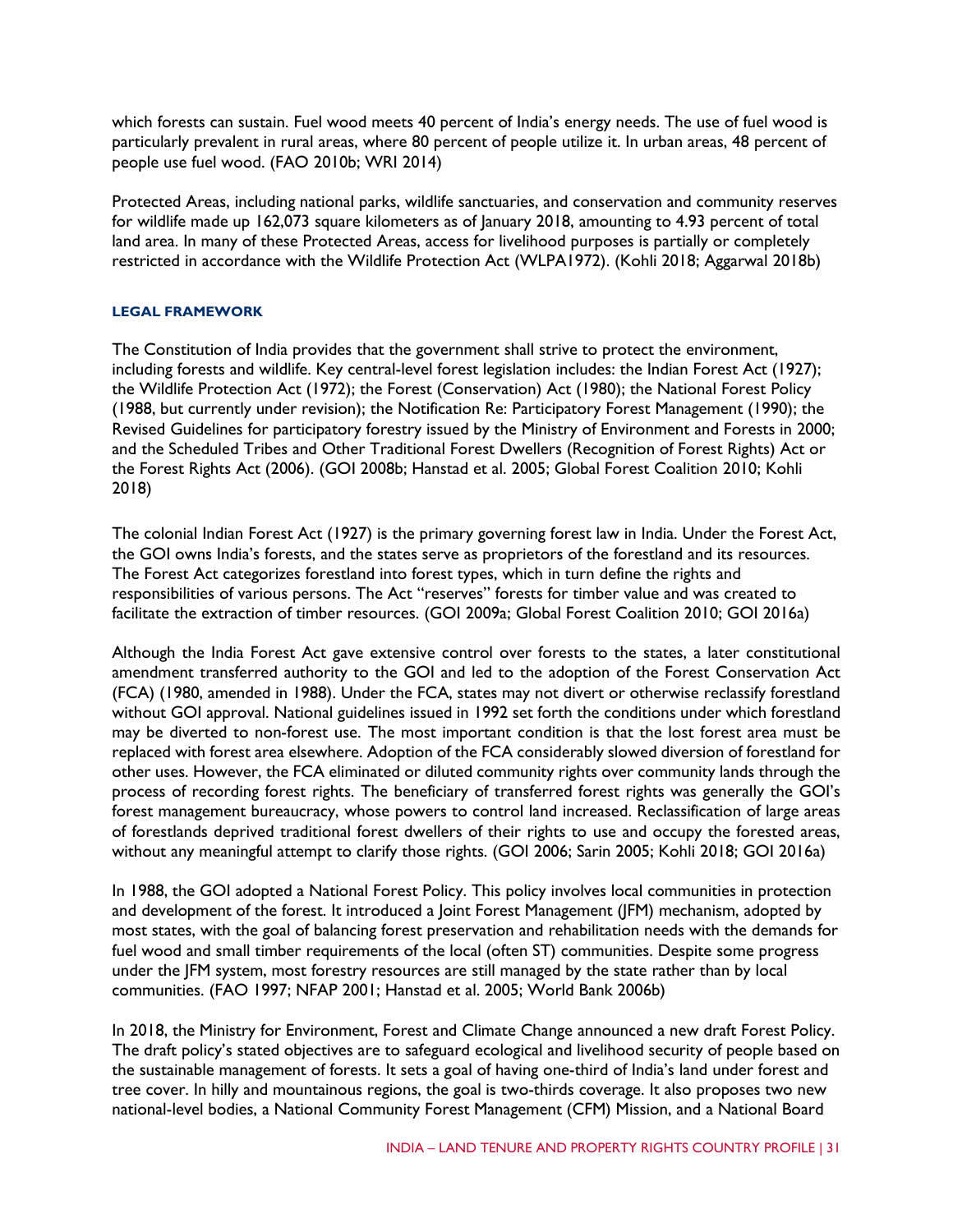of Forestry (NBF), and calls for the creation of state forestry boards. The new draft Forest Policy has been criticized for undermining previous work to transfer forest management and protection to local communities. (Aggarwal 2018a; Bhaya 2018)

The GOI enacted the Scheduled Tribes and Other Traditional Forest Dwellers (Recognition of Forest Rights) Act (2006) ("Forest Rights Act") to recognize the traditional rights of the Scheduled Tribes and other traditional forest dwellers. The Act substantially shifted legal authority over forest resources from the GOI to local ST communities, and states that forest rights vest with traditional forest-dwelling communities. The Forest Rights Act provides a mechanism by which ST members can obtain secure title to land their families have occupied and farmed for three generations. The Act also provides for recognition of common property rights over forestlands and empowers gram sabhas (local village assemblies) to protect, manage, and conserve community forest resources. (GOI 2016a; NRMC 2017; Kohli 2018)

The law's mandate to decentralize authority over forest resources to the community level has proven controversial, with sharp divided debate between the National Ministry of Tribal Affairs and the Ministry of Environment, Forests and Climate Change over the repercussions of the Act on preservation of forest resources. The National Ministry of Tribal Affairs continues to express frustration that state Forest Departments continue to resist the transfer of rights to local communities under the Forest Rights Act and reject applications inappropriately. (GOI 2010b; Bhaya 2018; Oxfam 2015; Kukreti 2018)

To date, most states have not effectively or extensively implemented the provisions of the Forest Rights Act. (World Bank 2008; GOI 2009a; Acharya 2010; Sethi 2010; Global Forest Coalition 2010; NFFPFW n.d.; Bhaya 2018; Oxfam 2015)

#### **TENURE ISSUES**

While the national government owns most forestry resources in India, states have significant management control over forests, and recent legislation (the 2006 Forest Rights Act) vested forest rights on ancestral lands with traditional forest-dwelling communities. Forests under the ownership and control of the state are known as Recorded Forests. Recorded Forests can be separated into three categories: (1) Reserved Forests (which fall under the jurisdiction of state Forest Departments, with approvals for some actions required from the central government); (2) Protected Forests (which fall under the jurisdiction of the national and state forest departments and include national parks and wildlife sanctuaries); and (3) Unclassed Forest (which fall under the jurisdiction of communities and individuals, and include forests that are neither reserved nor protected). (NFAP 2001; FAO 1997; Global Forest Coalition 2010)

State governments have the power to declare as Reserve Forest any government-owned forestland and wasteland, and any property over which the government has proprietary rights. The process for doing so entails notifying the pubic and considering claims to land. Thereafter, all lands included in the proposed forest vest with the state. Once the state issues a notification that certain property is Reserved Forest, no rights can be acquired in or over the land, nor can the forest be used except as agreed to by the government. (Hanstad et al. 2005; GOI 2009a)

The state can declare any government-owned forestland and wasteland over which the government has proprietary rights (and which is not already a Reserve Forest) to be Protected Forest. Generally, all forest use is permitted in Protected Forests unless expressly prohibited. The government can make rules regarding the cutting, sawing, conversion, and removal of trees and use of other flora and fauna found in the forest. (Hanstad et al. 2005; GOI 2009a)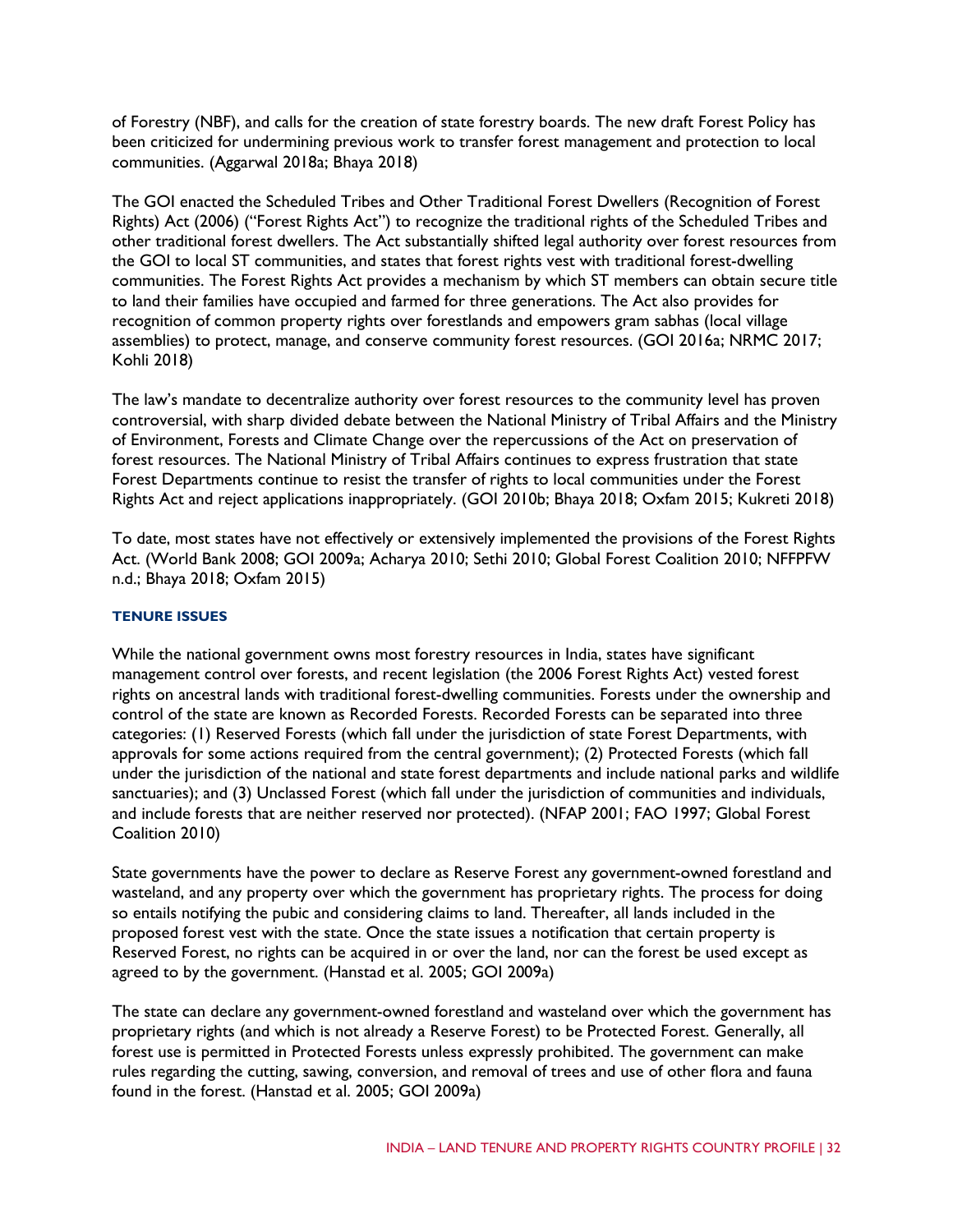Between 1951 and 1988, the net area of forestland under the control of the Forest Department increased by 26 million hectares. Most of this forestland was classified as Reserve Forest. In some cases, the process of reserving forestland was accompanied by the identification of forest users and recording of customary rights. In other cases, the reservation of forestland resulted in the eviction of communities from the forestland, disproportionally impacting ST members. A substantial portion of forest classified as Reserve Forest has been so classified without completion of the required survey and settlement procedures. (Hanstad et al. 2005; GOI 2009a; World Bank 2015; GOI 2016a)

State policies have had a significant impact on women's rights to forest resources, due to changes in forest management, loss of forest resources, and changes in livelihoods. Because women depend highly on forest resources for their family's livelihood and their social status, they have become more economically, socially and politically marginalized as their traditional rights to the forest have diminished. (World Rainforest Movement 2005)

The Forest Rights Act sought to solve the historic divestment of ST members (and other long-term forest dwellers—those whose families lived in the forests for at least three generations before 2005) of their historic rights to forest resources by recognizing individual and community forest rights. Individual rights are heritable but not transferrable. Implementation of the Forest Rights Act has been criticized. As of May 2015, the government had received 4.4 million claims, but only 1.7 million had resulted in titles. While the Forest Rights Act allows recognition of Community Forest Rights, most rights recognized thus far have been individual rights. There are great differences between states in implementation with Bihar, Jharkhand, Himachal Pradesh, and West Bengal being considered to be especially lagging in implementation. States with the best implementation are considered to be Maharashtra, Odisha, Kerala, and Gujarat. (Oxfam 2015; IPT 2017; World Bank 2015)

#### **GOVERNMENT ADMINISTRATION AND INSTITUTIONS**

Within the constraints of national legislation, forests are managed in each state by a state Forest Department. These state departments act as custodians for the nationally owned forest resource. Each state Forest Department is led by a Chief Conservator of Forest. (GOI 2006; GOI 2009b; Kohli 2018; WRI 2014)

At the national level, within the Ministry of Environment, Forests and Climate Change are the following key divisions: the Indian Forest Service, a multi-state service which manages Reserved and Protected Forests; the Forests Conservation Division administers the Forest Conservation Act and processes all proposals to divert forest lands to non-forest purposes; a Forest Policy Division acts as a think tank and drafts the National Forest Policy; and the Wildlife Division which promulgates policy and knowledge management related for the country's Protected Area network. Within states, state Forest Departments manage Reserved and Protected Forests and state Revenue Departments manage the Civil Forests (also known as Revenue Department Forests). The National Ministry of Tribal Affairs and the Ministry of Environment, Forests and Climate Change are charged with implementing the Forest Rights Act (2006). (Hanstad et al. 2005; Sethi 2010; MOEF n.d.; WRI 2014)

The 2006 Forest Rights Act increased the authority of local communities over forest resources, and the GOI continues efforts to decentralize forest resource management through regulations and directives to the states. For example, in October 2010, the GOI's Union Environmental Minister directed state governments to move the Joint Forest Management Committees (JFMCs, the Forest Department's smallest, most grass-roots level unit) directly under control of the panchayat raj (locally elected village council). While the JFMCs technically represented diverse stakeholders prior to this directive, they were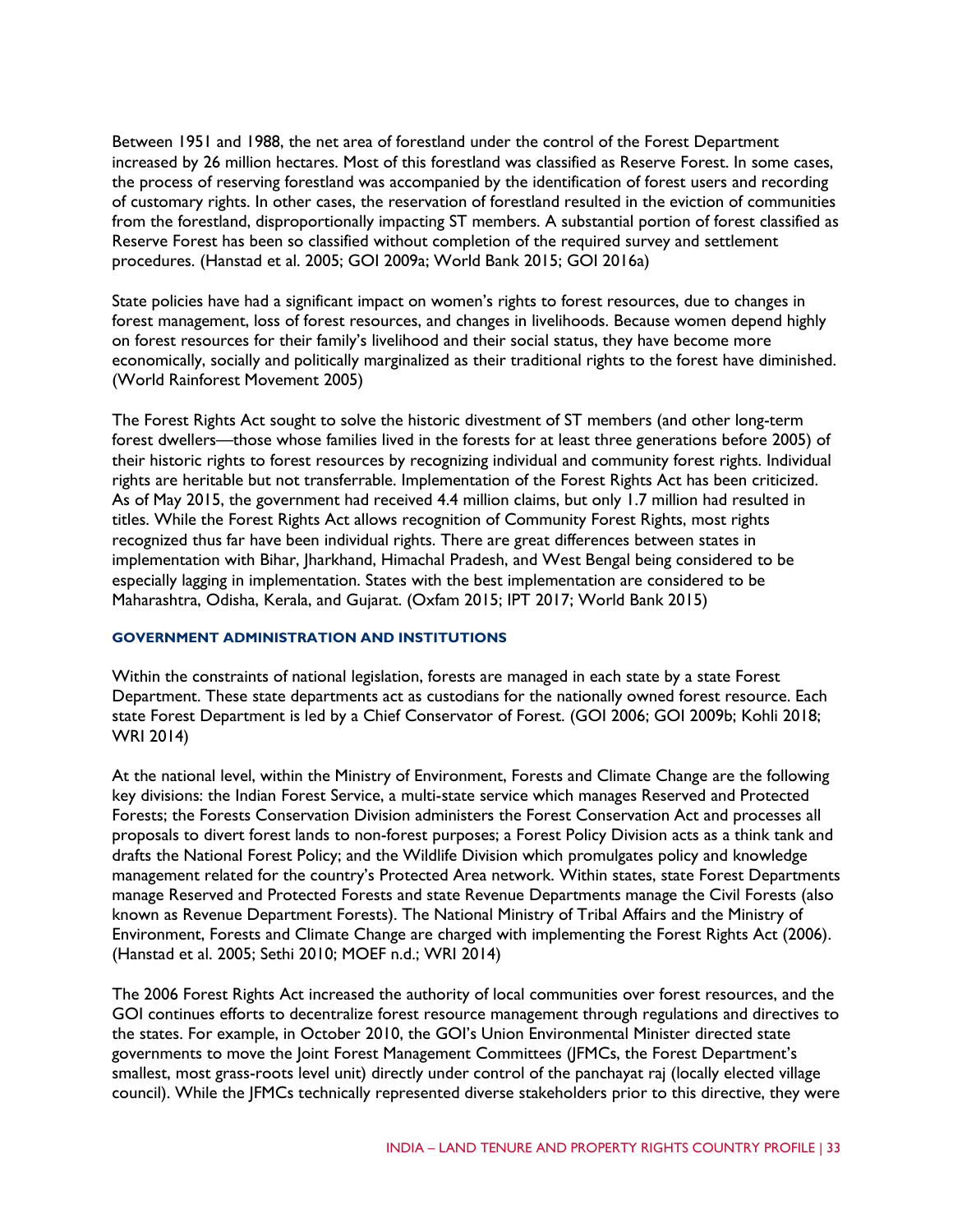actually headed by Forest Department officials. Now the JFMCs will be organs of the gram sabha (village general assembly), acting as standing committees for forest resource management. Despite these positive moves, observers have not seen a sustained shift of forestry management to the local level and many of these institutions remain inactive or dominated by the Forest Department. (The Hindu 2010; Acharya 2010; Kohli 2018; World Bank 2015)

#### **GOVERNMENT REFORMS, INTERVENTIONS AND INVESTMENTS**

The GOI is an active participant in the United Nations' Reducing Emissions from Deforestation and Forest Degradation (REDD+) program and recently adopted a country implementation strategy to monitor forests and actively increase and improve forest cover, which will allow the country to meet is Nationally Determined Contribution under the Paris Agreement on Climate Change. Advancing the REDD+ agenda opens important questions about control of forest resources per the Forest Rights Act and other attempts to decentralize forestry management. Some observers have expressed concerns that REDD+ will further compromise local communities' rights to control the forests. (MOEF 2018; ICFRE 2007; NFFPFW n.d)

The Compensatory Afforestation Fund Management and Planning Authority (CAMPA) was established in 2009 and is responsible for monitoring and providing technical assistance on compensatory afforestation activities. Its purpose is to promote reforestation as a means of compensating for forest lands diverted to non-forest use. The CAMPA fund was created based on an order of the Supreme Court of India and is funded through collection by state CAMPAs of funds from forest user agencies. (WRI 2014)

The National Mission for a Green India is a 10-year program launched in 2014 to improve degraded forests and bring non-forest areas under forest cover. (WRI 2014)

The National Afforestation Program supports the devolution of forest protection to Joint Forest Management Committees at the village level. It also focuses on improving livelihoods of communities reliant on forests. (WRI 2014)

The Ministry of Environment, Forests and Climate Change, through the National Board for Wildlife, is currently considering dramatically increasing the number of Protected Areas in India in order to meet a target of 17 percent of land area. (Aggarwal 2018b)

#### **DONOR INTERVENTIONS AND INVESTMENTS**

The World Bank funds the Improving Rural Livelihoods through Carbon Sequestration Project, which encourages resource-poor farmers to raise tree plantations of carbon-rich tree varieties. This is a pilot initiative aimed at improving rural livelihoods through sustainable forestry. The project runs from 2007 to 2019. (World Bank 2007b; World Bank 2018b)

The World Bank is also funding the Himachal Pradesh Watershed Management Project. The goal of the project is to sequester greenhouse gases by expanding forestry plantations on degraded lands held by small farmers. The project is a subpart of the Mid-Himalayan Watershed Development Project. As a result, the project is jointly implemented by the Mid-Himalayan Watershed Development Project, the Forest Department, and local gram panchayats. (World Bank 2007a; World Bank 2018b)

Other active World Bank projects that touch on forestry issues include: the Meghalaya Community Landscapes Management Project (strengthening local resource management); India Ecosystems Service Improvement Project (to improve forest quality, land management, and non-timber forest products; Jharkhand Opportunities for Harnessing Rural Growth Project (including supporting increased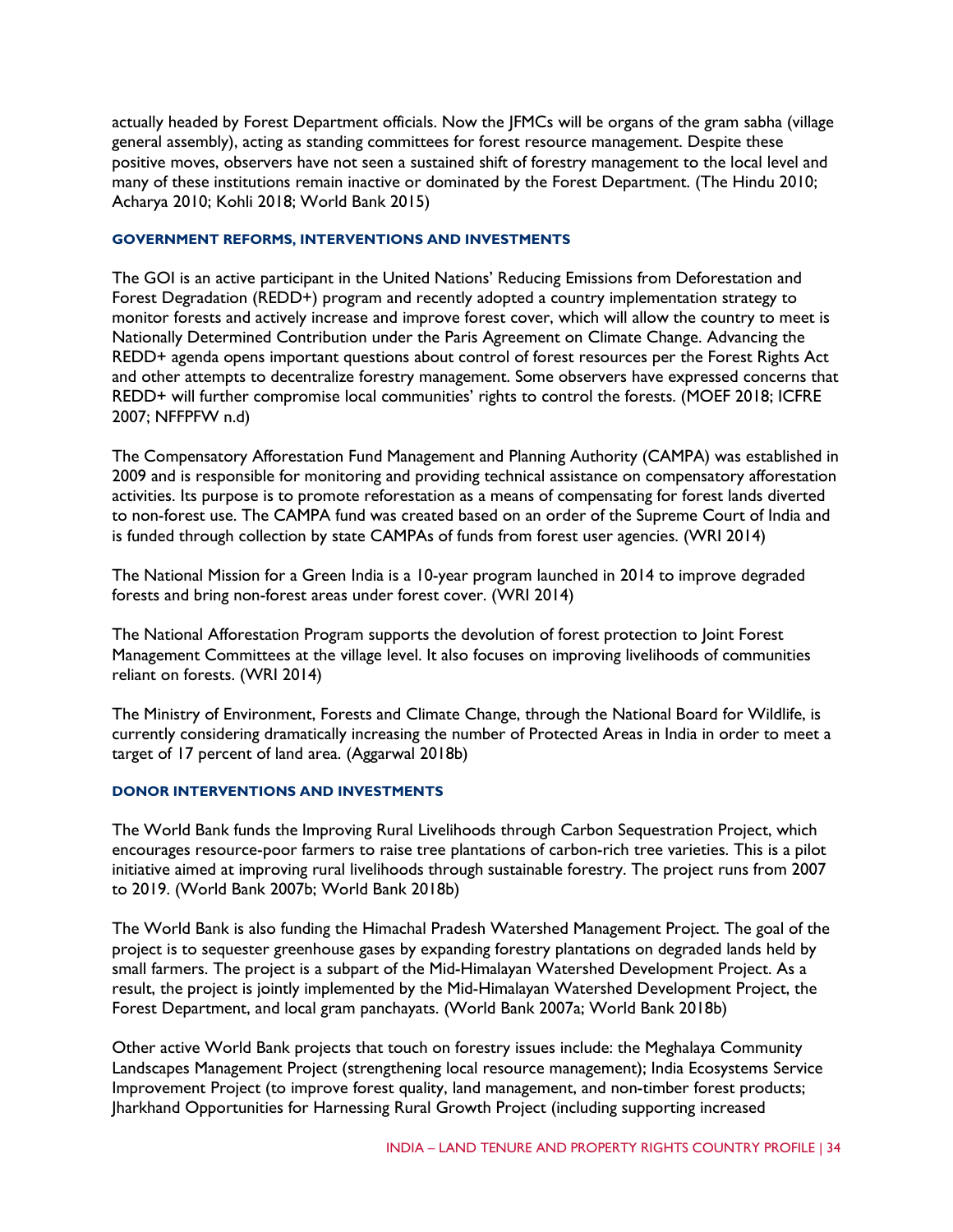livelihoods through non-timber forest products); and National Rural Livelihoods Project (including income from forest products). (World Bank 2018b)

FAO is working on sustainable mountain agriculture (with a focus on women's economic empowerment). (FAO 2018)

USAID has several forestry programs. First, through Forest-PLUS (Partnership for Land Use Science) USAID is working with the Ministry for Environment, Forests and Climate Change to pilot forest management tools in the states of Karnataka, Madhya Pradesh, Himachal Pradesh, and Sikkim. Forest-PLUS is also supporting India's REDD+ efforts. Forest-PLUS is working with the Forest Survey of India to develop a national Forest Data Management System. The program also supports ecosystem health through education on improved management as well as partnering with India's corporate sector to finance reforestation. Second, Innovations for Forest Resources Management (InFORM) aims to reduce forest degradation through improved livelihoods for forest-dependent communities. InFORM programs are on-going in Odisha, Karnataka, and West Bengal. InFORM also includes policy work to improve the governance framework for participatory forest management. (USAID 2018c)

## **4. MINERALS**

#### **RESOURCE QUANTITY, QUALITY, USE AND DISTRIBUTION**

India's mineral resources include barite, bauxite, chromite, coal, iron, mica sheet, talc, pyrophyllite, aluminum, crude steel, and manganese, the deposits or production of which rank among the ten largest in the world. Overall, India is a major mineral producer. Mining and quarrying accounted for 2.7 percent of GDP in 2015. (USGS 2018; Hill 2010; GOI 2013a)

The mining sector employs over 500,000 people directly, with coal mining accounting for 70 percent of India's employment in the mining sector. The largest coal-producing company in the world is the stateowned Coal India Limited. Other large state-owned companies in India are active in steel, base metals and aluminum mining and production. (IIED 2002)

Land used for the mining sector (excluding atomic, petroleum, and minor minerals like sand and clay) amounts to 0.17 percent of land area. Most mining operations in India (outside of the coal industry) are small-scale. Fifty-seven percent of mines occupy 10 or fewer hectares, and an additional 23 percent occupy between 10 and 50 hectares. The government and mining industry believe that the mining sector has substantial room for economic expansion. (Hill 2010; GOI 2013a)

Expansion of mining operations in India can be a source of conflict due to compulsory land acquisition as well as environmental concerns, especially over water resources used and polluted for mining operations. For example, coal mining in Chhattisgarh has been a source of great conflict, with mining in the Hasdeo Arand area – spanning 17,000 hectares – being especially disputed. Much of this area has been declared closed to mining due to environmental considerations, but extraction companies have continued to submit proposals to clear forest areas for mining with some gaining approval from the Ministry of Environment, Forests and Climate Change. Local gram sabhas have strongly opposed mining in Hasdeo Arand. Many local people do not view the grants of mining rights as transparent. These actions have provided political fuel for the Naxalites, armed Maoist insurgents. Many other such conflicts over mining are simmering in India due to a lack of transparency in land or mining right acquisitions and environmental concerns related to water use and pollution. (Ramesh 2006; Gupta 2018; Upadhyaya 2015)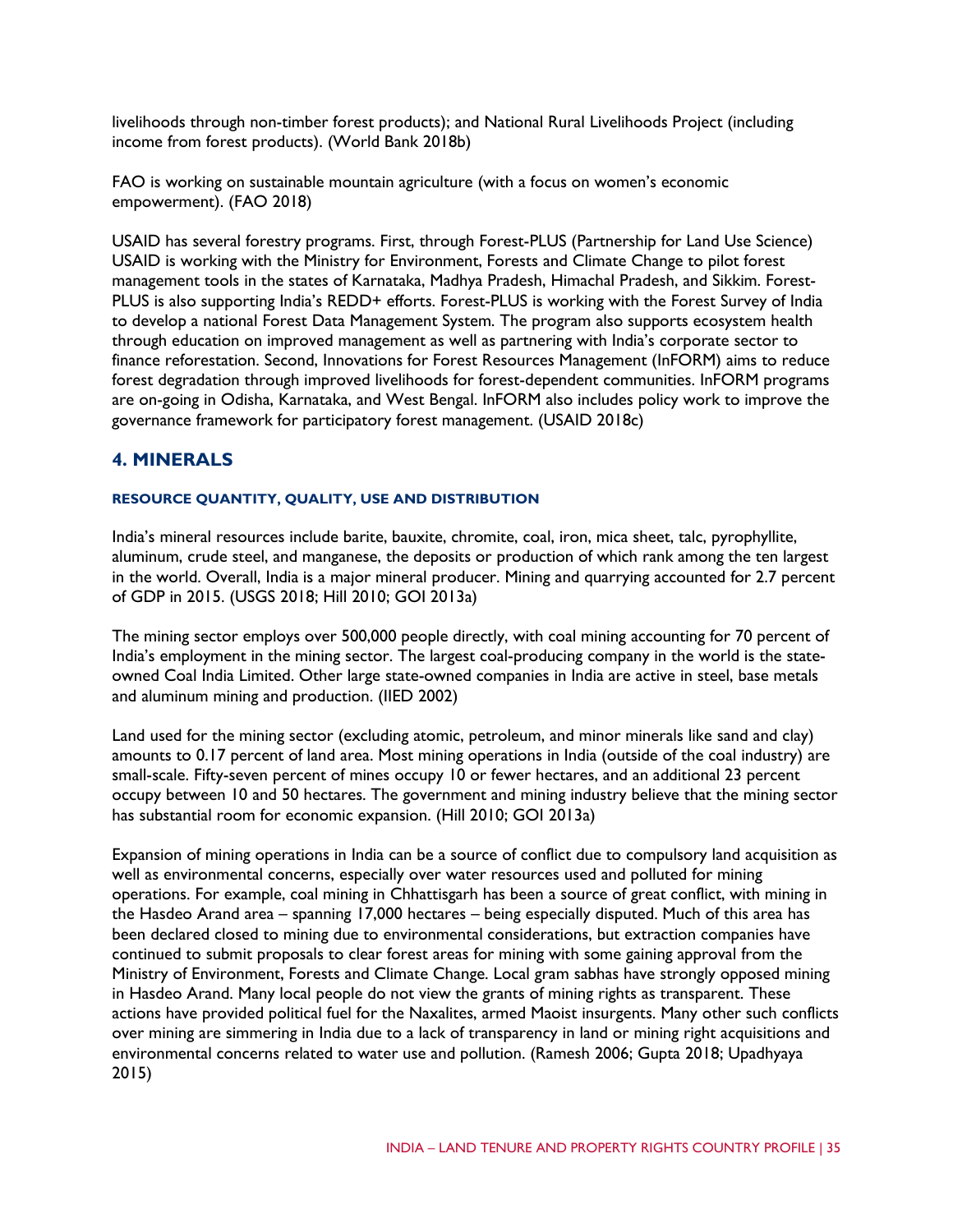The mining sector has caused widespread environmental problems in India, including groundwater pollution, loss of agricultural and forestland, and damage caused by abandoned mines. Furthermore, mining activities disproportionately impact ST communities in terms of displacement and damage to landscapes and livelihoods. States and areas within states richest in mineral resources are also among India's poorest areas; mining wealth generated does not improve the livelihoods of local residents. (Metha 2002; Upadhyaya 2015; GOI 2016a; Kohli 2018)

#### **LEGAL FRAMEWORK**

Minerals (other than natural gas, petroleum and atomic minerals) are managed pursuant to the Mines and Minerals (Regulation and Development) Act (1957), which was amended in 2015. The 2015 amendment sought to bring more transparency into the allocation of mining licenses by auction. The legal changes are controversial, with critics saying they do not go far enough in granting local communities a say in mining operations that impact them. The states have their own rules for concessions of minor minerals (sand, stones, gravel, clay, etc.). Development of minerals is also governed by the Mineral Conservation and Development Rules (1988). (GOI National Mineral Policy 1993; GOI 2016a; Upadhyaya 2015; USGS 2015)

In 2015 the government passed the Coal Mines (Special Provisions) Act, which identified and closed 204 coal mines whose mining rights were not transparently awarded. This Act was passed as a result of the Supreme Court ruling in the Colgate case, which found "all coal mine blocks allocated through the government steering processes since 1993 as illegal and arbitrary." (USGS 2015; Kohli 2018)

The National Mineral Policy (1993) opened mineral exploration to the private sector and to foreign investment. This policy also allowed foreign participation in mining joint ventures, generally limiting foreign equity participation to 50 percent. In 2006, the GOI removed limits on foreign participation in diamond and precious stone mining ventures, allowing 100 percent foreign ownership. (GOI 2006; GOI 2008a; Upadhyaya 2015)

The GOI approved a new National Mineral Policy in 2008. This policy seeks to: reduce procedural delays that limit investment and technology flow in the mining sector; develop a sustainable, optimum utilization of the country's mineral resources; balance development with the goal of improving the lives of people living in mining areas (located primarily in the less developed regions of the country, where ST communities reside); and deter environmental consequences of mining through the adoption of legal safeguards. Despite these stated aims, in 2016 the GOI itself found that "the entire structure of the mining legislation does not require that the affected communities be informed, leave [sic] alone consulted, before such [mining] permits are granted." In 2018 the Ministry of Mines issued a new draft National Mineral Policy as required by directive of the Supreme Court. (GOI 2008a; Upadhyaya 2015; GOI 2016a; MOM 2018)

#### **TENURE ISSUES**

The state governments own minerals located within their borders and are largely responsible for granting concessions for mineral exploration. State owns all underground mineral resources regardless of surface ownership or easements. Minerals located offshore are the property of the central government. (GOI 2008a; GOI 2013a; GOI 2016a)

India faces substantial problems related to land acquisition for mining and stemming from the absence of a clear rehabilitation and resettlement policy for people affected by land acquisition and related mining operations. Mining companies rarely consult with local communities. The failure to satisfy local needs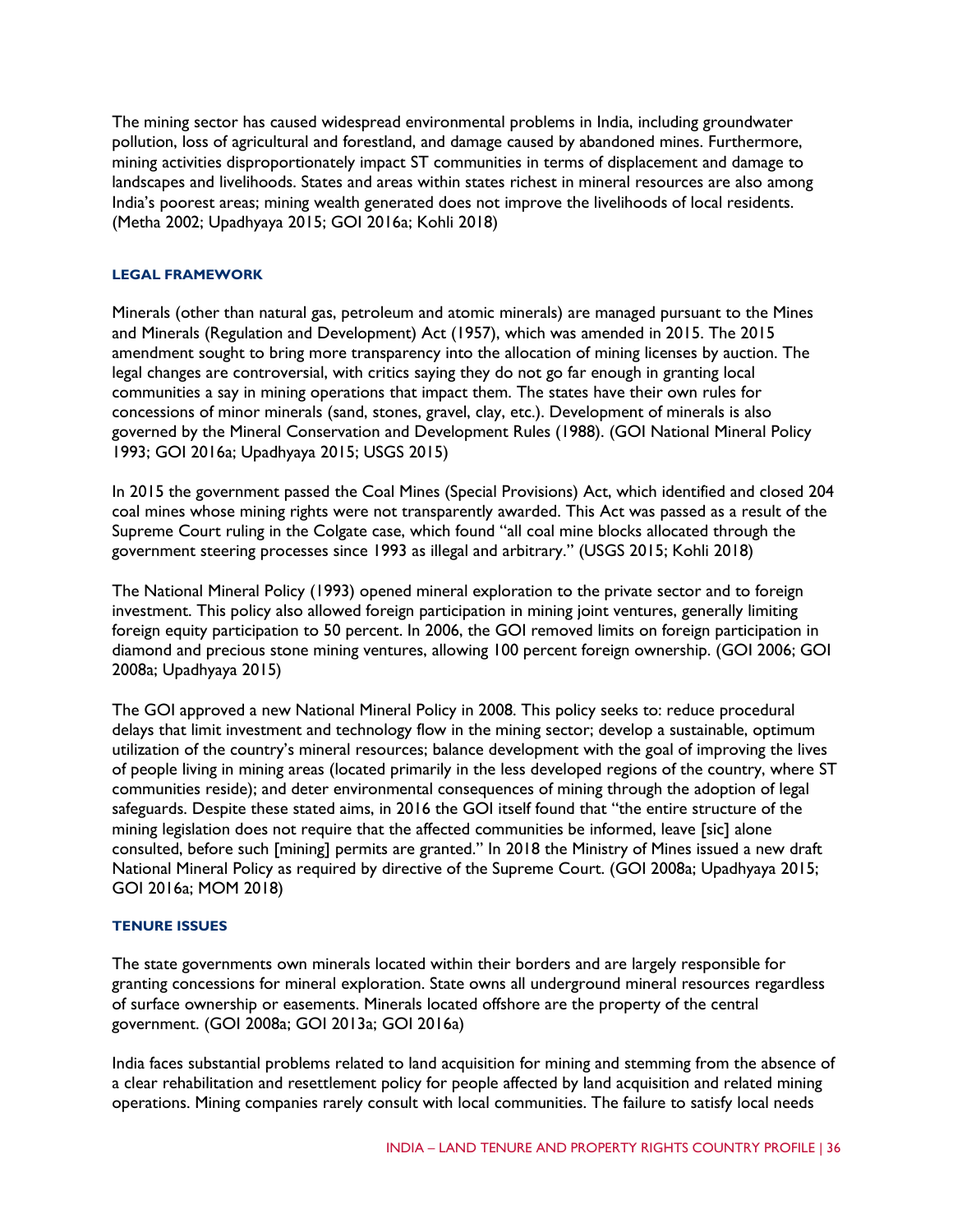and concerns has led to confrontations, tensions and conflict, sometimes in the form of campaigns by civil society organizations and people's action groups that allege unjust mining practices. Other largely unaddressed issues include displacement, human rights violations, environmental degradation, and health hazards. (IIED 2002; Kohli 2018)

Between 2005 and 2016, 731,787 hectares of land was diverted for mines; out of this, 177,206 hectares was forest land. Total mining projects approved during this window were 2,523. States with the largest amount of land use change due to mining were Chhattisgarh, Maharashtra, Madhya Pradesh, Jharkhand, Odisha, and Rajasthan. (Kohli 2018)

#### **GOVERNMENT ADMINISTRATION AND INSTITUTIONS**

At the central level, mineral exploration, excluding natural gas, petroleum and atomic materials, is under the control of the Ministry of Mines and the Bureau of Mines. Each state has its own body responsible for granting mineral concessions. Any proposed mining operations that will impact forests must receive approval from the Ministry of Environment, Forest and Climate Change. (GOI 2008a)

The Geological Survey of India is principally responsible for geological mapping and mineral resources assessment. The Department of Ocean Development oversees seabed exploration, exploitation, mining and processing. Other agencies and government corporations involved in these tasks include the Mineral Exploration Corporation, the Directorates of Mining and Geology of the various state governments, and various central and state public sector organizations. (GOI 1993)

#### **GOVERNMENT REFORMS, INTERVENTIONS AND INVESTMENTS**

As described above on the sub-section on Legal Framework, the government has amended mining legislation in response to criticism of the mining sector regarding environmental impact, lack of transparency, and negative impacts on local communities. The Ministry of Mines, as directed by the Supreme Court, is currently reviewing the National Mineral Policy and recently completed a draft for public consultation. Policy-wise, the topic remains contentious. (MOM 2018)

The GOI's current Three-Year Action Plan considers the energy sector as a catalyst for economic growth and development and as such announced an initiative to increase domestic coal production. By 2019 the GOI's goal was to have explored at least 25 percent of the unexplored 5,100 square kilometers of coal bearing areas. The GOI also seeks to increase private sector involvement in coal production. (NITI Aayog 2017)

GOI's "Make in India" program, launched in 2014, calls for policy reforms to promote industry. In response to this program, in 2015 the Ministry of Mines established a Department of Skill Development and Vocation Education to improve technical capabilities in the mining and manufacturing sectors. (USGS 2018)

#### **DONOR INTERVENTIONS AND INVESTMENTS**

Major donors are not actively involved in mining projects, but both the World Bank and USAID are undertaking clean energy and energy efficiency work. (World Bank 2018b; USAID 2018d)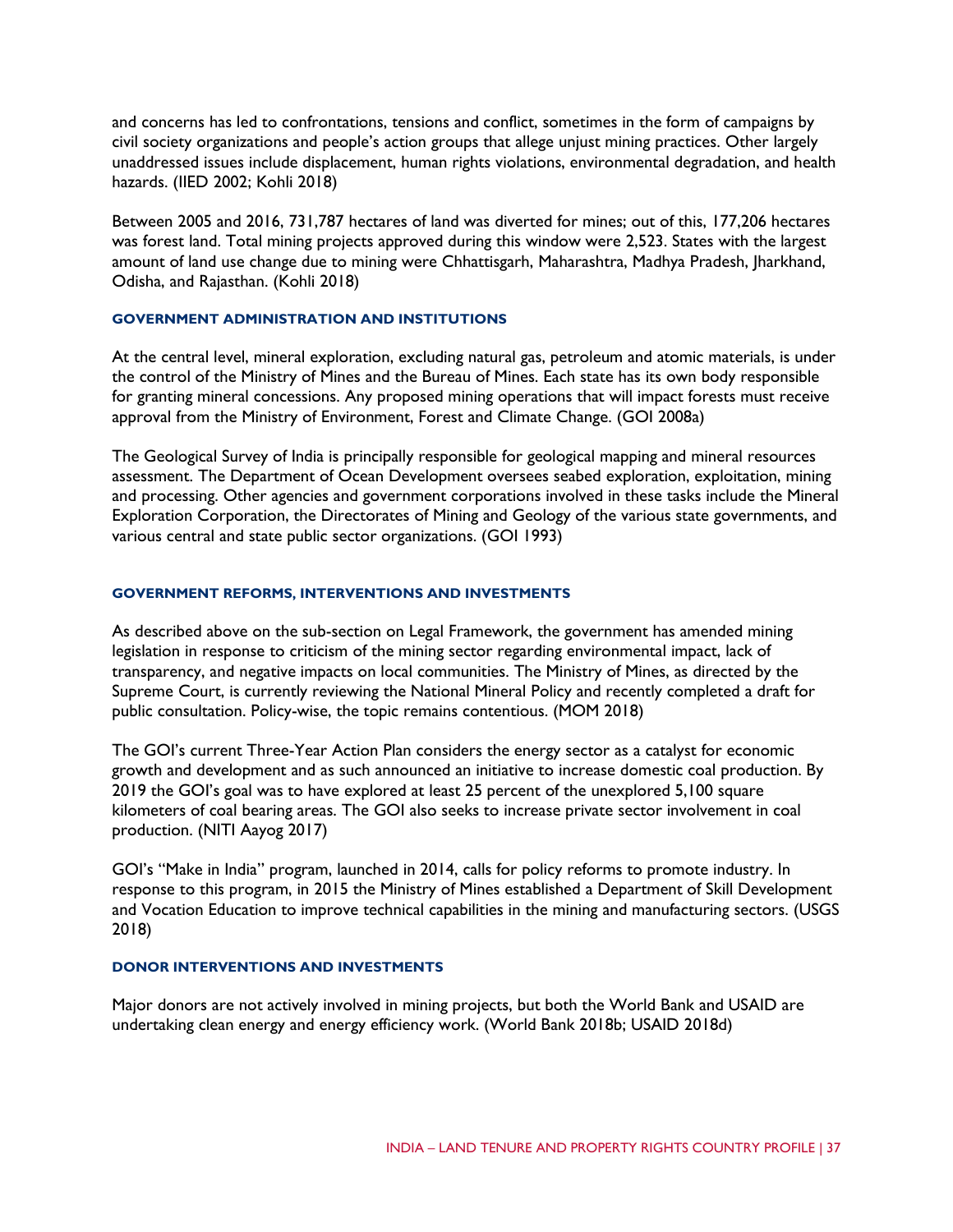## **5. DATA SOURCES (SHORT LIST)**

- Deininger, Klaus. 2007a. *India: Land Policies for Growth and Poverty Reduction*. Organization for Economic Cooperation and Development and World Bank. [http://www](http://www-wds.worldbank.org/external/default/WDSContentServer/WDSP/)[wds.worldbank.org/external/default/WDSContentServer/WDSP/](http://www-wds.worldbank.org/external/default/WDSContentServer/WDSP/) [IB/2007/08/31/000310607\\_20070831102106/Rendered/INDEX/382980INoptmzd.txt](http://www-wds.worldbank.org/external/default/WDSContentServer/WDSP/IB/2007/08/31/000310607_20070831102106/Rendered/INDEX/382980INoptmzd.txt) (accessed 22 October 2010).
- Deininger, Klaus et al. 2014. Inheritance Law Reform, Empowerment, and Human Capital Accumulation Second-Generation Effects from India. World Bank Policy Research Working Paper No. 7086. <https://openknowledge.worldbank.org/handle/10986/20630> (accessed 29 October 2018).
- Hanstad, Tim, et al. 2004. Land and Livelihoods: Making Land Rights Real for India's Rural Poor. Livelihood Support Program, FAO. <ftp://ftp.fao.org/docrep/fao/007/j2602e/j2602e00.pdf> (accessed 25 October 2010).
- Hanstad, Tim, et al. 2005. Meeting the Goals of Land Policy Reform in India: An Analysis of the Legal Framework Governing Rural Land Policy and Recommendations for the Road Ahead. On file with RDI, Seattle.
- Hanstad, Tim and Robin Nielsen. 2007. *Land Tenure Reform in India, in One Billion Rising: Law, Land the Alleviation of Global Poverty*, eds. Prosterman, et al, pp. 235—275. Leiden University Press, Amsterdam.
- Kohli, Kanchi et al. 2018. Midcourse Manoeuvres: Community strategies and remedies for natural resource conflicts in India. Centre for Policy Research. [https://landportal.org/library/resources/namati-midind-](https://landportal.org/library/resources/namati-midind-201806/midcourse-manoeuvres-community-strategies-and-remedies)[201806/midcourse-manoeuvres-community-strategies-and-remedies](https://landportal.org/library/resources/namati-midind-201806/midcourse-manoeuvres-community-strategies-and-remedies) (accessed 30 October 2018).
- Kushwaha, Niru. 2008. Agriculture in India: land use and sustainability. *International Journal of Rural Studies*, 15(1):1– 10. [http://www.vri-online.org.uk/ijrs/April2008/Agriculture%20in%20India%20-%20land%20use%20and%20](http://www.vri-online.org.uk/ijrs/April2008/Agriculture%20in%20India%20-%20land%20use%20and%20sustainability.pdf) [sustainability.pdf](http://www.vri-online.org.uk/ijrs/April2008/Agriculture%20in%20India%20-%20land%20use%20and%20sustainability.pdf) (accessed 3 November 2010).
- Land Alliance. 2016. Building a secure future: perceptions of property rights in India (2016). <https://www.prindex.net/reports/building-secure-future-perceptions-property-rights-india-2016/> (accessed 19 November 2018).
- Landesa. 2013a. Women Transforming Indian Agriculture A Collection of Case Studies from Indira Kranthi Patham of Andhra Pradesh and Kudumbashree Mission of Kerala. https://www.landesa.org/resources/casestudies-womenikp-kds-programs/ (accessed 5 November 2018).
- Ministry of Environment and Forests. 2017. Forest Survey of India.<http://fsi.nic.in/forest-report-2017> (accessed 26 November 2018).
- Mishra, Prachee and Roopal Suhag. 2017. Land Records and Titles in India. PRS Legislative Research Report. https://www.prsindia.org/policy/discussion-papers/land-records-and-titles-india (accessed 7 November 2018).
- National Institute for Transforming India (NITI Aayog), Government of India. 2016. Report of the Expert Committee on Land Leasing. [http://niti.gov.in/writereaddata/files/document\\_publication/Final\\_Report\\_Expert\\_Group\\_on\\_Land\\_Leasing.pdf](http://niti.gov.in/writereaddata/files/document_publication/Final_Report_Expert_Group_on_Land_Leasing.pdf) (accessed 29 October 2018).
- Paul, Tanusree. 2017. Viewing National Water Policies Through a Gendered Lens. *Economic and Political Weekly*. Can be viewed without a subscription here: [https://www.researchgate.net/publication/321696654\\_Viewing\\_National\\_Water\\_Policies\\_Through\\_a\\_Gende](https://www.researchgate.net/publication/321696654_Viewing_National_Water_Policies_Through_a_Gendered_Lens) [red\\_Lens](https://www.researchgate.net/publication/321696654_Viewing_National_Water_Policies_Through_a_Gendered_Lens) (accessed 21 November 2018).

Sircar, Ashok K and Sohini Pal. 2014. What is Preventing Women from Inheriting Land? A Study of the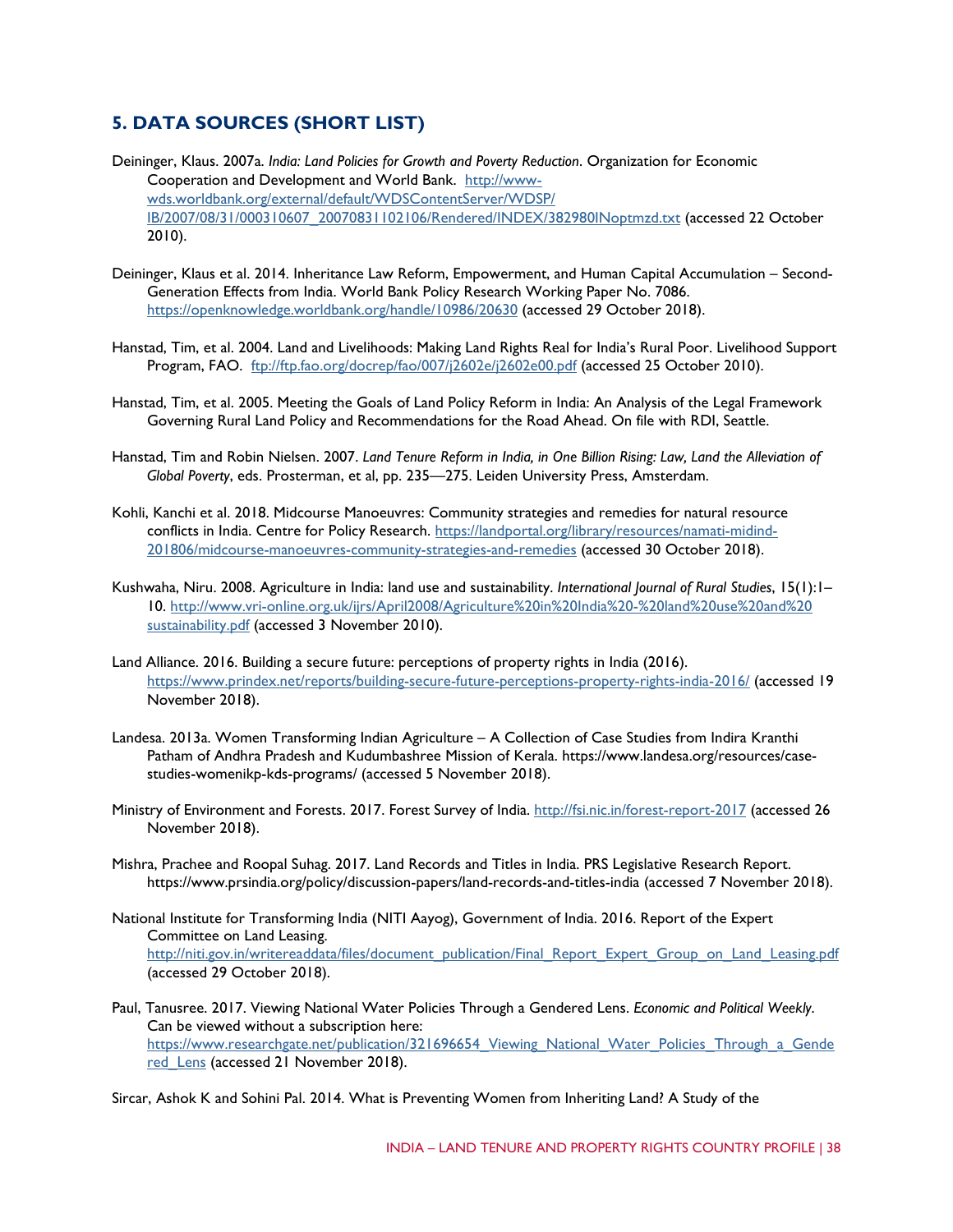Implementation of the Hindu Succession (Amendment) Act 2005 in Three States in India. Landesa. [https://www.landesa.org/resources/what-is-preventing-women-from-inheriting-land-a-study-of-the](https://www.landesa.org/resources/what-is-preventing-women-from-inheriting-land-a-study-of-the-implementation-of-the-hindu-succession-amendment-act-2005-in-three-states-in-india/)[implementation-of-the-hindu-succession-amendment-act-2005-in-three-states-in-india/](https://www.landesa.org/resources/what-is-preventing-women-from-inheriting-land-a-study-of-the-implementation-of-the-hindu-succession-amendment-act-2005-in-three-states-in-india/) (accessed 29 October 2018).

- World Resources Institute. 2014. Forest Legality Initiative India profile. [https://forestlegality.org/risk](https://forestlegality.org/risk-tool/country/india)[tool/country/india](https://forestlegality.org/risk-tool/country/india) (accessed 26 November 2018).
- World Bank. 2015. India Land Governance Assessment National Synthesis Report. [http://documents.worldbank.org/curated/en/643361468038336423/India-Land-governance-assessment](http://documents.worldbank.org/curated/en/643361468038336423/India-Land-governance-assessment-national-synthesis-report)[national-synthesis-report](http://documents.worldbank.org/curated/en/643361468038336423/India-Land-governance-assessment-national-synthesis-report) (accessed 7 November 2018).

## **6. DATA SOURCES (COMPLETE LIST)**

- Acharya, Keya. 2010. Four years on, debate rages on Forest Rights Law. IPS News, 26 August. http://ipsnews.net/news.[asp?idnews=52616](http://ipsnews.net/news.asp?idnews=52616) (accessed 1 November 2010).
- ACHR. *See* Asian Coalition for Housing Rights.

ADB. *See* Asian Development Bank.

- Agarwal, Bina. 2002. Are We Not Peasants Too? Land Rights and Women's Claims in India. The Population Council. [http://www.binaagarwal.com/downloads/apapers/are\\_we\\_not\\_peasants\\_too.pdf](http://www.binaagarwal.com/downloads/apapers/are_we_not_peasants_too.pdf) (accessed March 2009).
- Agarwal, Bina. 2017. Does Group Farming Empower Rural Women? The Indian Experience. UN Women Discussion Paper. [http://www.unwomen.org/-](http://www.unwomen.org/-/media/headquarters/attachments/sections/library/publications/2017/discussion-paper-does-group-farming-empower-rural-women-en.pdf?la=en&vs=5348) [/media/headquarters/attachments/sections/library/publications/2017/discussion-paper-does-group-farming](http://www.unwomen.org/-/media/headquarters/attachments/sections/library/publications/2017/discussion-paper-does-group-farming-empower-rural-women-en.pdf?la=en&vs=5348)[empower-rural-women-en.pdf?la=en&vs=5348](http://www.unwomen.org/-/media/headquarters/attachments/sections/library/publications/2017/discussion-paper-does-group-farming-empower-rural-women-en.pdf?la=en&vs=5348) (accessed 25 June 2019).
- Aggarwal, Mayank. 2018a. Government unveils draft national forest policy. *Live Mint*. https://www.livemint.com/Politics/YKRe5VogEInpFzUdFKU0QI/Government-unveils-draft-national-forest[policy.html](https://www.livemint.com/Politics/YKRe5VogEJnpFzUdFKU0QJ/Government-unveils-draft-national-forest-policy.html) (accessed 26 November 2018).
- Aggarwal, Mayank. 2018b. Government weighs doubling protected areas over next few years. *Live Mint*. [https://www.livemint.com/Politics/co8fOXCt5a3KOdbJbxYjIJ/Government-weighs-doubling-of-protected](https://www.livemint.com/Politics/co8fOXCt5a3KOdbJbxYjIJ/Government-weighs-doubling-of-protected-areas-over-next-few.html)[areas-over-next-few.html](https://www.livemint.com/Politics/co8fOXCt5a3KOdbJbxYjIJ/Government-weighs-doubling-of-protected-areas-over-next-few.html) (accessed 27 November 2018).

Andhra Pradesh. 2011. Andhra Pradesh Licensed Cultivators Act, 2011. Act No. 18 of 2011.

- Asian Development Bank. 2013. India Gender Equality Diagnostic of Selected Sectors. <https://www.adb.org/documents/india-gender-equality-diagnostic-selected-sectors> (accessed 31 October 2018).
	- ———. 2017a. India, 2018-2022 Accelerating Inclusive Economic Transformation. ADB Country Partnership Strategy. [http://documents.worldbank.org/curated/en/277621537673420666/India-Country-Partnership-](http://documents.worldbank.org/curated/en/277621537673420666/India-Country-Partnership-Framework-for-the-Period-FY18-FY22)[Framework-for-the-Period-FY18-FY22](http://documents.worldbank.org/curated/en/277621537673420666/India-Country-Partnership-Framework-for-the-Period-FY18-FY22) (accessed 30 October 2018).
	- ———. 2017b. Land Acquisition Framework India: Madhya Pradesh Irrigation Efficiency Improvement Project.<https://www.adb.org/projects/documents/ind-45371-007-rf> (accessed 2 November 2018).
	- ———. 2018. Gender Mainstreaming Case Study India Chhattisgarh Irrigation Development Project.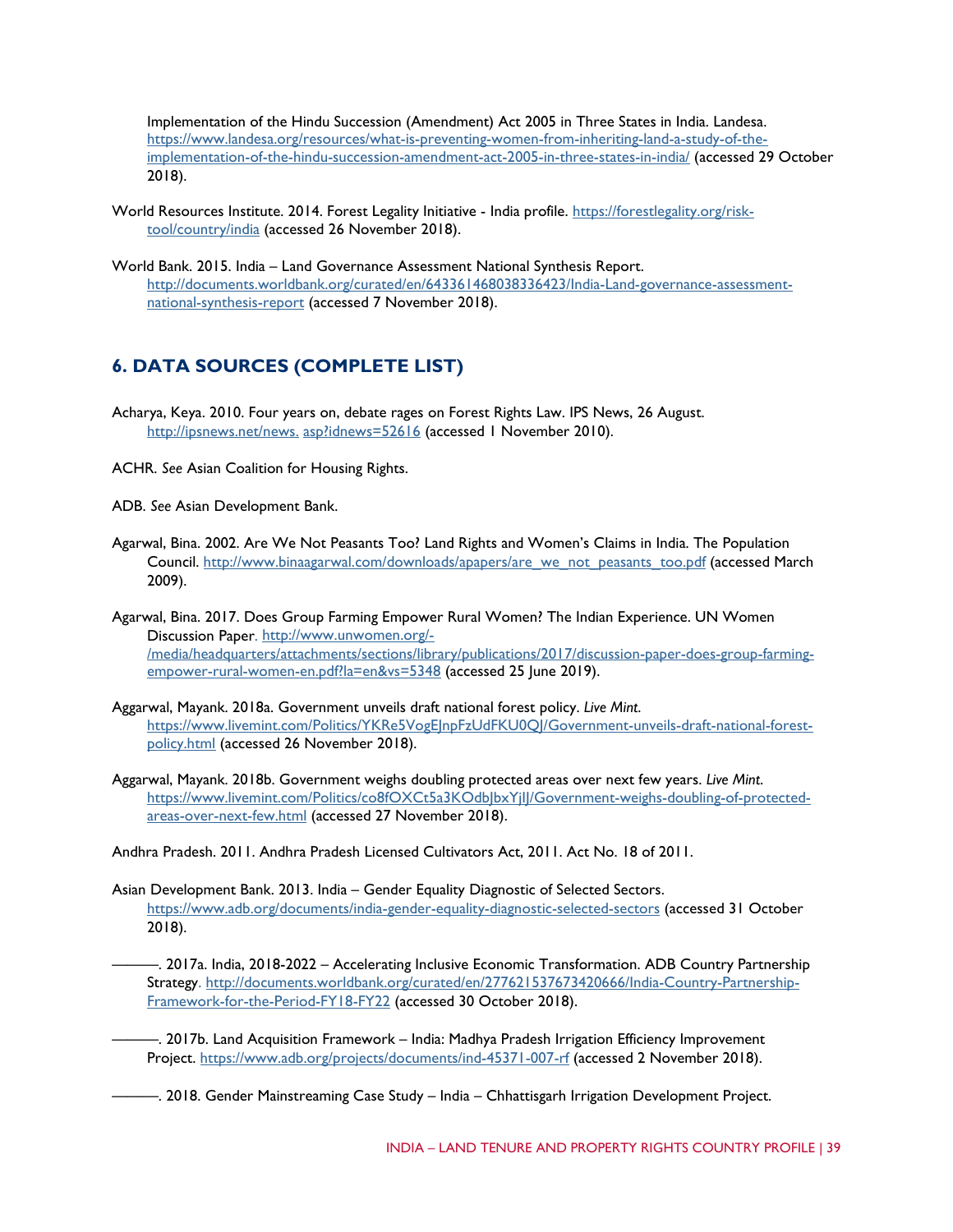[https://www.adb.org/publications/gender-mainstreaming-case-study-india-chhattisgarh-irrigation](https://www.adb.org/publications/gender-mainstreaming-case-study-india-chhattisgarh-irrigation-development-project)[development-project](https://www.adb.org/publications/gender-mainstreaming-case-study-india-chhattisgarh-irrigation-development-project) (accessed 30 October 2018).

- Asian Coalition for Housing Rights. 2004. 75,000 evicted in Calcutta. ACHR eNEWS 2004, 15 December. [http://achr.net/](http://achr.net/News%202004.html) [News%202004.html](http://achr.net/News%202004.html) (accessed 1 November 2010).
- Bakshi, Aparajita. 2008. Social inequality in land ownership in India: a study with particular reference to West Bengal. *Social Scientist*. 39 (9–10): 95–116. http://www.agrarianstudies.org/UserFiles/File/1Bakshi\_Social\_Inequality\_in Land Ownership in India.pdf [\(](http://www.agrarianstudies.org/UserFiles/File/1Bakshi_Social_Inequality_in_Land_Ownership_in_India.pdf)accessed 2 November 2010).
- Banerjee, Abhijit, Paul Gertler, and Maitreesh Ghatak. 2002. Empowerment and efficiency: tenancy reform in W. Bengal*. Journal of Political Economy*, 110 (2):239–280.
- Bedi, Bani. 2018. The Centre is barely serious about recongising women as farmers. *The Wire*. <https://thewire.in/women/women-farmers-agriculture-rights> (accessed 19 November 2018).
- Bhaya, Sreetama Gupta and Rajita Kurup. 2018. India's forests are under threat. *Al Jazeera*. <https://www.aljazeera.com/indepth/opinion/india-forests-threat-180425104442969.html> (accessed 26 November 2018)
- Bhattacharyya, Manasi et al. 2011. Marital Violence and Women's Employment and Property Status: Evidence from North Indian Villages. *World Development*. Nov 39. Issue 9. Sept. 2011, pages 1676-1689. <https://www.sciencedirect.com/science/article/abs/pii/S0305750X11000209> (accessed 5 November 2018).
- Biswaw, Partha Sarathi, 2018. Pune: To reduce backlog of land rights cases, senior official proposes 2-round mediation plan. *The Indian Express*. Available at: [https://indianexpress.com/article/cities/pune/to-reduce](https://indianexpress.com/article/cities/pune/to-reduce-backlog-of-land-rights-cases-senior-official-proposes-2-round-mediation-plan-5491358/)[backlog-of-land-rights-cases-senior-official-proposes-2-round-mediation-plan-5491358/](https://indianexpress.com/article/cities/pune/to-reduce-backlog-of-land-rights-cases-senior-official-proposes-2-round-mediation-plan-5491358/) (accessed December 20, 2018).
- Boudreaux, Karol. 2018. Intimate Partner Violence and Land Tenure: What do who know and what can we do? USAID. Available at: [https://land-links.org/wp](https://land-links.org/wp-content/uploads/2018/02/USAID_Land_Tenure_IPV_Final_Report.pdf)[content/uploads/2018/02/USAID\\_Land\\_Tenure\\_IPV\\_Final\\_Report.pdf](https://land-links.org/wp-content/uploads/2018/02/USAID_Land_Tenure_IPV_Final_Report.pdf) (accessed 20 December 2018).
- Brule, Rachel. 2010. Changes in India's Property Rights Regime and the Implications for Improved Gender Parity – Evidence from Regression Discontinuity Analysis of Panel Data for 17 Indian States. Dissertation. NCAER/IDRC Doctoral Fellow, National Council of Applied Economic Research. [https://papers.ssrn.com/sol3/papers.cfm?abstract\\_id=1644357](https://papers.ssrn.com/sol3/papers.cfm?abstract_id=1644357) (accessed 6 November 2018).
- Centre for Policy Research. 2015 Categorization of Settlement in Delhi. <http://www.cprindia.org/sites/default/files/policy-briefs/Categorisation-of-Settlement-in-Delhi.pdf> (accessed 26 November 2018).
- Chandran, Rina. 2018. Indian cities dump 'progressive' law to speed up land acquisitions. *Reuters*. [https://in.reuters.com/article/india-landrights-city/indian-cities-dump-progressive-law-to-speed-up-land](https://in.reuters.com/article/india-landrights-city/indian-cities-dump-progressive-law-to-speed-up-land-acquisitions-idINKCN1MD1E6)[acquisitions-idINKCN1MD1E6](https://in.reuters.com/article/india-landrights-city/indian-cities-dump-progressive-law-to-speed-up-land-acquisitions-idINKCN1MD1E6) (accessed 14 November 2018).
- Chatterjee, Pradip. 2017. State fails to utilize large plots because of erstwhile Left govt's 'faulty' procedure. *Millennium Post*. [http://www.millenniumpost.in/kolkata/state-fails-to-utilise-large-plots-because-of](http://www.millenniumpost.in/kolkata/state-fails-to-utilise-large-plots-because-of-erstwhile-left-govts-faulty-procedure-259479)[erstwhile-left-govts-faulty-procedure-259479](http://www.millenniumpost.in/kolkata/state-fails-to-utilise-large-plots-because-of-erstwhile-left-govts-faulty-procedure-259479) (accessed 1 November 2018).
- Chaturvedi, Sumit. 2016. Land Reforms Fail; 5% of India's Farmers Control 32% of Land. *The Wire*. <https://thewire.in/agriculture/land-reforms-fail-5-of-indias-farmers-control-32-land> (accessed 6 December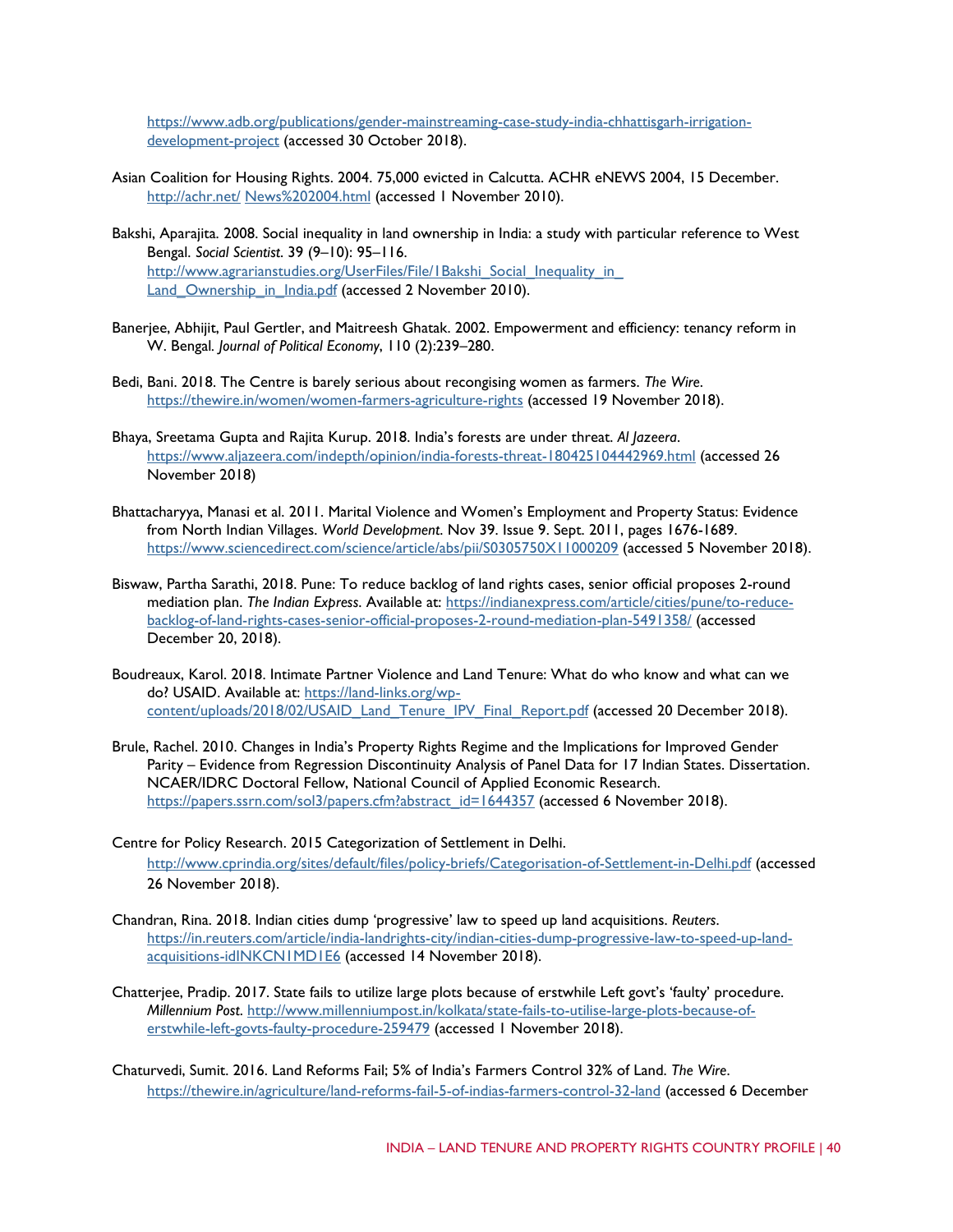2018).

CPR. *See* Centre for Policy Research.

- Cullet, Philippe. 2007. Water law in India: overview of existing framework and proposed reform. International Environmental Law Research Centre. <http://www.ielrc.org/content/w0701.pdf> [\(](http://www.ielrc.org/content/w0701.pdf)accessed 5 November. 2010).
- Das, V. Mukunda et al. 2014. Land Governance Assessment Framework for Bihar: Final State Report. Prepared by Chandragupt Institute of Management Patna for the World Bank. <https://openknowledge.worldbank.org/handle/10986/28515> (accessed 16 November 2018).
- DDA. *See* Delhi Development Authority.
- Deininger, Klaus. 2007. *India: Land Policies for Growth and Poverty Reduction*. Organization for Economic Cooperation and Development and World Bank. [http://www](http://www-wds.worldbank.org/external/default/WDSContentServer/WDSP/IB/2007/08/31/000310607_20070831102106/Rendered/INDEX/382980INoptmzd.txt)[wds.worldbank.org/external/default/WDSContentServer/WDSP](http://www-wds.worldbank.org/external/default/WDSContentServer/WDSP/IB/2007/08/31/000310607_20070831102106/Rendered/INDEX/382980INoptmzd.txt) [/IB/2007/08/31/000310607\\_20070831102106/Rendered/INDEX/382980INoptmzd.txt](http://www-wds.worldbank.org/external/default/WDSContentServer/WDSP/IB/2007/08/31/000310607_20070831102106/Rendered/INDEX/382980INoptmzd.txt) (accessed 22 October 2010).
- Deininger, Klaus et al. 2007. Determinants and consequences of land sales market participation: panel evidence from India. World Bank Policy Research Working Paper No. 4323. [http://www](http://www-wds.worldbank.org/external/default/WDSContentServer/IW3P/IB/2007/08/16/000158349_20070816143549/Rendered/PDF/wps4323.pdf)[wds.worldbank.org/external/default/WDS](http://www-wds.worldbank.org/external/default/WDSContentServer/IW3P/IB/2007/08/16/000158349_20070816143549/Rendered/PDF/wps4323.pdf) [ContentServer/IW3P/IB/2007/08/16/000158349\\_20070816143549/Rendered/PDF/wps4323.pdf](http://www-wds.worldbank.org/external/default/WDSContentServer/IW3P/IB/2007/08/16/000158349_20070816143549/Rendered/PDF/wps4323.pdf) (accessed 3 November 2010).
- Deininger, Klaus et al. 2010. Inheritance Law Reform and Women's Access to Capital Evidence from India's Hindu Succession act. World Bank Policy Research Paper No. 5338. <https://openknowledge.worldbank.org/handle/10986/3823> (accessed 29 October 2018).
- Deininger, Klaus et al. 2012. Does Sharecropping Affect Productivity and Long-Term Investment? Evidence from West Bengal's Tenancy Reforms. World Bank Policy Research Working Paper No. 6293. <https://openknowledge.worldbank.org/handle/10986/12185> (accessed 29 October 2018).
- Deininger, Klaus et al. 2014. Inheritance Law Reform, Empowerment, and Human Capital Accumulation Second-Generation Effects from India. World Bank Policy Research Working Paper No. 7086. <https://openknowledge.worldbank.org/handle/10986/20630> (accessed 29 October 2018).
- Delhi Development Authority. 2007. Master Plan for Delhi 2021. [http://dda.org.in/planning/draft\\_master\\_plans.htm](http://dda.org.in/planning/draft_master_plans.htm) (accessed 22 October 2010).
- Dorairaj, S. 2009. On the Margins. *Frontline*, 26(10). [http://www.hinduonnet.com/fline/fl2610/stories/200905](http://www.hinduonnet.com/fline/fl2610/stories/20090522261009800.htm) [22261009800.htm](http://www.hinduonnet.com/fline/fl2610/stories/20090522261009800.htm) (accessed 27 August 2010).
- Duncan, Jennifer. 2007. A right to a decent home: mapping poverty housing in the Asia-Pacific region. Report by Habitat for Humanity International. [https://www.habitat.org/asiapacific/Know\\_more/poverty\\_housing\\_in\\_asia\\_pacific\\_](https://www.habitat.org/asiapacific/Know_more/poverty_housing_in_asia_pacific_report.aspx?tgs=MTEvMS8yMDEwIDQ6MzQ6MzAgUE0%3d) [report.aspx?tgs=MTEvMS8yMDEwIDQ6MzQ6MzAgUE0%3d](https://www.habitat.org/asiapacific/Know_more/poverty_housing_in_asia_pacific_report.aspx?tgs=MTEvMS8yMDEwIDQ6MzQ6MzAgUE0%3d) [\(](https://www.habitat.org/asiapacific/Know_more/poverty_housing_in_asia_pacific_report.aspx?tgs=MTEvMS8yMDEwIDQ6MzQ6MzAgUE0%3d)accessed 1 November 2010).
- *Economic Times*. 2010. India's mortgage market scores over West. 8 January. [http://economictimes.indiatimes.com/personal-](http://economictimes.indiatimes.com/personal-finance/loan-centre/home-loans/home-loans-news/Indias-mortgage-market-scores-over-West/articleshow/5421998.cms) [finance/loan-centre/home-loans/home-loans-news/Indias](http://economictimes.indiatimes.com/personal-finance/loan-centre/home-loans/home-loans-news/Indias-mortgage-market-scores-over-West/articleshow/5421998.cms)[mortgage-market-scores-over-West/articleshow/5421998.cms](http://economictimes.indiatimes.com/personal-finance/loan-centre/home-loans/home-loans-news/Indias-mortgage-market-scores-over-West/articleshow/5421998.cms) (accessed 1 November 2010).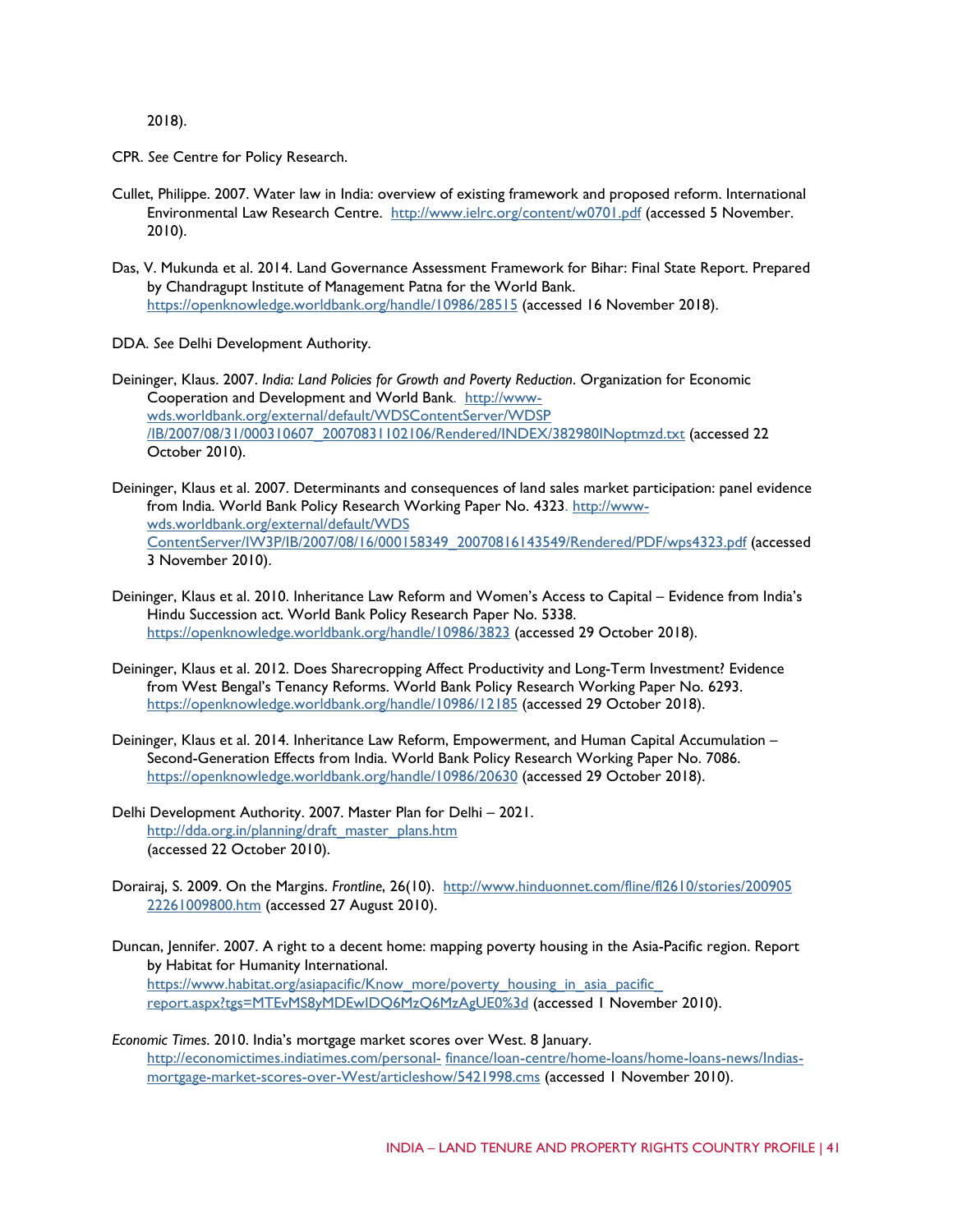*Economic Times*. 2016a. Akhilesh Yadav launches new UP Revenue Code.

[https://economictimes.indiatimes.com/news/politics-and-nation/akhilesh-yadav-launches-new-up-revenue](https://economictimes.indiatimes.com/news/politics-and-nation/akhilesh-yadav-launches-new-up-revenue-code/articleshow/50883423.cms)[code/articleshow/50883423.cms](https://economictimes.indiatimes.com/news/politics-and-nation/akhilesh-yadav-launches-new-up-revenue-code/articleshow/50883423.cms) (accessed 14 November 2018).

*Economic Times*. 2016b. Centre comes out with draft bills on water conservation, management. [https://economictimes.indiatimes.com/news/politics-and-nation/centre-comes-out-with-draft-bills-on](https://economictimes.indiatimes.com/news/politics-and-nation/centre-comes-out-with-draft-bills-on-water-conservation-management/articleshow/52576942.cms)[water-conservation-management/articleshow/52576942.cms](https://economictimes.indiatimes.com/news/politics-and-nation/centre-comes-out-with-draft-bills-on-water-conservation-management/articleshow/52576942.cms) (accessed 20 November 2018)

*Economic Times*. 2018a. Centre approves land pooling policy for Delhi. [https://economictimes.indiatimes.com/industry/services/property-/-cstruction/centre-approves-land-pooling](https://economictimes.indiatimes.com/industry/services/property-/-cstruction/centre-approves-land-pooling-policy-for-delhi/articleshow/66169387.cms)[policy-for-delhi/articleshow/66169387.cms](https://economictimes.indiatimes.com/industry/services/property-/-cstruction/centre-approves-land-pooling-policy-for-delhi/articleshow/66169387.cms) (accessed 26 November 2018).

- *Economic Times*. 2018b. Steady decline in naxal violence since 2010: Government. [https://economictimes.indiatimes.com/news/defence/steady-decline-in-naxal-violence-since-2010](https://economictimes.indiatimes.com/news/defence/steady-decline-in-naxal-violence-since-2010-govt/articleshow/62463380.cms?from=mdr) [govt/articleshow/62463380.cms?from=mdr](https://economictimes.indiatimes.com/news/defence/steady-decline-in-naxal-violence-since-2010-govt/articleshow/62463380.cms?from=mdr) (accessed 19 June 2019).
- *Economy Watch*. n.d. India mortgage. <http://www.economywatch.com/mortgage/india.html> (accessed 1 November 2010).
- Ellis, Peter and Mark Roberts. 2016. Leveraging Urbanization in South Asia. World Bank. <https://openknowledge.worldbank.org/bitstream/handle/10986/22549/9781464806629.pdf> (accessed 2 November 2018).
- Fahimuddin. 2012. Status of Tenancy in Uttar Pradesh: Some Facts from the Field. *Journal of Rural Development*, Vol. 31, No. (4) pp. 393-418.<http://nirdprojms.in/index.php/jrd/article/view/93382/69197> (accessed 26 October 2018).

FAO. *See* Food and Agriculture Organization.

Food and Agricultural Organization. 1997. In-Depth Country Study – India. Asia-Pacific Forestry Sector Outlook Study, Working Paper No. APFSOS/WP/26. <ftp://ftp.fao.org/docrep/fao/W7716E/W7716E00.pdf> (accessed March 2009).

———. 2008. Fact Sheet India: Women in Agriculture, Environment, and Rural Production. [ftp://ftp.fao.org/sd/sdw/sdww/](ftp://ftp.fao.org/sd/sdw/sdww/Ind.pdf) [Ind.pdf](ftp://ftp.fao.org/sd/sdw/sdww/Ind.pdf) (accessed 22 October 2010).

———. 2010a. India. Aquastat. <http://www.fao.org/nr/water/aquastat/countries/india/index.stm> (accessed 25 October 2010).

—. 2010b. Forestry Country Information – India. <http://www.fao.org/forestry/country/en/ind/> [\(](http://www.fao.org/forestry/country/en/ind/)accessed 26 October 2010).

———. 2011. India. Aquastat [http://www.fao.org/nr/water/aquastat/data/cf/readPdf.html?f=IND-CF\\_eng.pdf](http://www.fao.org/nr/water/aquastat/data/cf/readPdf.html?f=IND-CF_eng.pdf) (accessed 29 August 2019)

———. 2017. FAOSTAT: India.<http://www.fao.org/faostat/en/#country/100> (accessed 19 November 2018).

———. 2018. Country Programming Framework for India – Updated for 2018. <http://www.fao.org/documents/card/en/c/I9066EN> (accessed 30 October 2018).

Global Forest Coalition. 2010. Exploring the road to REDD in India. Power Point presentation. [http://www.globalforest](http://www.globalforestcoalition.org/img/userpics/File/presentations/India-REDD-gecomprimeerd.pdf) [coalition.org/img/userpics/File/presentations/India-REDD-gecomprimeerd.pdf](http://www.globalforestcoalition.org/img/userpics/File/presentations/India-REDD-gecomprimeerd.pdf)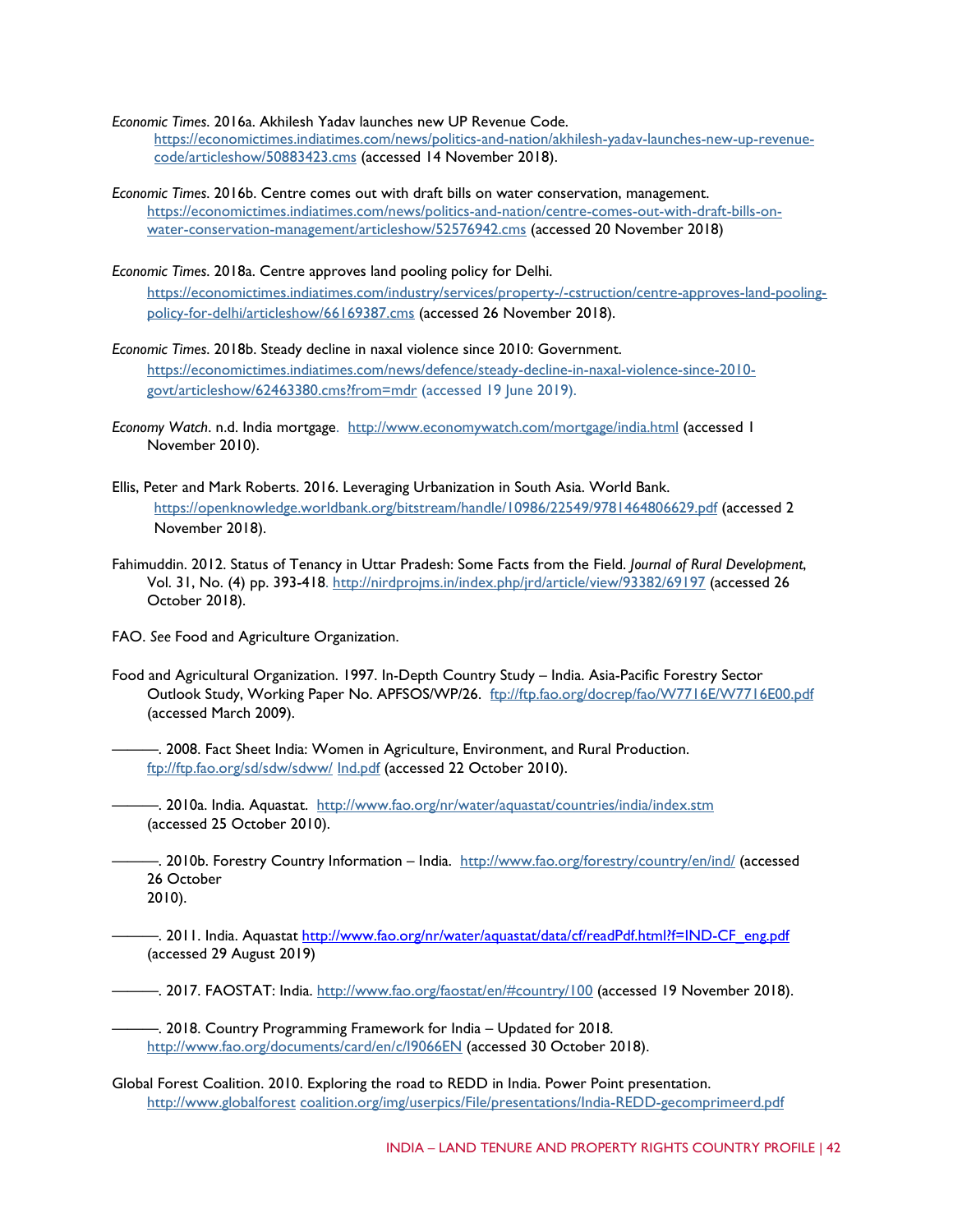(accessed 5 November 2010).

GOI. *See* Government of India.

- Goswami, Binoy and MP Bezabarauh. 2013. Incidence, Forms and Determinates of Tenancy in the Agrarian Set-Up of the Assam Plains. *Economic and Political Weekly*, Vol. 48, No. 42. [https://www.epw.in/journal/2013/42/special-articles/incidence-forms-and-determinants-tenancy-agrarian](https://www.epw.in/journal/2013/42/special-articles/incidence-forms-and-determinants-tenancy-agrarian-set-assam-plains)[set-assam-plains](https://www.epw.in/journal/2013/42/special-articles/incidence-forms-and-determinants-tenancy-agrarian-set-assam-plains) (accessed 29 October 2018).
- Government of India. 1993. Ministry of Mines. National Mineral Policy of 1993.<http://mines.nic.in/nmp.html> (accessed March 2009).
	- ———. 2000. Ministry of Agriculture. India Agricultural Census 1995/1996 and Livestock Census 1997. New Delhi: Government of India.

[http://www.fao.org/fileadmin/templates/ess/documents/world\\_census\\_of\\_agriculture](http://www.fao.org/fileadmin/templates/ess/documents/world_census_of_agriculture/main_results_by_country/2000indiaweb.pdf) [/main\\_results\\_by\\_country/2000indiaweb.pdf](http://www.fao.org/fileadmin/templates/ess/documents/world_census_of_agriculture/main_results_by_country/2000indiaweb.pdf) (accessed 10 November 2010).

- ———. 2001a. Ministry of Environment and Forests. National Forestry Action Program 200[1.](http://envfor.nic.in/nfap/index.html) <http://envfor.nic.in/nfap>[/index.html](http://envfor.nic.in/nfap/index.html) (accessed 10 December 2010).
- ———. 2001b. National Planning Commission. Tenth Five Year Plan: 2002–2007. <http://planningcommission.nic.in/plans/planrel/fiveyr/welcome.html> (accessed 3 November 2010; select plan from menu).
	- ———. 2006. National Planning Commission. Eleventh Five Year Plan: 2007–2012. <http://planningcommission.nic.in/plans/planrel/fiveyr/welcome.html> (accessed 3 November 2010).
- ———. 2008a. Ministry of Mines. Brief Statement of Activities, Targets and Achievements in 2008–09. <http://mines.nic.in/ebrief200809.pdf> [\(](http://mines.nic.in/ebrief200809.pdf)accessed 22 October 2010).
	- —. 2008b. Constitution of India. [http://india.gov.in/govt/constitutions\\_india.php](http://india.gov.in/govt/constitutions_india.php) [\(](http://india.gov.in/govt/constitutions_india.php)accessed 22 October 2010).
	- ———. 2009a. Department of Land Resources, Ministry of Rural Development. Report of the Committee on State Agrarian Relations and the Unfinished Task in Land Reforms.' <http://dolr.nic.in/agrarian.htm> (accessed 7 November 2010).
	- ———. 2009b. National Ministry of Environment and Forests. State of Environment Report. [http://moef.gov.in/soer/2009/SoE%20Report\\_2009.pdf](http://moef.gov.in/soer/2009/SoE%20Report_2009.pdf) (accessed 3 November 2010).
	- ———. 2009c. Special Economic Zones in India. <http://sezindia.nic.in/about-introduction.asp> [\(](http://sezindia.nic.in/about-introduction.asp)accessed 28 October 2010).
	- ———. 2010a. National Planning Commission. Midterm appraisal for the Eleventh Five Year Plan, Chapter 12: Rural Development. [http://planningcommission.nic.in/plans/mta/11th\\_mta/pdf/12\\_Rural\\_Development\\_-](http://planningcommission.nic.in/plans/mta/11th_mta/pdf/12_Rural_Development_-_DCH_Final_30-04-2010.pdf) DCH\_Final\_30-04-2010.pdf (accessed 28 October 2010).
	- ———. 2010b. Report National Committee on Forest Rights Act- December 2010[.](http://indigenouspeoplesissues.com/attachments/article/8121/FRA%20COMMITTEE%20REPORT_FINAL%20De%20c%202010.pdf) [http://indigenouspeoplesissues.com/attachments/article/8121/FRA%20COMMITTEE%20REPORT\\_FINAL](http://indigenouspeoplesissues.com/attachments/article/8121/FRA%20COMMITTEE%20REPORT_FINAL%20De%20c%202010.pdf) [%20De c%202010.pdf \(](http://indigenouspeoplesissues.com/attachments/article/8121/FRA%20COMMITTEE%20REPORT_FINAL%20De%20c%202010.pdf)accessed 20 December 2010).
	- ———. 2012. National Water Policy (2012). Ministry of Water Resources. [http://mowr.gov.in/sites/default/files/NWP2012Eng6495132651\\_1.pdf](http://mowr.gov.in/sites/default/files/NWP2012Eng6495132651_1.pdf) (accessed 20 November 2018).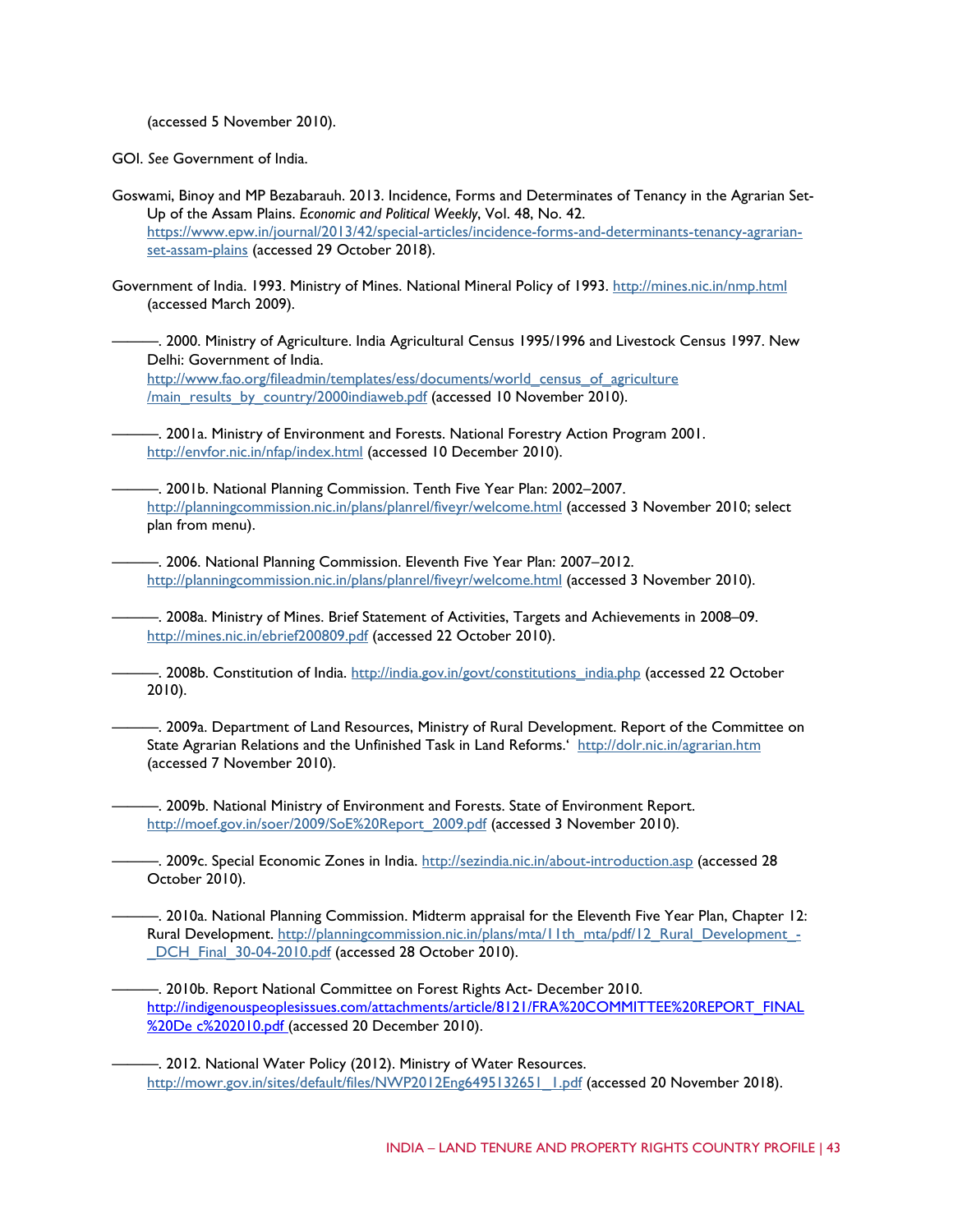———. 2013a. National Land Utilisation Policy: framework for land use planning & management. (Draft. Note that the government changed in 2014). [https://smartnet.niua.org/sites/default/files/resources/draft\\_national\\_land\\_utilisation\\_policy\\_july\\_2013.pdf](https://smartnet.niua.org/sites/default/files/resources/draft_national_land_utilisation_policy_july_2013.pdf) (accessed 1 November 2018).

———.2013b. Statistical Profile of Scheduled Tribes in India – 2013. Ministry of Tribal Affairs. <http://www.tribal.nic.in/ST/StatisticalProfileofSTs2013.pdf> (accessed 9 November 2018).

—. 2013c. Household Ownership and Operational Holdings in India. National Sample Survey 70<sup>th</sup> Round. [http://mospi.nic.in/sites/default/files/publication\\_reports/Report\\_571\\_15dec15\\_2.pdf](http://mospi.nic.in/sites/default/files/publication_reports/Report_571_15dec15_2.pdf) (accessed 9 November 2018).

 $-$ . 2013d. Access to Potable Water. Ministry of Drinking Water and Sanitation. <https://pib.gov.in/newsite/PrintRelease.aspx?relid=101803> (accessed 29 August 2019).

———. 2014. Land Titling – A Road Map: Report of the Expert Committee formed by Government of India. [https://landportal.org/library/resources/land-titling-–-road-map](https://landportal.org/library/resources/land-titling-%E2%80%93-road-map) (accessed 31 October 2018).

———. 2015. Highlights of Agricultural Census 2010-11. Ministry of Agriculture & Farmers Welfare. <http://pib.nic.in/newsite/PrintRelease.aspx?relid=132799> (accessed 7 November 2018).

———. 2016a. Land and Governance under the Fifth Schedule – An Overview of the Law. Ministry of Tribal Affairs. <https://www.tribal.nic.in/FRA/data/LandandGovernanceunderFifthSchedule.pdf> (accessed 9 November 2018).

———. 2016b. All India-wise Land Use Classification During 2016. Ministry of Rural Development. <https://data.gov.in/resources/all-india-wise-land-use-classification-during-2016-ministry-rural-development> (accessed 29 August 2019).

———. 2016c. Desertification and Land Degradation Atlas of India. Ministry of Environment, Forest and Climate Change & Space Applications Centre, Indian Space Research Organisation, Department of Space. [https://www.sac.gov.in/SACSITE/Desertification\\_Atlas\\_2016\\_SAC\\_ISRO.pdf](https://www.sac.gov.in/SACSITE/Desertification_Atlas_2016_SAC_ISRO.pdf) (accessed 29 August 2019).

 $-$ . 2017. Shortage of Water. Ministry of Water Resources. <https://pib.gov.in/newsite/PrintRelease.aspx?relid=168727> (accessed 29 August 2019).

—. 2018a. Model Act – The **Latia State/UT Agricultural Produce and Livestock Contract Farming** (Promotion & Facilitation) Act 2018. [http://agricoop.nic.in/sites/default/files/Model Contract Farming Act](http://agricoop.nic.in/sites/default/files/Model%20Contract%20Farming%20Act%202018.pdf)  [2018.pdf](http://agricoop.nic.in/sites/default/files/Model%20Contract%20Farming%20Act%202018.pdf) (accessed 1 November 2018).

———. 2018b. Ministry of Home Affairs Annual Report 2017-18. [https://mha.gov.in/sites/default/files/MINISTRY OF HOME AFFAIR AR 2017-18 FOR WEB.pdf](https://mha.gov.in/sites/default/files/MINISTRY%20OF%20HOME%20AFFAIR%20AR%202017-18%20FOR%20WEB.pdf) (accessed 14 November 2018).

———. 2018c. Ministry of Water Resources, River Development & Ganga Rejuvenation website, "About Us" and "Policy/Schemes" pages.<http://mowr.gov.in/> (accessed 20 November 2018).

———. 2018d. Draft River Basin Management Bill (2018). Ministry of Water Resources, River Development & Ganga Rejuvenation. [http://mowr.gov.in/sites/default/files/RBM\\_DraftBill.pdf](http://mowr.gov.in/sites/default/files/RBM_DraftBill.pdf) (accessed 20 November 2018).

———. 2018e. Contribution of Various Sectors to GDP. Ministry of Finance.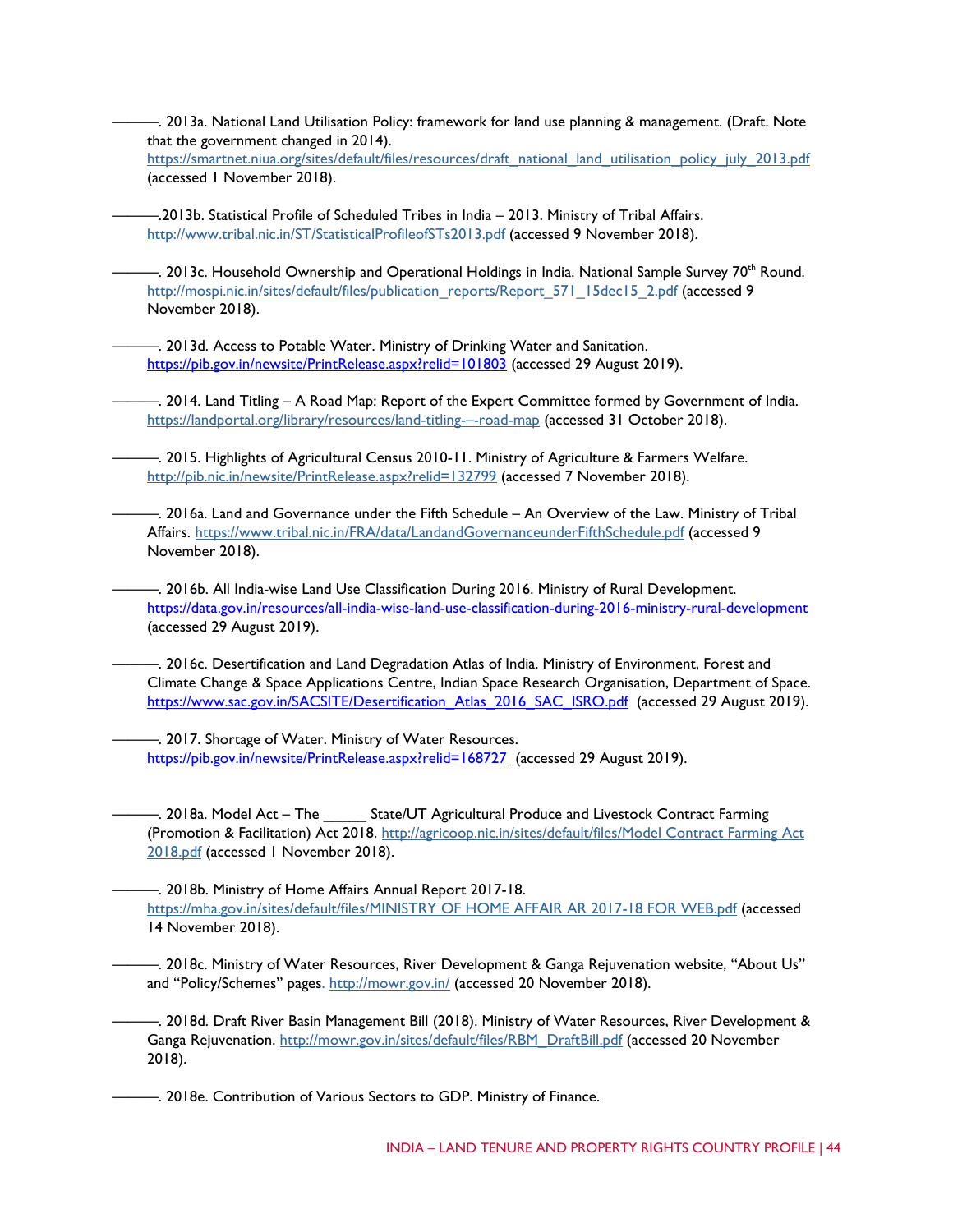<https://pib.gov.in/newsite/PrintRelease.aspx?relid=186413> (accessed 29 August 2019).

- Gupta, Debayan and Bipasha Paul. 2018. Chhattisgarh's 'No-Go Area' for Coal Mining Faces the Prospect of Being Opened Up. *The Wire*. <https://thewire.in/rights/chhattisgarh-coal-mining-hasdeo-arand> (accessed November 27, 2018).
- Hanstad, Tim, et al. 2004. Land and Livelihoods: Making Land Rights Real for India's Rural Poor. Livelihood Support Program, FAO. <ftp://ftp.fao.org/docrep/fao/007/j2602e/j2602e00.pdf> (accessed 25 October 2010).

– 2005. Meeting the Goals of Land Policy Reform in India: An Analysis of the Legal Framework Governing Rural Land Policy and Recommendations for the Road Ahead. Rural Development Institute. On file with RDI, Seattle.

- Hanstad, Tim and Robin Nielsen. 2007. *Land Tenure Reform in India, in One Billion Rising: Law, Land the Alleviation of Global Poverty*, eds. Prosterman, et al, pp. 235—275. Leiden University Press, Amsterdam.
- Haque, T. 2000. Contractual arrangements in land and labor markets in rural areas. *Indian Journal of Agricultural Economics*, 55(3).
- HBS. *See* Heinrich Böll Stiftung.
- Heinrich Böll Stiftung. n.d. Conflict in Northeast India: Issues, Causes and Concern. [http://www.boell](http://www.boell-india.org/web/52-259.html)[india.org/web/52-259.html](http://www.boell-india.org/web/52-259.html) (accessed 19 January 2010).
- Hill, Liezel. 2010. India has lofty goals. MiningWeekly.com, 29 October (Creamer's Media). <http://www.miningweekly.com/article/india-has-lofty-goals-with-new-mining-law-2010-10-29-1> [\(](http://www.miningweekly.com/article/india-has-lofty-goals-with-new-mining-law-2010-10-29-1)accessed 2 November 2010).
- *The Hindu*. 2010. Forest management panels to come under Gram Sabha. 1 November. <http://www.hindu.com/2010/11/01/stories/2010110152832300.htm> (accessed 2 November 2010).
- HLRN. *See* Housing and Land Rights Network.
- Housing and Land Rights Network 2018. Forced Evictions in India in 2017: An Alarming National Crisis. [http://hlrn.org.in/documents/Forced\\_Evictions\\_2017.pdf](http://hlrn.org.in/documents/Forced_Evictions_2017.pdf) (accessed 26 November 2018).
- ICFRE. *See* Indian Council of Forestry Research and Education. IDMC. See Internal Displacement Monitoring Centre.
- IDMC. *See* Internal Displacement Monitoring Centre.
- IIED. *See* International Institute for Environment and Development.
- IPT. 2017. An Inquiry into the Status of Implementation of the Forest Rights Act. [https://landportal.org/library/resources/independent-people's-tribunal-inquiry-status-implementation](https://landportal.org/library/resources/independent-people%E2%80%99s-tribunal-inquiry-status-implementation-forest-rights-act)[forest-rights-act](https://landportal.org/library/resources/independent-people%E2%80%99s-tribunal-inquiry-status-implementation-forest-rights-act) (accessed 26 November 2018).
- ISB. *See* Indian School of Business.
- Indian Council of Forestry Research and Education. 2007. Views from ICFRE, Dehra Dun, India (an Observer organization to UNFCCC on REDD). <http://unfccc.int/resource/docs/2007/smsn/ngo/031.pdf> (accessed 22 October 2010).

*Indian Express*. 2018. Unified Land and Revenue Code to simplify laws.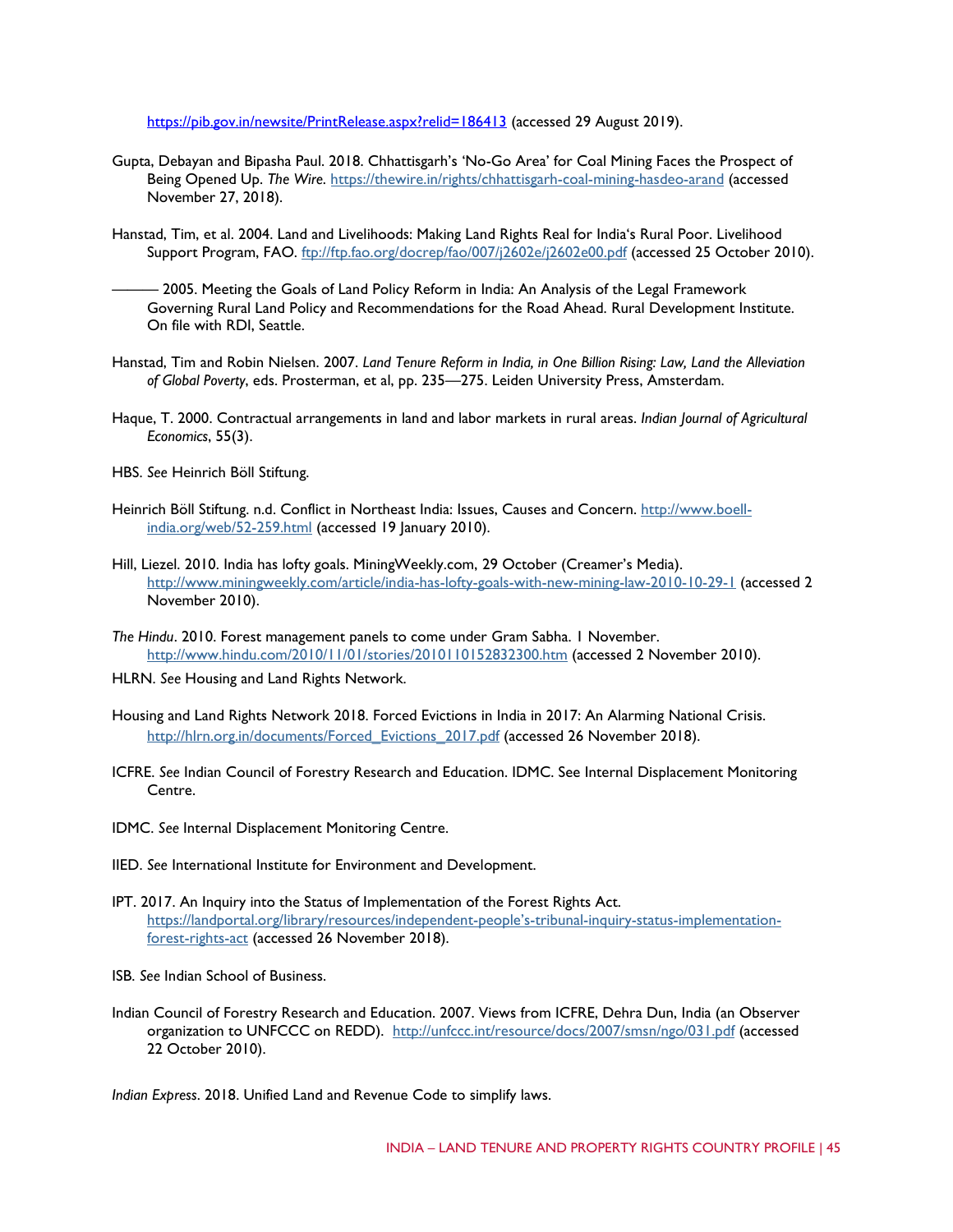[http://www.newindianexpress.com/states/odisha/2018/aug/26/unified-land-and-revenue-code-to-simplify](http://www.newindianexpress.com/states/odisha/2018/aug/26/unified-land-and-revenue-code-to-simplify-laws-1862919.html)[laws-1862919.html](http://www.newindianexpress.com/states/odisha/2018/aug/26/unified-land-and-revenue-code-to-simplify-laws-1862919.html) (accessed 14 November 2018).

- Indian School of Business. 2016. Land Disputes and Stalled Investments in India. Bharti Institute of Public Policy, Indian School of Business for the Rights and Resources Initiative. <https://landportal.org/library/resources/land-disputes-and-stalled-investments-india> (accessed 9 November 2018).
- Internal Displacement Monitoring Centre. 2006. India: tens of thousands newly displaced in north-eastern and central states. [http://www.internal](http://www.internal-displacement.org/8025708F004BE3B1/(httpInfoFiles)/7EAC25979917D09DC125710F005)[displacement.org/8025708F004BE3B1/\(httpInfoFiles\)/7EAC25979917D09DC125710F005](http://www.internal-displacement.org/8025708F004BE3B1/(httpInfoFiles)/7EAC25979917D09DC125710F005) [B0548/\\$file/India%20-February%202006.pdf](http://www.internal-displacement.org/8025708F004BE3B1/(httpInfoFiles)/7EAC25979917D09DC125710F005B0548/%24file/India%20-February%202006.pdf) (accessed 1 November 2010).
	- ———. 2010. India: national and state authorities failing to protect IDPs. [http://www.internal](http://www.internal-displacement.org/8025708F004BE3B1/(httpInfoFiles)/F4A1646EA4DEFB06C1257792004BE769/%24file/India_Overview_Sept2010.pdf)[displacement.org/8025708F004BE3B1/\(httpInfoFiles\)/F4A1646EA4DEFB06C1257792004BE769/\\$file/India](http://www.internal-displacement.org/8025708F004BE3B1/(httpInfoFiles)/F4A1646EA4DEFB06C1257792004BE769/%24file/India_Overview_Sept2010.pdf) Overview Sept2010.pdf (accessed 1 November 2010).
- International Institute for Environment and Development. 2002. Breaking New Ground: Mining, Minerals and Sustainable Development. IIED, London. <http://www.iied.org/pubs/pdfs/9084IIED.pdf> (accessed March 2009).
- Jacoby, Hanan G. 2016. "Well-fare" Economics of Groundwater in South Asia. *The World Bank Research Observer*. [https://openknowledge.worldbank.org/bitstream/handle/10986/30138/wbro\\_32\\_1\\_1.pdf](https://openknowledge.worldbank.org/bitstream/handle/10986/30138/wbro_32_1_1.pdf) (accessed 30 October 2018).
- Johnson, Nancy L. et al. 2016. Gender, Assets, and Agricultural Development: Lessons from Eight Projects. *World Development* Vol. 83, pp. 295-311. <https://www.sciencedirect.com/science/article/pii/S0305750X16000073> (accessed 1 November 2018).
- Khotari, Miloon. 2005. Report of the United Nations Special Rapporteur on Adequate Housing as a Component of the Right to an Adequate Standard of Living. E/CN.42005/48. [http://www.ohchr.org/EN/Issues/Housing/Pages/](http://www.ohchr.org/EN/Issues/Housing/Pages/AnnualReports.aspx) [AnnualReports.aspx](http://www.ohchr.org/EN/Issues/Housing/Pages/AnnualReports.aspx) (accessed 2 November 2010; select 2005 Annual Report).
- Kohli, Kanchi and Debayan Gupta. 2017. Mapping Dilutions in A Central Law: A comparative analysis of rules made under the Rights to Fair Compensation and Transparency in Land Acquisition, Rehabilitation and Resettlement (RFCTLARR) Act, 2013. Centre for Policy Research in India. Working Paper. <https://landportal.org/library/resources/mapping-dilutions-central-law> (accessed 31 October 2018).
- Kohli, Kanchi et al. 2018. Midcourse Manoeuvres: Community strategies and remedies for natural resource conflicts in India. Centre for Policy Research. [https://landportal.org/library/resources/namati-midind-](https://landportal.org/library/resources/namati-midind-201806/midcourse-manoeuvres-community-strategies-and-remedies)[201806/midcourse-manoeuvres-community-strategies-and-remedies](https://landportal.org/library/resources/namati-midind-201806/midcourse-manoeuvres-community-strategies-and-remedies) (accessed 30 October 2018).
- Kukreti, Ishan. 2018. Tribal ministry tells states to step rejecting FRA claims on invalid grounds. Down To Earth. [https://www.downtoearth.org.in/news/forests/tribal-ministry-tells-states-to-stop-rejecting-fra](https://www.downtoearth.org.in/news/forests/tribal-ministry-tells-states-to-stop-rejecting-fra-claims-on-invalid-grounds-61214)[claims-on-invalid-grounds-61214](https://www.downtoearth.org.in/news/forests/tribal-ministry-tells-states-to-stop-rejecting-fra-claims-on-invalid-grounds-61214) (accessed 2 December 2018).
- Kumar, Alok Prasanna. 2016. Supreme Court's Schizophrenic Approach to Land Acquisition. *Economic and Political Weekly*. Vol. 51, Issue No. 38, 17 September 2016. [https://www.epw.in/journal/2016/38/law-and](https://www.epw.in/journal/2016/38/law-and-society/supreme-courts-schizophrenic-approach-land-acquisition.html)[society/supreme-courts-schizophrenic-approach-land-acquisition.html](https://www.epw.in/journal/2016/38/law-and-society/supreme-courts-schizophrenic-approach-land-acquisition.html) (accessed 1 November 2018, subscription required).

Kumar, Rakesh, R.D. Singh and K.D. Sharma. 2005. Water Resources of India. *Current Science*, 89(5).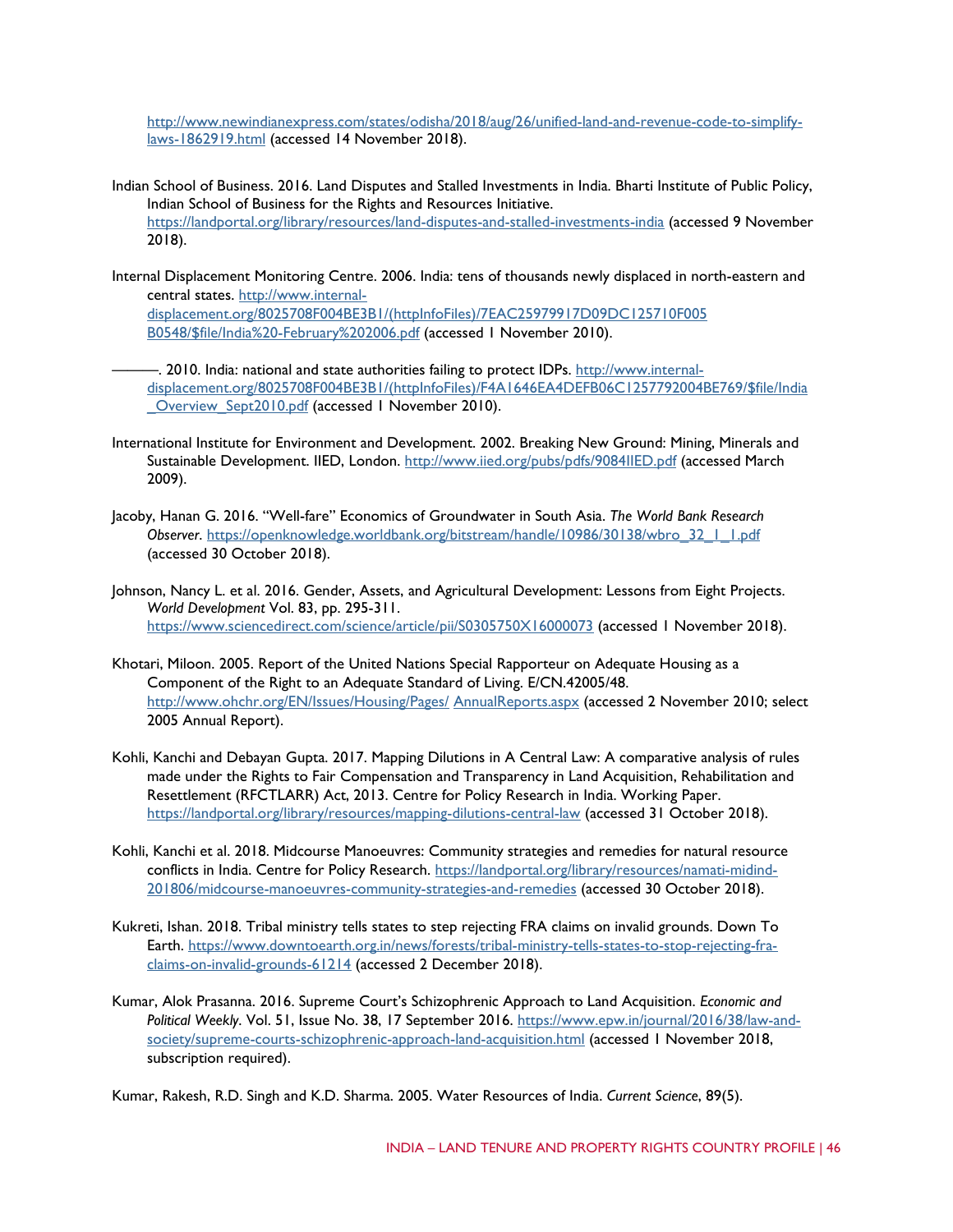[http://www.ias.ac.](http://www.ias.ac.in/currsci/sep102005/794.pdf) [in/currsci/sep102005/794.pdf](http://www.ias.ac.in/currsci/sep102005/794.pdf) (accessed 25 October 2010).

- Kurup, E Jayashree. 2007. ULCRA across the country. *The Economic Times*. <https://economictimes.indiatimes.com/property/ulcra-across-the-country/articleshow/2625417.cms> (accessed 1 November 2018).
- Kushwaha, Niru. 2008. Agriculture in India: land use and sustainability. *International Journal of Rural Studies,* 15(1):1–10. [http://www.vri-online.org.uk/ijrs/April2008/Agriculture%20in%20India%20-](http://www.vri-online.org.uk/ijrs/April2008/Agriculture%20in%20India%20-%20land%20use%20and%20sustainability.pdf) [%20land%20use%20and%20](http://www.vri-online.org.uk/ijrs/April2008/Agriculture%20in%20India%20-%20land%20use%20and%20sustainability.pdf) [sustainability.pdf](http://www.vri-online.org.uk/ijrs/April2008/Agriculture%20in%20India%20-%20land%20use%20and%20sustainability.pdf) (accessed 3 November 2010).
- LRAN. *See* Land Research Action Network.
- Land Alliance. 2016. Building a secure future: perceptions of property rights in India (2016). <https://www.prindex.net/reports/building-secure-future-perceptions-property-rights-india-2016/> (accessed 19 November 2018).
- Landesa. 2013a. Women Transforming Indian Agriculture A Collection of Case Studies from Indira Kranthi Patham of Andhra Pradesh and Kudumbashree Mission of Kerala. https://www.landesa.org/resources/case-studies-womenikp-kds-programs/ (accessed 5 November 2018).
- Landesa. 2013b. Security for Girls through Land Pilot evaluation (2012-2013). [https://s3.amazonaws.com/landesa\\_production/resource/3177/Landesa\\_Security-for-Girls-Through-Land-](https://s3.amazonaws.com/landesa_production/resource/3177/Landesa_Security-for-Girls-Through-Land-Pilot-Eval_2013.pdf)[Pilot-Eval\\_2013.pdf](https://s3.amazonaws.com/landesa_production/resource/3177/Landesa_Security-for-Girls-Through-Land-Pilot-Eval_2013.pdf) (accessed 5 November 2018).
- Landesa. 2014. Improving Land Governance in West Bengal State Report for World Banks' Land Governance Assessment Framework. [https://landportal.org/library/resources/improving-land-governance-west-bengal](https://landportal.org/library/resources/improving-land-governance-west-bengal-land-governance-assessment-framework)[land-governance-assessment-framework](https://landportal.org/library/resources/improving-land-governance-west-bengal-land-governance-assessment-framework) (accessed 5 November 2018).
- Landesa and Oxfam India. 2013. A Land of My Own Facts about property rights of women in India, a call for collective social action. [https://s3.amazonaws.com/landesa\\_production/resource/1647/Landesa\\_Land-of](https://s3.amazonaws.com/landesa_production/resource/1647/Landesa_Land-of-my-own-India_2013_reduced.pdf)[my-own-India\\_2013\\_reduced.pdf](https://s3.amazonaws.com/landesa_production/resource/1647/Landesa_Land-of-my-own-India_2013_reduced.pdf) (accessed 5 November 2018).
- Land Research Action Network. 2003a. Backgrounder Part I: Land Reform in India Issues and Challenges. [http://www.landaction.org/gallery/India%20Scoping-e\\_ts%20noprojet.pdf](http://www.landaction.org/gallery/India%20Scoping-e_ts%20noprojet.pdf) [\(](http://www.landaction.org/gallery/India%20Scoping-e_ts%20noprojet.pdf)accessed 2 November 2010).
	- $-$ . 2003b. Backgrounder Part II: Land Reform in India Issues and Challenges. <http://www.landaction.org/display.php?article=59> (accessed 2 November 2010).
- Levien, Michael. 2017. Gender and Land Dispossession: A Comparative Analysis. UN Women. [http://www.unwomen.org/en/digital-library/publications/2017/8/gender-and-land-dispossession-a](http://www.unwomen.org/en/digital-library/publications/2017/8/gender-and-land-dispossession-a-comparative-analysis)[comparative-analysis](http://www.unwomen.org/en/digital-library/publications/2017/8/gender-and-land-dispossession-a-comparative-analysis) (accessed 31 October 2018).
- Library of Congress. 2004. Country Profile India. Federal Research Division, Washington DC. <http://lcweb2.loc.gov/frd/cs/profiles/India.pdf> [\(](http://lcweb2.loc.gov/frd/cs/profiles/India.pdf)accessed March 2009). MGI. See McKinsey Global Institute.
- Madhya Pradesh. 2016. The Madhya Pradesh Bhumiswami evam Bataidar ke Hiton da Sanrakshan Vidheyak, 2016: "An Act to protect the rights of Bhumiswami and Bataidar on giving the agricultural land on Batai and for maximum, effective beneficial utilization of land resources."
- Mahadevia, Darshini. 2010. Tenure Security and Urban Social Protection Links: India. IDS Bulletin, 41(4):52–62.
- Mahmood, Saher and Somini Sengupta. 2007. India's Peasants Protest for Land Rights. *New York Times*, 29 October. [http://www.nytimes.com/2007/10/29/world/asia/29india.html?\\_r=1&pagewanted=print](http://www.nytimes.com/2007/10/29/world/asia/29india.html?_r=1&pagewanted=print) (accessed March 2009).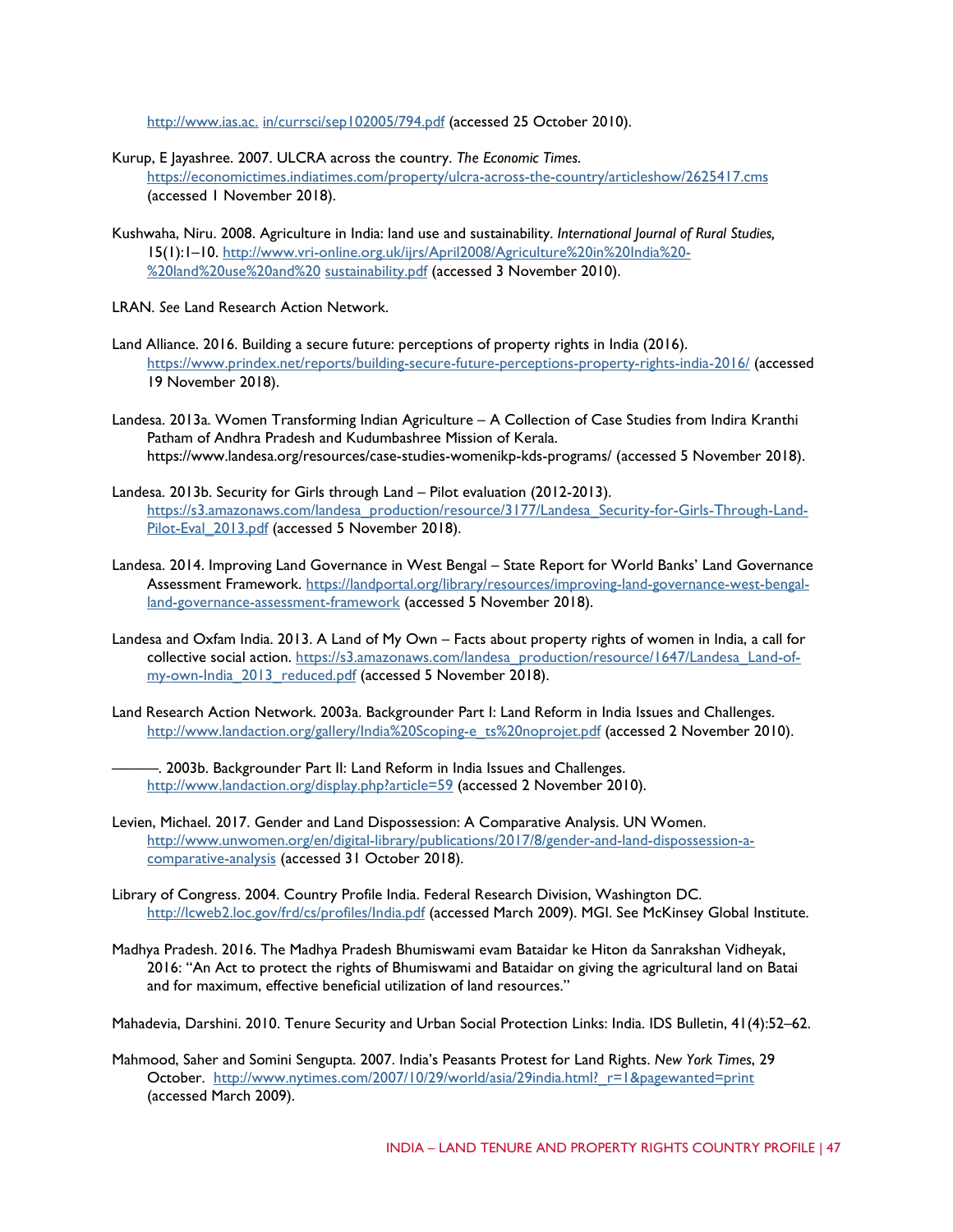- Martindale Hubbell. 2008. India. Martindale Hubbell International Law Digest, Reviser Mulla and Mulla, and Craigie Blunt and Caroe. [www.lexisnexis.com. A](http://www.lexisnexis.com/)vailable by subscription.
- Mathew, Joe. 2018. Government finalizes Model Contract Farming Act 2018. *Business Today*. [https://www.businesstoday.in/sectors/agriculture/government-finalises-model-contract-farming-act-](https://www.businesstoday.in/sectors/agriculture/government-finalises-model-contract-farming-act-2018/story/277473.html)[2018/story/277473.html](https://www.businesstoday.in/sectors/agriculture/government-finalises-model-contract-farming-act-2018/story/277473.html) (accessed 1 November 2018).
- McKinsey Global Institute. 2010. India's urban awakening: Building inclusive cities, sustaining economic growth. [http://www.mckinsey.com/mgi/publications/india\\_urbanization/index.asp](http://www.mckinsey.com/mgi/publications/india_urbanization/index.asp) [\(](http://www.mckinsey.com/mgi/publications/india_urbanization/index.asp)accessed 26 August 2010).
- Metha, Pradeep S. 2002. The Indian Mining Sector: Effects on the Environment and FDI Flows. OECD, Paris. <http://www.oecd.org/dataoecd/30/8/1830307.pdf> (accessed January 19, 2010).
- Ministry of Environment and Forests. 2017. Forest Survey of India.<http://fsi.nic.in/forest-report-2017> (accessed 26 November 2018).
- Ministry of Environment, Forests and Climate Change. 2018. National REDD+ Strategy India. [http://www.moef.nic.in/sites/default/files/India National REDD+ Strategy released on 30.08.2018.pdf](http://www.moef.nic.in/sites/default/files/India%20National%20REDD%2B%20Strategy%20released%20on%2030.08.2018.pdf) (accessed 28 November 2018).
- Ministry of Environment, Forests and Climate Change. n.d. Ministry of Environment, Forest and Climate Change website, "Divisions."<http://www.moef.nic.in/division/divisions> (accessed 26 November 2018).
- Ministry of Housing and Urban Affairs. 2016. Handbook of Urban Statistics. [http://mohua.gov.in/pdf/5853c4c9864675832b25ba492dhandbook of urban statistics.pdf](http://mohua.gov.in/pdf/5853c4c9864675832b25ba492dhandbook%20of%20urban%20statistics.pdf) (accessed 26 November 2018).
- Ministry of Housing and Urban Affairs. 2018a. "The Draft Model Tenancy Act." <http://mohua.gov.in/cms/TheDraftModalTenancyAct.php> (accessed November 26, 2018).
- Ministry of Housing and Urban Affairs website. 2018b. "Schemes/ Programmes" and "Mandate" http://mohua.gov.in (accessed November 26, 2018).
- Mishra, Prachee and Roopal Suhag. 2017. Land Records and Titles in India. PRS Legislative Research Report. https://www.prsindia.org/policy/discussion-papers/land-records-and-titles-india (accessed 7 November 2018).
- Mishra, Prachee and Roopal Suhag. 2018a. Modernizing land records in India (Opinion). *Live Mint*. <https://www.livemint.com/Opinion/YZ7goB2ERdl3VZQJTdWc9L/Modernizing-land-records-in-India.html> (accessed 7 November 2018).
- Mishra, Ashok K. et al. 2018b. Production Risks, Risk Preference and Contract Farming: Impact on Food Security in India. *Applied Economic Perspectives and Policy*, Vol 40, No. 3, pp 353-378. <https://academic.oup.com/aepp/article/40/3/353/5091286> (accessed 6 November 2018).
- MOEF. *See* Ministry of Environment, Forests and Climate Change.
- Moench, Marcus. 1998. Allocating the Common Heritage: Debates over Water Rights and Governance Structures in India. *Economic and Political Weekly*, 33(26): A46–A53.

MOHUA. *See* Ministry of Housing and Urban Affairs.

Murty, C. Samba and M. Srivivasa Reddy. 2017. AP Land Licensed Cultivators Act in Retrospect and Prospect.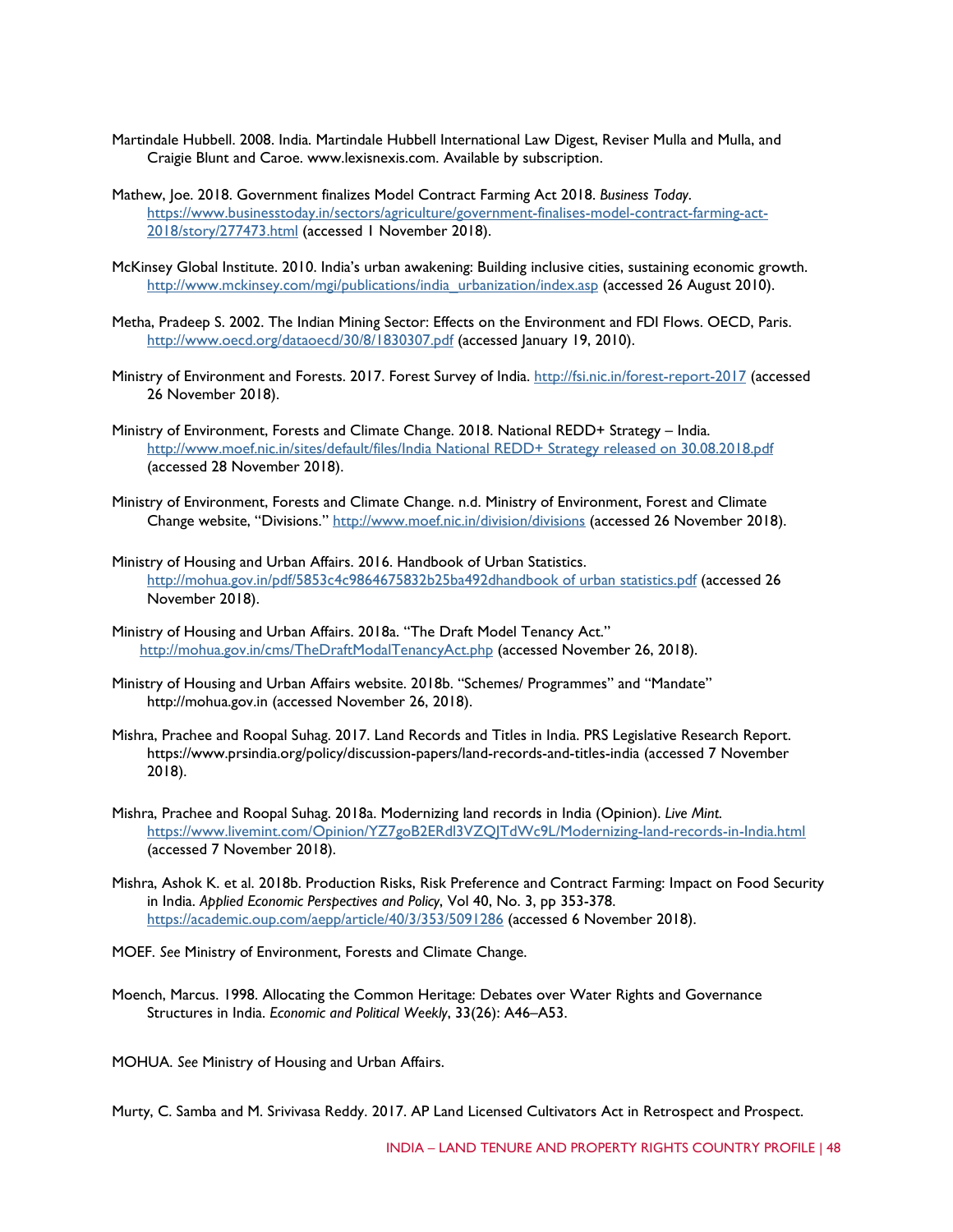*Journal of Land and Rural Studies,* 5(1).<https://journals.sagepub.com/doi/pdf/10.1177/2321024916677597> (accessed 19 June 2019).

NIRD. *See* National Institute for Rural Development.

NITI Aayog. *See* National Institute for Transforming India.

NFAP. *See* National Forestry Action Programme.

NFFPFW. *See* National Forum of Forested People and Forest Workers.

- NRMC. 2016. Policy Brief: Monitoring Women's Land Rights in India in the Context of the Sustainable Development Goals. Center for Land Governance, NRMC. [https://landportal.org/library/resources/policy-brief-monitoring-women-land-rights-india-context-un's](https://landportal.org/library/resources/policy-brief-monitoring-women-land-rights-india-context-un%E2%80%99s-sustainable)[sustainable](https://landportal.org/library/resources/policy-brief-monitoring-women-land-rights-india-context-un%E2%80%99s-sustainable) (accessed 5 November 2018).
- NRMC. 2017. India: Land Governance Country Narrative (Full Report). <https://landportal.org/library/resources/india-land-governance-country-narrative-full-report> (accessed 7 November 2018).
- NSSO. *See* National Sample Survey Organisation.
- National Forestry Action Programme. 2001. NFAP India. <http://envfor.nic.in/nfap/summary.html> [\(](http://envfor.nic.in/nfap/summary.html)accessed 26 October 2010).
- National Forum of Forested People and Forest Workers. n.d. Imaginary Sinks: India's REDD Ambitions. <http://www.globalforestcoalition.org/img/userpics/File/publications/Sinks-in-the-making.pdf> (accessed 5 November 2010).
- National Institute for Transforming India (NITI Aayog), Government of India. 2016. Report of the Expert Committee on Land Leasing. [http://niti.gov.in/writereaddata/files/document\\_publication/Final\\_Report\\_Expert\\_Group\\_on\\_Land\\_Leasin](http://niti.gov.in/writereaddata/files/document_publication/Final_Report_Expert_Group_on_Land_Leasing.pdf) [g.pdf](http://niti.gov.in/writereaddata/files/document_publication/Final_Report_Expert_Group_on_Land_Leasing.pdf) (accessed 29 October 2018).
	- \_\_\_\_\_. 2017. Three Year Action Agenda 2017-18 to 2019-22. [http://www.niti.gov.in/writereaddata/files/coop/India\\_ActionAgenda.pdf](http://www.niti.gov.in/writereaddata/files/coop/India_ActionAgenda.pdf) (accessed 26 October 2018).
	- \_\_\_\_\_. 2018. Composite Water Management Index: A Tool for Water Management. [http://niti.gov.in/writereaddata/files/document\\_publication/2018-05-18-Water-Index-Report\\_vS8](http://niti.gov.in/writereaddata/files/document_publication/2018-05-18-Water-Index-Report_vS8-compressed.pdf) [compressed.pdf](http://niti.gov.in/writereaddata/files/document_publication/2018-05-18-Water-Index-Report_vS8-compressed.pdf) (accessed 20 November 2018).
- National Institute for Rural Development. 2018. Land Markets and the Rural Poor: Proceedings and Policy Brief. [http://www.nird.org.in/nird\\_docs/srsc/srsc290518.pdf](http://www.nird.org.in/nird_docs/srsc/srsc290518.pdf) (accessed 29 October 2018).
- National Sample Survey Organisation, Ministry of Statistics and Programme Implementation, Government of India. 2006. Household Ownership Holdings in India, 2003. [http://mospi.nic.in/sites/default/files/publication\\_reports/491\\_final.pdf.](http://mospi.nic.in/sites/default/files/publication_reports/491_final.pdf) (accessed 29 October 2018).
- National Sample Survey Organisation, Ministry of Statistics and Programme Implementation, Government of India. 2016. Income, Expenditure, Productive Assets and Indebtedness of Agricultural Households in India. [http://mospi.nic.in/sites/default/files/publication\\_reports/nss\\_rep\\_576.pdf](http://mospi.nic.in/sites/default/files/publication_reports/nss_rep_576.pdf) (accessed 30 October 2018).
- Oxfam. 2015. Implementing the Forest Rights Act: Lack of Political Will? Oxfam India Policy Brief No. 15. [https://policy-practice.oxfam.org.uk/publications/implementing-the-forest-rights-act-lack-of-political-will-](https://policy-practice.oxfam.org.uk/publications/implementing-the-forest-rights-act-lack-of-political-will-582783)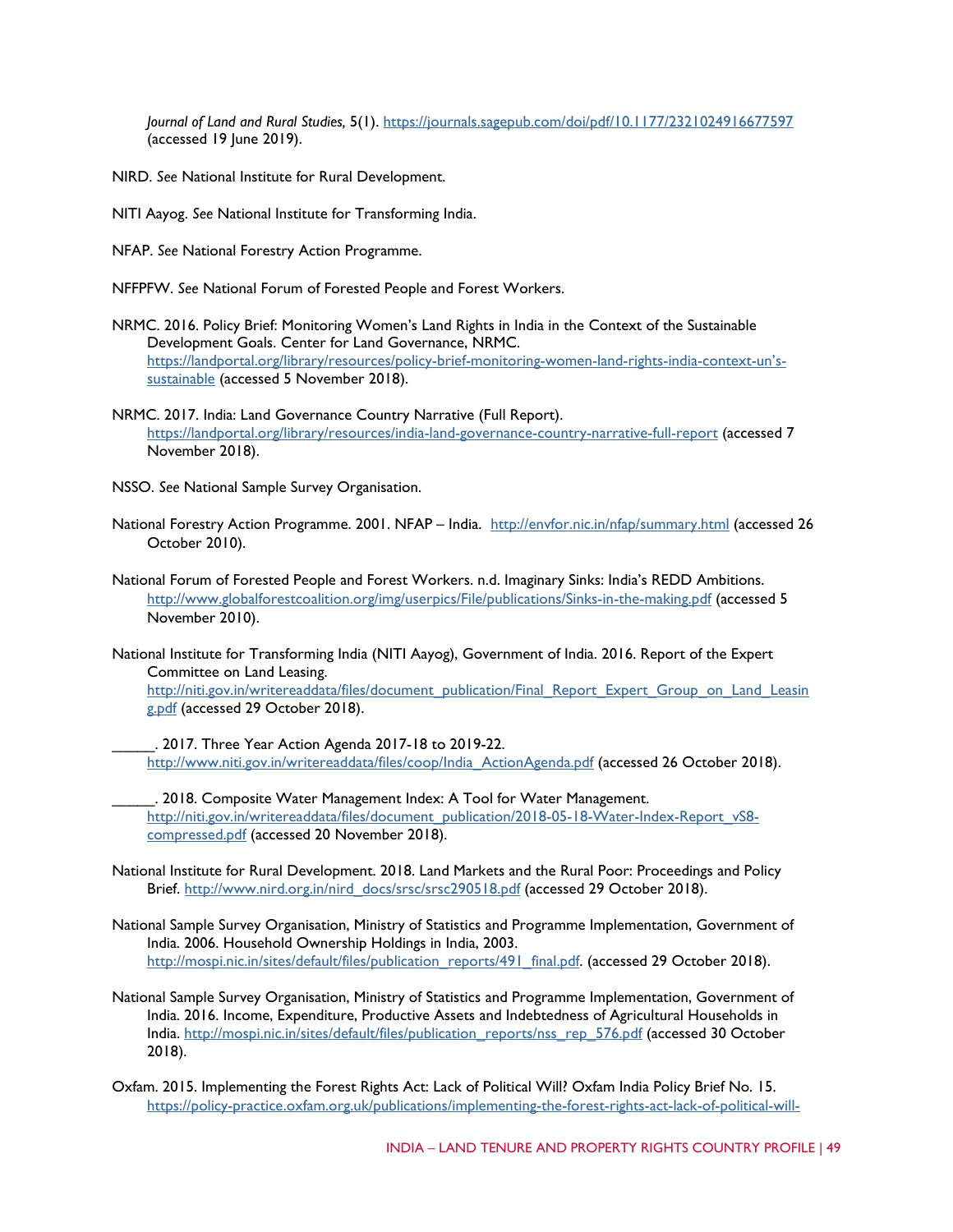[582783](https://policy-practice.oxfam.org.uk/publications/implementing-the-forest-rights-act-lack-of-political-will-582783) (accessed 26 November 2018).

- Panda, Pradeep and Bina Agarwal. 2005. Marital violence, human development and women's property status in India. *World Development*, Vol. 33, Issue 5, May 2005, pages 823-850. <https://www.sciencedirect.com/science/article/abs/pii/S0305750X05000161> (accessed 5 November 2018).
- Pandit, Arun, et al. 2014. An Assessment of Potato Contract Farming in West Bengal State, India. *Potato Research*, Vol 58, Issue 1, pp 1-14[. https://link.springer.com/article/10.1007/s11540-014-9259-z](https://link.springer.com/article/10.1007/s11540-014-9259-z) (accessed 31 October 2018).
- Paul, Tanusree. 2017. Viewing National Water Policies Through a Gendered Lens. *Economic and Political Weekly*. Can be viewed without a subscription here: https://www.researchgate.net/publication/321696654 Viewing National Water Policies Through a Ge ndered Lens (accessed 21 November 2018).
- PACS. *See* Poorest Areas Civil Society Programme.
- Poorest Areas Civil Society Programme. 2005. Water law and rights in India. <http://www.empowerpoor.org/backgrounder.asp?report=616> (accessed 25 October 2010).
- Rajput, O.P. 2007. Progress in India's Rural Development Sector. Pratiyogita Darpan, Year 2, No. 13.
- Ramachandran, Sudha. 2007. Indian Villagers Resist Corporate Land Grab. *Asia Times Online*, 17 November. [http://www.](http://www.atimes.com/atimes/South_Asia/IK17Df07.html) [atimes.com/atimes/South\\_Asia/IK17Df07.html](http://www.atimes.com/atimes/South_Asia/IK17Df07.html) (accessed March 2009).
- Ramaswamy, V. 2006. Renewing the city: efforts to improve life in Calcutta's urban slums. [http://asiasociety.org/policy-politics/social-issues/human-rights/renewing-city-efforts-improve-life](http://asiasociety.org/policy-politics/social-issues/human-rights/renewing-city-efforts-improve-life-calcutta%E2%80%99s-urban-slums)[calcutta%E2%80%99s-urban-slums](http://asiasociety.org/policy-politics/social-issues/human-rights/renewing-city-efforts-improve-life-calcutta%E2%80%99s-urban-slums) [\(](http://asiasociety.org/policy-politics/social-issues/human-rights/renewing-city-efforts-improve-life-calcutta%E2%80%99s-urban-slums)accessed 2 November 2010).
- Ramesh, Randeep. 2006. Inside India's Hidden War: Mineral rights are behind clashes between leftwing guerrillas and state- backed militias. *The Guardian*, 9 May. <http://www.guardian.co.uk/world/2006/may/09/india.randeepramesh/print> [\(](http://www.guardian.co.uk/world/2006/may/09/india.randeepramesh/print)accessed March 2009).
- Richardson, Amanda and Ailey Hughes. 2015. The Link Between Land and Gender-Based Violence. <https://www.land-links.org/2015/03/the-link-between-land-and-gender-based-violence/> (accessed 5 November 2018).
- Saleman, Tannick and Luke Jordan. 2014. The Implementation of Industrial Parks: Some Lessons Learned in India. Policy Research Working Paper No. 6799. [https://landportal.org/library/resources/handle1098617282/implementation-industrial-parks-some-lessons](https://landportal.org/library/resources/handle1098617282/implementation-industrial-parks-some-lessons-learned-india)[learned-india](https://landportal.org/library/resources/handle1098617282/implementation-industrial-parks-some-lessons-learned-india) (accessed 29 October 2018).
- Santos, Florence, et al. 2013. Can Microplots Contribute to Rural Households' Food Security? Evaluation of a Gender-Sensitive Land Allocation Program in West Bengal, India. IFPRI Gender, Agriculture, & Assets Project.<http://ebrary.ifpri.org/cdm/ref/collection/p15738coll2/id/127981> (accessed 6 November 2018).
- Sarin, Madhu. 2005. Laws, Lore and Logjams: Critical Issues in Indian Forest Conservation. Gatekeeper Series No. 116. IIED, London. <http://www.iied.org/pubs/pdfs/9543IIED.pdf> [\(](http://www.iied.org/pubs/pdfs/9543IIED.pdf)accessed March 2009).
- Savath, Vivien, et al. 2014. Land, Assets, and Livelihoods Gendered Analysis of Evidence from Odisha State in India. IFPRI Discussion Paper 01323. [https://www.ifpri.org/publication/land-assets-and-livelihoods](https://www.ifpri.org/publication/land-assets-and-livelihoods-gendered-analysis-evidence-odisha-state-india)[gendered-analysis-evidence-odisha-state-india](https://www.ifpri.org/publication/land-assets-and-livelihoods-gendered-analysis-evidence-odisha-state-india) (accessed 6 November 2018).
- Saxena, Naresh C. 2012. Women, Land and Agriculture in Rural India. UN Women. <https://landportal.org/library/resources/women-land-and-agriculture-rural-india> (accessed 29 October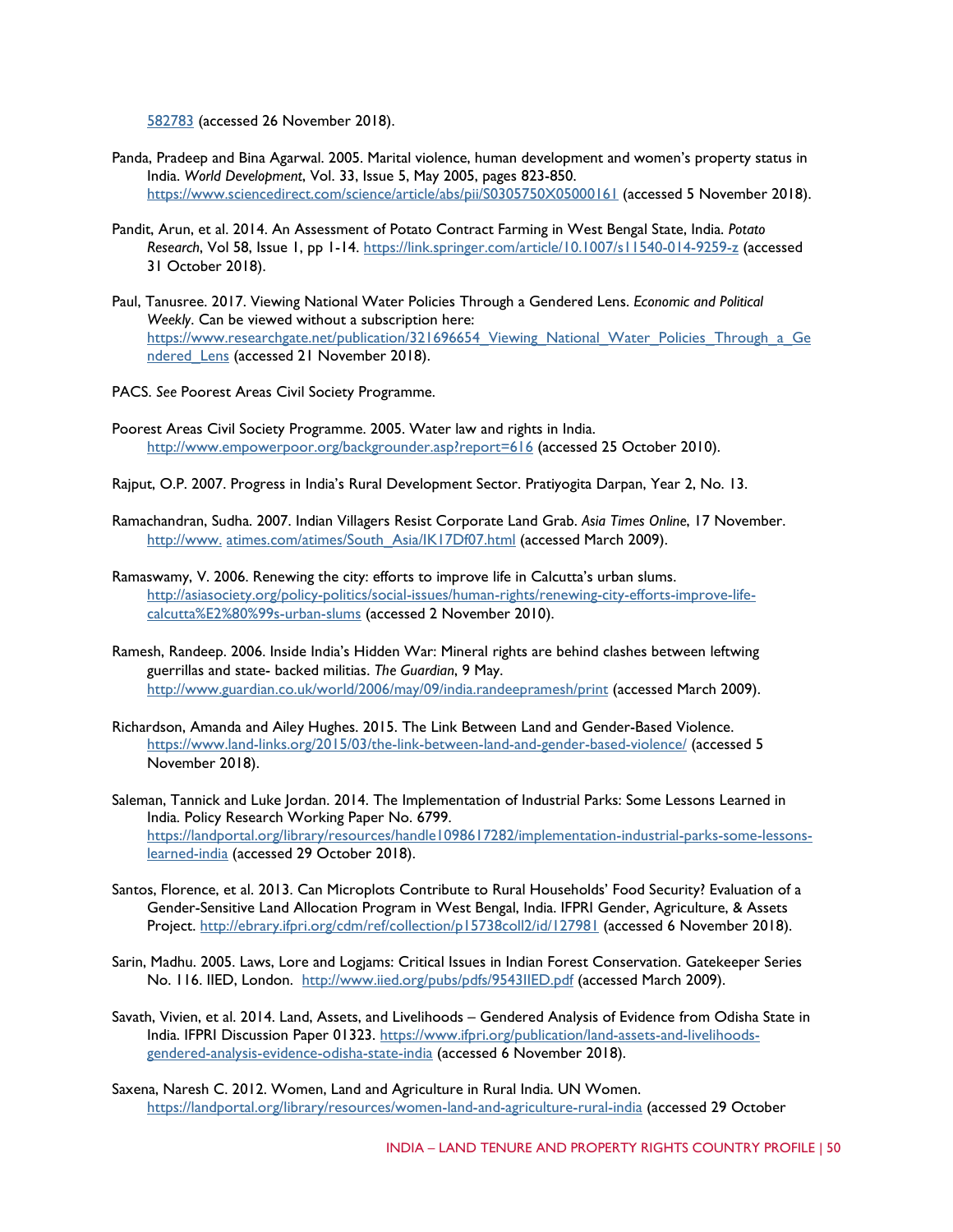2018).

- Seetharaman, G. 2018. Five years on, has land acquisition act fulfilled its aim? *Economics Times*, 1 September 2018. [https://economictimes.indiatimes.com/news/economy/policy/five-years-on-has-land-acquisition-act](https://economictimes.indiatimes.com/news/economy/policy/five-years-on-has-land-acquisition-act-fulfilled-its-aim/articleshow/65639336.cms)[fulfilled-its-aim/articleshow/65639336.cms](https://economictimes.indiatimes.com/news/economy/policy/five-years-on-has-land-acquisition-act-fulfilled-its-aim/articleshow/65639336.cms) (accessed 31 October 2018).
- Sethi, Nitin. 2010. Post-Posco, forest act emerges as rallying point for tribal rights. *Times of India*, 3 November. [http://timesofindia.indiatimes.com/india/Post-Posco-forest-act-emerges-as-rallying-point-for-tribal](http://timesofindia.indiatimes.com/india/Post-Posco-forest-act-emerges-as-rallying-point-for-tribal-rights/articleshow/6867762.cms)[rights/articleshow/6867762.cms](http://timesofindia.indiatimes.com/india/Post-Posco-forest-act-emerges-as-rallying-point-for-tribal-rights/articleshow/6867762.cms) [\(](http://timesofindia.indiatimes.com/india/Post-Posco-forest-act-emerges-as-rallying-point-for-tribal-rights/articleshow/6867762.cms)accessed 5 November 2010).
- Sharma, Ashwini Kumar. 2018. 2018, the year real estate died. *Live Mint*. <https://www.livemint.com/Money/HcRE0hFQWpyXtduV2Y9wJI/2018-the-year-real-estate-died.html> (accessed 19 November 2018).
- Singh, Mahendra Kumar. 2009. NBCC to launch affordable housing scheme today. *Times of India*. [http://timesofindia.](http://timesofindia.indiatimes.com/city/delhi/NBCC-to-launch-affordable-housing-scheme-today/articleshow/4184871.cms) [indiatimes.com/city/delhi/NBCC-to-launch-affordable-housing-scheme](http://timesofindia.indiatimes.com/city/delhi/NBCC-to-launch-affordable-housing-scheme-today/articleshow/4184871.cms)[today/articleshow/4184871.cms](http://timesofindia.indiatimes.com/city/delhi/NBCC-to-launch-affordable-housing-scheme-today/articleshow/4184871.cms) [\(](http://timesofindia.indiatimes.com/city/delhi/NBCC-to-launch-affordable-housing-scheme-today/articleshow/4184871.cms)accessed 22 October 2010).
- Singh Neji, Nalin and Sujata Ganguly. 2011. Development Projects vs. Internally Displaced Populations in India: A Literature Based Appraisal. COMCAT Arbeitspapiere Working Paper No 103, 2011. [https://pub.uni](https://pub.uni-bielefeld.de/download/2535157/2535158/workingpaper_103_negi_ganguly.pdf)bielefeld.de/download/2535157/2535158/workingpaper 103 negi\_ganguly.pdf (accessed 31 October 2018).
- Singh, Vijaita. 2018. Gujarat land Bills cleared by President. *The Hindu*. [https://www.thehindu.com/news/national/other-states/gujarat-land-bills-cleared-by](https://www.thehindu.com/news/national/other-states/gujarat-land-bills-cleared-by-president/article24823436.ece)[president/article24823436.ece](https://www.thehindu.com/news/national/other-states/gujarat-land-bills-cleared-by-president/article24823436.ece) (accessed 14 November 2018).
- Sircar, Ashok K and Sohini Pal. 2014. What is Preventing Women from Inheriting Land? A Study of the Implementation of the Hindu Succession (Amendment) Act 2005 in Three States in India. Landesa. [https://www.landesa.org/resources/what-is-preventing-women-from-inheriting-land-a-study-of-the](https://www.landesa.org/resources/what-is-preventing-women-from-inheriting-land-a-study-of-the-implementation-of-the-hindu-succession-amendment-act-2005-in-three-states-in-india/)[implementation-of-the-hindu-succession-amendment-act-2005-in-three-states-in-india/](https://www.landesa.org/resources/what-is-preventing-women-from-inheriting-land-a-study-of-the-implementation-of-the-hindu-succession-amendment-act-2005-in-three-states-in-india/) (accessed 29 October 2018).
- Shenvi, Apoorva and Ron H. Slangen. 2018. Enabling Smart Urban Redevelopment in India through Floor Area Ratio Incentives. ADB South Asia Working Paper Series No. 58. [https://www.adb.org/publications/smart](https://www.adb.org/publications/smart-urban-redevelopment-india)[urban-redevelopment-india](https://www.adb.org/publications/smart-urban-redevelopment-india) (accessed 2 November 2018).
- Slum Rehabilitation Authority. Mumbai.<http://sra.gov.in/page/innerpage/about-us.php> (accessed 26 November 2018).
- Smyle, Jim et al. 2014. Watershed Development in India: An Approach Evolving through Experience. World Bank Agriculture and Environmental Services Discussion Paper 04. <https://openknowledge.worldbank.org/handle/10986/18636> (accessed 2 November 2018).
- Sood, Jyotika. 2015. Punjab Contract Farming Act protects traders' interests. Down to Earth. [https://www.downtoearth.org.in/interviews/punjab-contract-farming-act-protects--traders-interests-](https://www.downtoearth.org.in/interviews/punjab-contract-farming-act-protects--traders-interests-42046)[42046](https://www.downtoearth.org.in/interviews/punjab-contract-farming-act-protects--traders-interests-42046) (accessed 14 November 2018).
- SRA. *See* Slum Rehabilitation Authority.
- Srivastava, Nisha. 2011. Feminisation of Agriculture: What do survey data tell us? *Journal of Rural Development,* Vol. 30, No. 3, pp. 341-359[. http://nirdprojms.in/index.php/jrd/article/view/93492/69314](http://nirdprojms.in/index.php/jrd/article/view/93492/69314) (accessed 5 November 2018).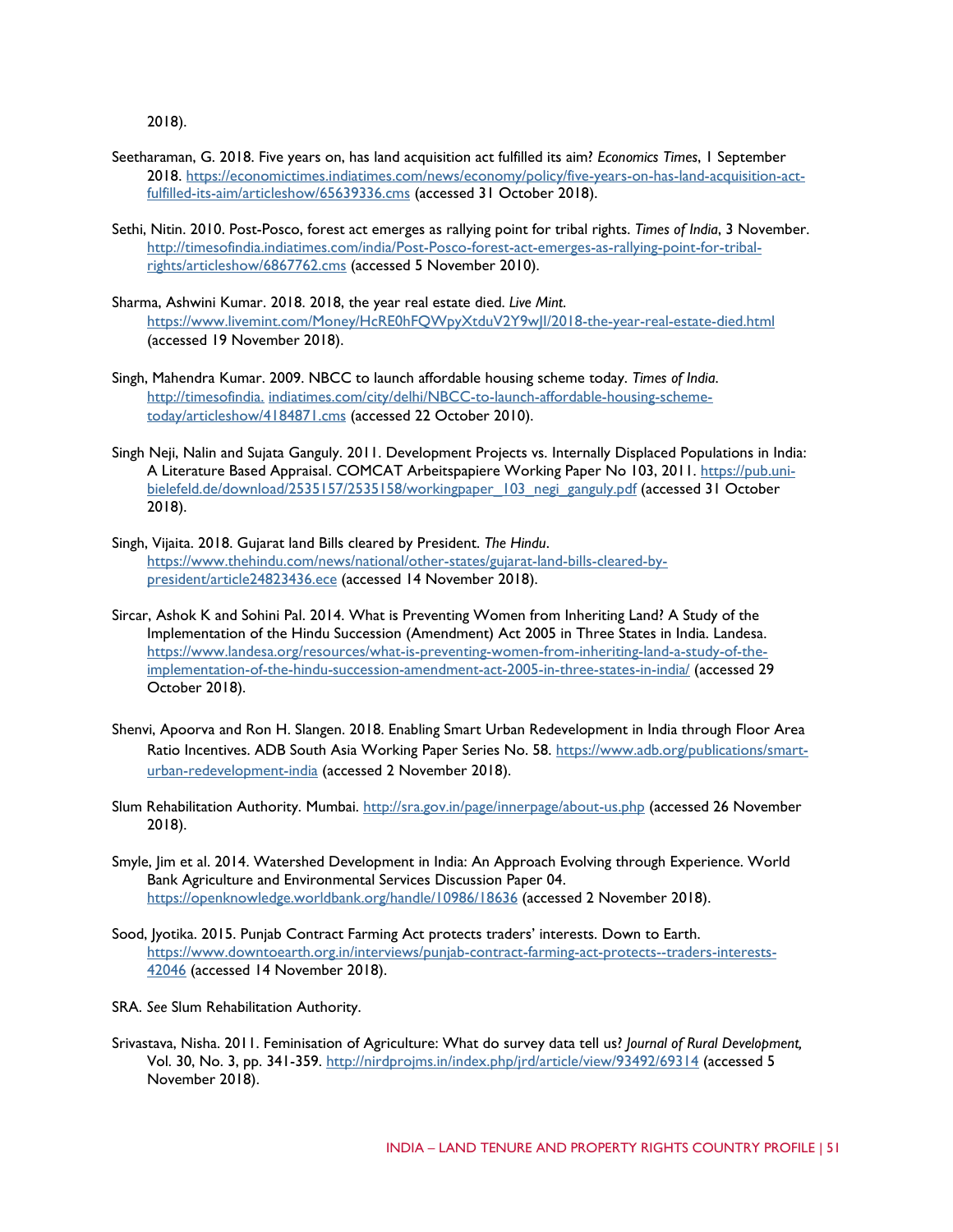TISS. *See* Tata Institute of Social Sciences.

- Tata Institute of Social Sciences. 2016. Land Conflicts in India An Interim Analysis. Tata Institute of Social Sciences for the Rights and Resources Initiative. [https://rightsandresources.org/en/publication/land](https://rightsandresources.org/en/publication/land-conflicts-india-interim-analysis/#sthash.4pTiXx5y.dpbs)[conflicts-india-interim-analysis/ -](https://rightsandresources.org/en/publication/land-conflicts-india-interim-analysis/#sthash.4pTiXx5y.dpbs) sthash.4pTiXx5y.dpbs (accessed 9 November 2018).
- Telangana. 2011. Telangana Land Licensed Cultivators Act, 2011. Act No. 18 of 2011. Adopted from Andhra Pradesh at the time of bifurcation.
- *Times of India*. 2018. Gujarat: Brakes on fixing land records of 6,000 villages. [https://timesofindia.indiatimes.com/city/ahmedabad/brakes-on-fixing-land-records-of-6k](https://timesofindia.indiatimes.com/city/ahmedabad/brakes-on-fixing-land-records-of-6k-villages/articleshow/65494436.cms)[villages/articleshow/65494436.cms](https://timesofindia.indiatimes.com/city/ahmedabad/brakes-on-fixing-land-records-of-6k-villages/articleshow/65494436.cms) (accessed 14 November 2018).
- Tripathy, Devidutta and Aditi Shah. 2016. Mortgages offer silver lining for India's banks as corporate loans languish. *Reuters*.<https://www.reuters.com/article/india-banks-mortgages-idUSKCN0V60CO> (accessed 30 October 2018).
- UN Habitat. *See* United Nations Human Settlements Programme.
- UNESCO. *See* United Nations Educational, Scientific and Cultural Organization.
- UNICEF. See United National Children's Fund.
- USAID. *See* United States Agency for International Development.
- USDOS. *See* United States Department of State.
- USG. *See* United State Government.
- USGS. *See* United States Geological Survey.
- United Nations Children's Fund. 2018. Child malnutrition estimates. [https://www.who.int/nutgrowthdb/2018](https://www.who.int/nutgrowthdb/2018-jme-datasets.xlsx?ua=1) [jme-datasets.xlsx?ua=1](https://www.who.int/nutgrowthdb/2018-jme-datasets.xlsx?ua=1) (accessed 29 August 2019)
- United Nations Human Settlements Programme. 2003. The Challenge of Slums: Global Report on Human Settlements 2003. Sterling, VA and London: Earthscan.
- ———. 2007. Enhancing Urban Safety and Security. Sterling, VA and London: Earthscan.

- United Nations Educational, Scientific and Cultural Organization. 2006. Water: A Shared Responsibility: United Nations World Water Development Report 2. Paris: UNESCO.
- Urban Institute. 2007. A New Land Titling Registration System for Delhi: Recommendations. Report prepared for USAID India Office. [http://www.usaid.gov/in/our\\_work/pdfs/land\\_title\\_reg\\_system.pdf](http://www.usaid.gov/in/our_work/pdfs/land_title_reg_system.pdf) [\(](http://www.usaid.gov/in/our_work/pdfs/land_title_reg_system.pdf)accessed 22 October 2010).
- United States Agency for International Development. 2002. India Office. The Last Mile: Completing the Development Agenda, Country Strategic Plan FY 2003 – 2007. [http://pdf.usaid.gov/pdf\\_docs/PDABW572.pdf](http://pdf.usaid.gov/pdf_docs/PDABW572.pdf) (accessed March 2009).
	- ———. 2018a. Partnership for Water Sanitation and Hygiene (WASH). [https://www.usaid.gov/india/water-and](https://www.usaid.gov/india/water-and-sanitation)[sanitation](https://www.usaid.gov/india/water-and-sanitation) (accessed 9 November 2018).

<sup>———. 2010.</sup> State of the World's Cities. Sterling, VA and London: Earthscan.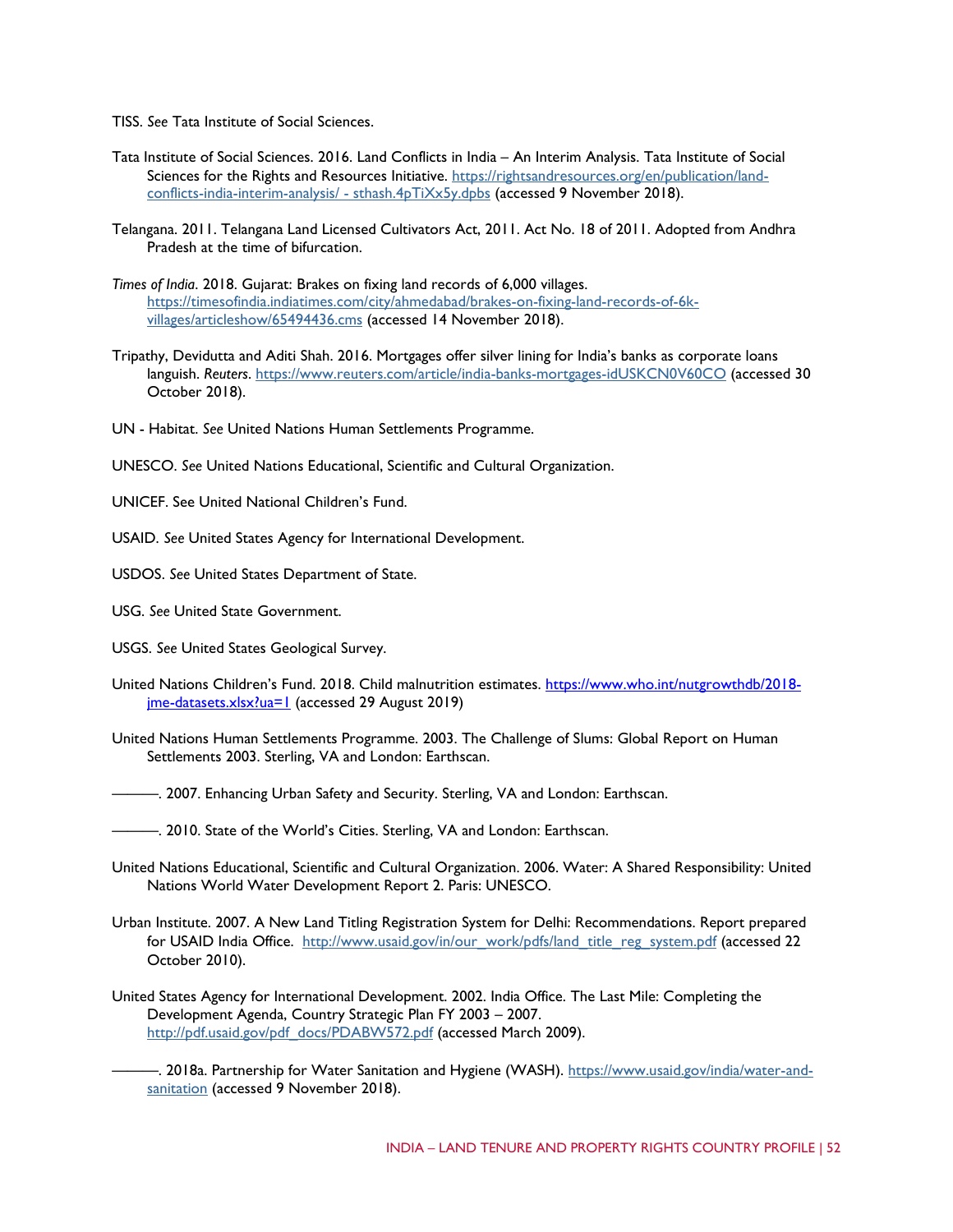———.2018b. Partnership for Food Security.<https://www.usaid.gov/india/agriculture-and-food-security> (accessed 9 November 2018).

- ———. 2018c. Partnership for Sustainable Forests in India. [https://www.usaid.gov/India/partnership](https://www.usaid.gov/India/partnership-sustainable-forests-india)[sustainable-forests-india](https://www.usaid.gov/India/partnership-sustainable-forests-india) (accessed 28 November 2018).
- ———. 2018d. Partnership for Clean Energyhttps://www.usaid.gov/india/energy-environment-and-globalclimate-change (accessed 28 November 2018).
- United States Department of State. 2018. 2018 Investment Climate India. [https://www.state.gov/e/eb/rls/othr/ics/investmentclimatestatements/index.htm?year=2018&dlid=281700](https://www.state.gov/e/eb/rls/othr/ics/investmentclimatestatements/index.htm?year=2018&dlid=281700#wrapper)  – [wrapper](https://www.state.gov/e/eb/rls/othr/ics/investmentclimatestatements/index.htm?year=2018&dlid=281700#wrapper) (accessed 29 October 2018).
- United States Geological Survey. 2018. 2015 Minerals Yearbook India [Advanced Release]. <https://minerals.usgs.gov/minerals/pubs/country/2015/myb3-2015-in.pdf> (accessed 26 November 2018).
- Upadhyaya, Himanshu. 2015. Mines and Minerals Bill, 2015: Disempowering the Community? Oxfam India Policy Brief No. 13. [https://policy-practice.oxfam.org.uk/publications/mines-and-minerals-bill](https://policy-practice.oxfam.org.uk/publications/mines-and-minerals-bill-disempowering-the-community-550808)[disempowering-the-community-550808](https://policy-practice.oxfam.org.uk/publications/mines-and-minerals-bill-disempowering-the-community-550808) (accessed 30 October 2018).

WHO. See, World Health Organization

- Wade, Matt. 2010. Anger as Delhi slum cleared. *Sydney Morning Herald*, 20 September. <http://www.stuff.co.nz/world/asia/4146204/Anger-as-Delhi-slum-cleared> [\(](http://www.stuff.co.nz/world/asia/4146204/Anger-as-Delhi-slum-cleared)accessed 22 October 2010).
- White House. 2019. Fact Sheet: President Donald J. Trump is Committed to Women's Economic Empowerment Around the World. [https://www.whitehouse.gov/briefings-statements/president-donald-j](https://www.whitehouse.gov/briefings-statements/president-donald-j-trump-committed-womens-economic-empowerment-around-world/)[trump-committed-womens-economic-empowerment-around-world/](https://www.whitehouse.gov/briefings-statements/president-donald-j-trump-committed-womens-economic-empowerment-around-world/) (accessed 24 June 2019).
- World Bank. 1999. Inter-Sectoral Water Allocation, Planning and Management. World Bank. South Asia Region. Rural Development Sector Unit. Washington DC: World Bank.

———. 2006a. India Strengthening Institutions for Sustainable Growth: Country Environmental Analysis. South Asia Region.

———. 2006b. Overview: the need for forest reform in India. <http://siteresources.worldbank.org/INDIAEXTN/Resources/295583-1143836269232/Overview.pdf> (accessed 5 November 2010).

—. 2007a. Project Information Document (PID) – Appraisal Stage. Report No. 41809.  $\frac{\text{http://www-}}{\text{http://www-}}$ [wds.worldbank.org/external/default/WDSContentServer/WDSP/IB/2007/12/12/000020439\\_20071212090](http://www-wds.worldbank.org/external/default/WDSContentServer/WDSP/IB/2007/12/12/000020439_20071212090502/Rendered/PDF/418090PROJECT0INFORMATION0DOCUMENT.pdf) [502/Rendered/PDF/418090PROJECT0INFORMATION0DOCUMENT.pdf](http://www-wds.worldbank.org/external/default/WDSContentServer/WDSP/IB/2007/12/12/000020439_20071212090502/Rendered/PDF/418090PROJECT0INFORMATION0DOCUMENT.pdf) (accessed 22 October 2010).

———. 2007b. Project Information Document – Final Stage. Report No. 43467. [http://www](http://www-wds.worldbank.org/external/default/WDSContentServer/WDSP/IB/2008/05/05/000020439_20080505152232/Rendered/PDF/4346700PID1AP1ORissa1agro1forestry1final.pdf)[wds.worldbank.org/external/default/WDSContentServer/WDSP/IB/2008/05/05/000020439\\_20080505152](http://www-wds.worldbank.org/external/default/WDSContentServer/WDSP/IB/2008/05/05/000020439_20080505152232/Rendered/PDF/4346700PID1AP1ORissa1agro1forestry1final.pdf) [232/Rendered/PDF/4346700PID1AP1ORissa1agro1forestry1final.pdf](http://www-wds.worldbank.org/external/default/WDSContentServer/WDSP/IB/2008/05/05/000020439_20080505152232/Rendered/PDF/4346700PID1AP1ORissa1agro1forestry1final.pdf) (accessed 22 October 2010).

———. 2008. Country Strategy for the Republic of India for the Fiscal Year 2009–2012. Report No. 46509-IN. Washington DC: World Bank.

———. 2015. India – Land Governance Assessment National Synthesis Report. [http://documents.worldbank.org/curated/en/643361468038336423/India-Land-governance-assessment](http://documents.worldbank.org/curated/en/643361468038336423/India-Land-governance-assessment-national-synthesis-report)[national-synthesis-report](http://documents.worldbank.org/curated/en/643361468038336423/India-Land-governance-assessment-national-synthesis-report) (accessed 7 November 2018).